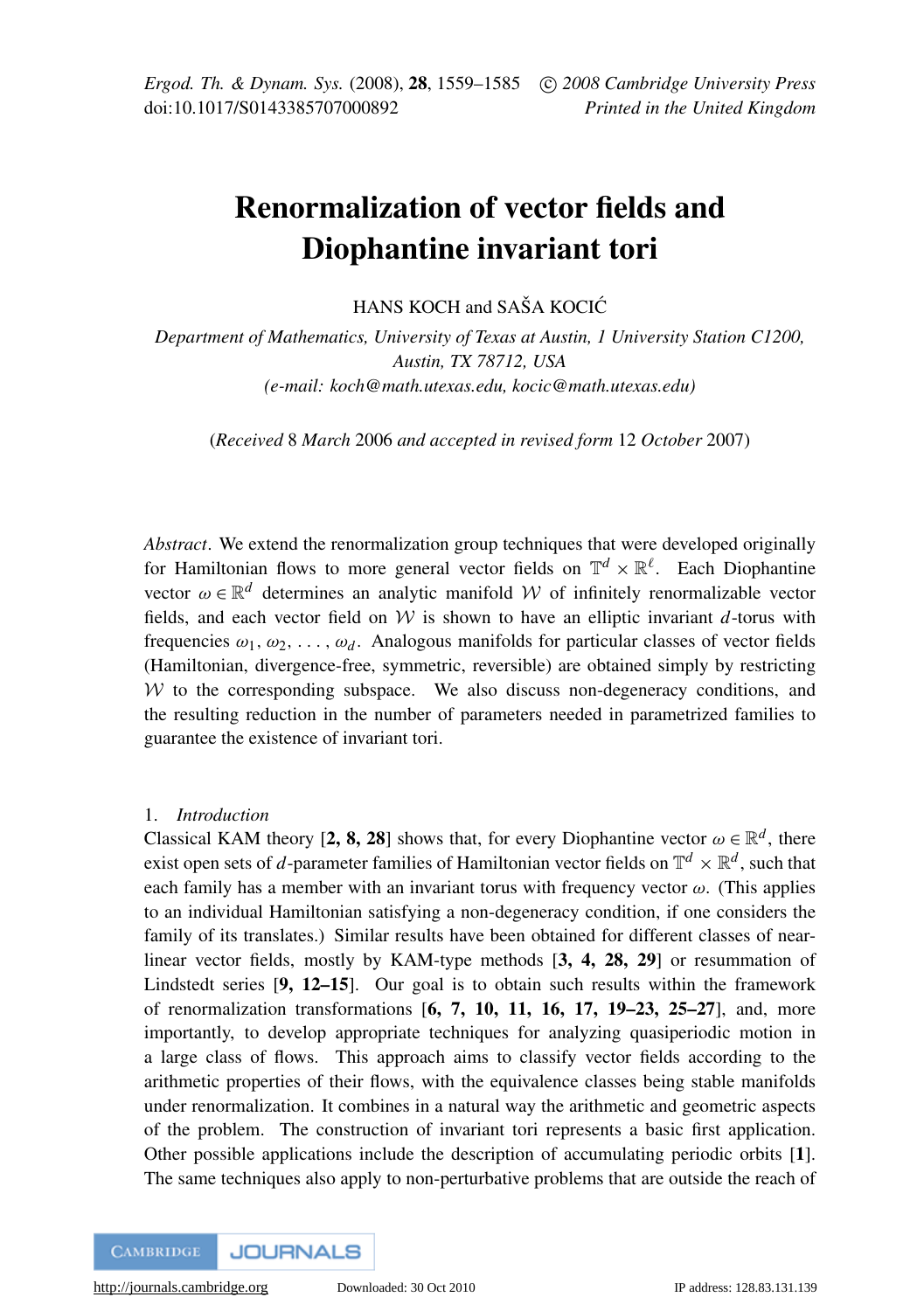other known methods [[20,](#page-26-6) [21](#page-26-7)]. Our analysis is centered around three results that should be of independent interest: a normal form theorem for vector fields ([§5\)](#page-16-0), estimates on a multidimensional continued fractions expansion [[16](#page-25-11)], and a stable manifold theorem for sequences of maps ([§6\)](#page-21-0).

A renormalization group analysis of Diophantine torus flows and/or Hamiltonian vector fields was carried out in [[23,](#page-26-3) [25](#page-26-4)] for  $d = 2$ , and more recently in [[16](#page-25-11)] for  $d \ge 2$ . Earlier results covered a much smaller set of frequencies [[19](#page-26-2)]. One of our goals is to extend the methods developed in these papers to a large class of vector fields on  $\mathcal{M} = \mathbb{T}^d \times \mathbb{R}^\ell$ , and to do this in a way that allows for a unified treatment of Hamiltonian, divergence-free, symmetric, reversible and other types of vector fields. Some of our results are sufficiently general to be used, for example, in other problems involving renormalization. Despite the increase in scope, the analysis has in fact become simpler compared to previous work.

We note that the tori considered in this paper are elliptic, in the sense that they have zero Lyapunov exponents. It should be possible to adapt our method to hyperbolic situations, but we will not pursue this question here.

Denote by  $t \mapsto \Phi_X^t$  the flow for a vector field *X*. In this paper, an invariant *d*-torus for *X*, with frequency vector  $\omega \in \mathbb{R}^d$ , is a continuous embedding  $\Gamma$  of  $D_0 = \mathbb{T}^d \times \{0\}$  into the domain of *X*, with the property that  $\Gamma \circ \Phi_K^t = \Phi_X^t \circ \Gamma$  for real times *t*, where  $K = (\omega, 0)$ . Here, 0 denotes the zero vector in  $\mathbb{R}^{\ell}$ . We assume that  $\omega$  satisfies a Diophantine condition

$$
|\omega \cdot \nu| \ge \zeta \|\nu\|^{1-d-\beta}, \quad \nu \in \mathbb{Z} \setminus \{0\},\tag{1.1}
$$

for some constants  $\beta$ ,  $\zeta > 0$ .

Our renormalization analysis (§[§2,](#page-4-0) [3](#page-9-0) and [4\)](#page-11-0) applies to vector fields that are close to *K*, after a change of variables, if necessary. We assume analyticity on a complex neighborhood *D*<sub>ρ</sub> of *D*<sub>0</sub>, characterized by the conditions  $|\text{Im } x_i| < \rho$  and  $|y_j| < \rho$ . We will also consider certain subclasses of vector fields, including Hamiltonian, divergence-free, symmetric and reversible vector fields. If *G* is a linear map on *M* that leaves  $D<sub>0</sub>$  invariant, we call a vector field *X* on  $D_{\rho}$  *symmetric* with respect to *G* if  $G^*X = X$ , where  $G^*X = G^{-1}X \circ G$ is the pullback of *X* under *G*. If *G* ◦ *G* is the identity, a vector field is called *reversible* with respect to *G* if  $G^*X = -X$ . Notice that  $G^*X = \pm X$  implies that  $G \circ \Phi_X^t = \Phi_X^{\pm t} \circ G$ . In what follows, we will call a vector field 'symmetric' if it is symmetric with respect to  $G(x, y) = (x, -y)$ , or 'reversible' if it is reversible with respect to  $G(x, y) = (-x, y)$ .

Denote by  $A^u$  the space of all vector fields  $Y(x, y) = (u, My + v)$ , with  $(u, v)$  a vector in  $\mathbb{C}^d \times \mathbb{C}^\ell$  and *M* a complex  $\ell \times \ell$  matrix. In [§2,](#page-4-0) we will introduce Banach spaces  $\mathcal{A}_\rho$  of vector fields that are analytic on  $D_{\rho}$ , and a projection operator  $\mathbb P$  from  $\mathcal A_{\rho}$  onto the subspace *A*<sup>*u*</sup>. The subspace of functions in  $A_\rho$  that do not depend on the coordinate  $y \in \mathbb{C}^{\ell}$  will be denoted by  $\mathcal{A}_{\rho}^0$ . A function will be called 'real' if it takes real values for real arguments.

The following theorem describes an application of our renormalization group (RG) approach. It establishes the existence of invariant tori with a given rotation vector  $\omega \in \mathbb{R}^d$ , for all vector fields on a finite codimension manifold  $W$ .

<span id="page-1-0"></span>THEOREM 1.1. Let  $K = (\omega, 0)$  with  $\omega \in \mathbb{R}^d$  Diophantine. Given  $\rho > \delta > 0$ , there exists *an open neighborhood B of K in*  $A_{\rho}$ *, and a real analytic map*  $W$  :  $(I - P)B \rightarrow P/B$ *, satisfying*  $W(0) = K$  *and*  $DW(0) = 0$ *, such that the following holds. Let* W *be the*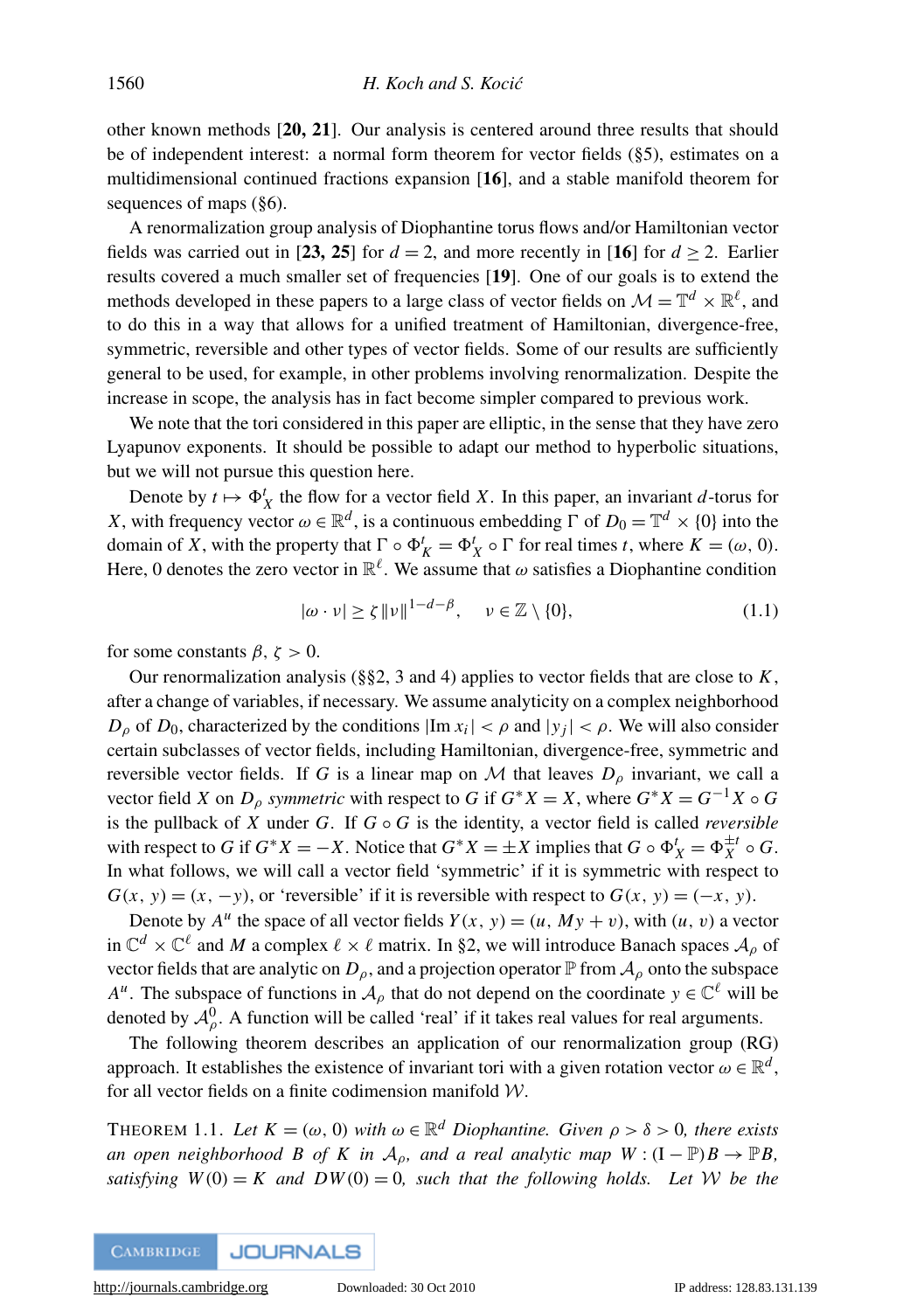graph of W. Then every vector field  $X \in \mathcal{W}$  has an elliptic invariant torus  $\Gamma_X \in \mathcal{A}^0_\delta$ *with frequency vector*  $\omega$ . The map  $X \mapsto \Gamma_X$  *is real analytic on* W. The restriction of *W to symmetric vector fields takes values in the subspace of symmetric vector fields, and a similar statement holds for reversible, Hamiltonian and divergence-free vector fields.*

This theorem, as well as the lemma below on parametrized families, will be proved in [§4.](#page-11-0) The size of the neighborhood *B* is independent of  $\omega$ , given the Diophantine constants and a lower bound on the norm of  $\omega$ . We note that, for any fixed  $\beta > 0$ , the measure of the set of vectors  $\omega$  that violate [\(1.1\)](#page-0-0) approaches zero as  $\zeta$  tends to zero [[5](#page-25-14)].

In what follows,  $\mathcal{H}_{\rho}$  denotes either  $\mathcal{A}_{\rho}$  or the subspace of  $\mathcal{A}_{\rho}$  consisting of all vector fields in a given class (Hamiltonian, divergence-free, symmetric, or reversible). The intersection of  $A^u$  with  $\mathcal{H}_{\rho}$  will be denoted by  $H^u$ .

Theorem [1.1](#page-1-0) has an obvious corollary concerning the existence of vector fields with invariant tori in *N*-parameter families, where *N* is the dimension of  $H^u$ . In particular, any analytic family  $f : B \cap H^u \to H_\rho$  sufficiently close to the family  $f_0(s) = K + s$  intersects the manifold  $W \cap H_{\rho}$  transversally, and Theorem [1.1](#page-1-0) yields an invariant torus  $\Gamma_X$  for the vector field  $X = f(s)$  in the intersection.

If we are just looking for families containing a vector field with frequency vector parallel (but not necessarily equal) to  $\omega$ , then the number of necessary parameters is reduced by one. A further reduction is possible for vector fields that satisfy a non-degeneracy condition, so that some directions in  $H^u$  can be generated via *y*-translations. To be more precise, let *V* be some proper linear subspace of  $\mathbb{C}^{\ell}$ . Let  $r > \rho > 0$ , and let  $Z = Z(x, y)$ be a real vector field in  $\mathcal{H}_r$  that does not depend on the coordinate x, and that satisfies  $\mathbb{P}Z=0.$ 

Given  $\varepsilon > 0$ , define

$$
g_{\varepsilon}(z, v) = zK + \varepsilon \mathbb{P} J_v^* Z, \quad z \in \mathbb{C}, \ v \in V,
$$
 (1.2)

where  $J_\nu(x, y) = (x, y + v)$ . We assume that  $K + \varepsilon Z$  is non-degenerate with respect to *V*-translations, in the sense that the derivative  $Dg_{\varepsilon}(0)$  is one-to-one. Let  $H_0^u$  be a linear subspace of  $H^u$  that is transversal to the range of  $Dg_{\varepsilon}(0)$ , and define

$$
f_{\varepsilon}(s) = K + \varepsilon Z + s, \quad s \in H_0^u. \tag{1.3}
$$

We will see later that  $f_{\varepsilon}(0)$  belongs to W, for small  $\varepsilon > 0$ .

Given an open neighborhood *b* in some complex Banach space, denote by  $\mathcal{F}(b)$  the space of all bounded analytic functions  $f : b \to H_r$ , equipped with the sup-norm.

<span id="page-2-0"></span>LEMMA 1.2. If  $\varepsilon > 0$  is chosen sufficiently small, and if the vector field  $K + \varepsilon Z$  is non*degenerate with respect to V-translations, then, given an open neighborhood b<sub>2</sub> of the origin in*  $H_0^u$ *, there exists an open neighborhood*  $B_2$  *of*  $f_\varepsilon$  *in*  $\mathcal{F}(b_2)$ *, such that the following holds. For every family*  $f \in B_2$  *we can find a parameter value*  $s_f \in b_2$ *, and a non-zero complex number c<sub>f</sub>, such that*  $X = c_f f(s_f)$  *belongs to* W *and thus has an invariant torus*  $\Gamma_X \in \mathcal{A}_{\delta}^0$  with rotation vector  $\omega$ . The maps  $f \mapsto (c_f, s_f)$  and  $f \mapsto \Gamma_X$  are real analytic *on B*2*.*

This lemma includes cases where  $Dg_{\varepsilon}(0)$  is onto and thus  $H_0^u$  trivial. In such a case, every vector field near  $K + \varepsilon Z$  has an invariant torus with frequency vector  $\omega$ .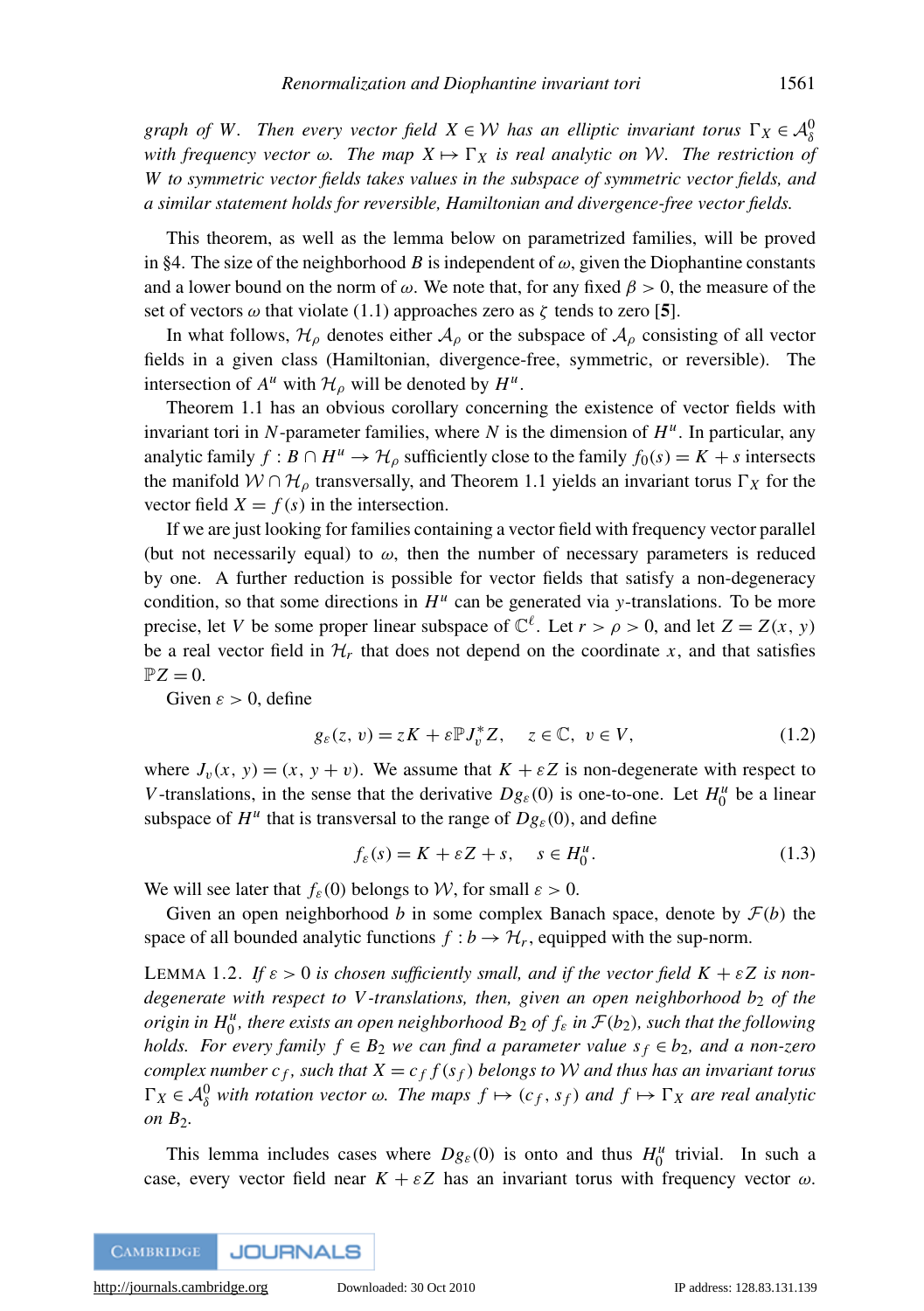Consider, for example, the case of Hamiltonian vector fields, or symmetric vector fields with  $\ell = d$ . Then  $H^u$  is of dimension  $\ell = d$ . Taking for *V* some  $(\ell - 1)$ -dimensional subspace of  $\mathbb{C}^{\ell}$  not containing  $\omega$ , it is easy to write down examples (e.g. see below) of vector fields  $Z \in \mathbb{P}\mathcal{H}_{\rho}$  for which  $Dg_{\varepsilon}(0)$  is invertible and thus  $H_0^u = \{0\}$ . Hamiltonian vector fields of this type are also called isoenergetically non-degenerate.

The following example covers several classes of vector fields.

<span id="page-3-0"></span>*Example*. Consider a basis  $\{w_1, w_2, \ldots, w_d\}$  for  $\mathbb{R}^d$ , with  $w_d = \omega$ . Let *k* be the minimum of *d* − 1 and  $\ell$ . Define  $X_i(x, y) = (y_i w_i, 0)$  for  $1 \le j \le k$ , and, if  $k < \ell$ , define

$$
X_j(x, y) = (0, (y_j - y_\ell)^2 (e_j + e_\ell)),
$$
  $X_\ell(x, y) = (0, (y_1^2 + \cdots + y_{\ell-1}^2) e_\ell),$ 

for  $k < j < \ell$ , where  $\{e_1, e_2, \ldots, e_\ell\}$  denotes the standard basis for  $\mathbb{R}^\ell$ . Consider now a real vector field  $Z = c_1 X_1 + \cdots + c_\ell X_\ell$ , with  $c_j \neq 0$  if and only if  $X_j$  belongs to  $\mathcal{H}_\rho$ .

In the case of general vector fields,  $c_j \neq 0$  for all *j*, and we can choose  $V = \mathbb{C}^{\ell}$ . The resulting vector field  $K + \varepsilon Z$  is non-degenerate with respect to V-translations, and the parameter space  $H_0^u$  used in Lemma [1.2](#page-2-0) is of dimension  $d + \ell^2 - 1$ . The same choice of *Z* and *V* can also be used for divergence-free vector fields. In this case,  $H_0^u$  has dimension  $d + \ell^2 - 2$ . For reversible or Hamiltonian vector fields,  $c_j = 0$  for  $j > k$ . Taking *V* to be the span of  $\{e_1, \ldots, e_k\}$ , we get again non-degeneracy with respect to *V*-translations, and the parameter space  $H_0^u$  is of dimension  $d - 1 - k$ . In particular, if  $k = d - 1$ , then we are in the situation described above, where every vector field near  $K + \varepsilon Z$  has an invariant torus with frequency vector  $\omega$ .

Our proof of Theorem [1.1](#page-1-0) and Lemma [1.2](#page-2-0) is based on renormalization group techniques. The general idea in this approach is to take a continued fractions algorithm, acting on frequency vectors, and to 'lift' it to a space of vector fields in some appropriate way. We choose a multidimensional continued fractions expansion [[16](#page-25-11)] which, starting from a Diophantine vector  $\omega_0 \in \mathbb{R}^d$ , produces a sequence of vectors  $\omega_n = \eta_n^{-1} T_n^{-1} \omega_{n-1}$ , where  $T_n$  is a matrix in SL(*d*,  $\mathbb{Z}$ ) and  $\eta_n$  an appropriate normalization constant. The matrices  $T_n$  can be used, for example, to construct successive rational approximants to  $\omega_0$ . Our RG transformation  $\mathcal{R}_n$  that corresponds to the matrix  $T_n^{-1}$  has the property that it maps  $K_{n-1} = (\omega_{n-1}, 0)$  to  $K_n = (\omega_n, 0)$ . Other properties will be given below.

We start by describing a single RG step. It involves a 'scaling' of the torus variable *x* by a matrix in  $SL(d, \mathbb{Z})$ , whose transpose is strongly contracting on the orthogonal complement of some unit vector  $\omega \in \mathbb{R}^d$ . Given such a matrix *T*, and a non-zero real number  $\mu$ , define

$$
\mathcal{S}_{\mu}(x, y) = (x, \mu y), \quad \mathcal{T}(x, y) = (Tx, \widehat{T}y), \quad x \in \mathbb{T}^d, \ y \in \mathbb{R}^\ell. \tag{1.4}
$$

Here,  $\hat{T}$  is either the  $\ell \times \ell$  identity matrix, or, if desired for the renormalization of Hamiltonian vector fields (where  $\ell = d$ ), the inverse of the transpose of *T*. The scaling of a vector field *X* on *M* is then given by  $(S_\mu T)^* X$ , the pullback of *X* under  $S_\mu T$ . Recall that the pullback of a vector field  $X$ , defined on the range of a differentiable map  $U$ , is given by  $U^*X = (DU)^{-1}(X \circ U)$ .

Notice that scaling by  $T^*$  is a singular operation on spaces of analytic vector fields, since it shrinks the domain of analyticity in the expanding direction of *T* . Although the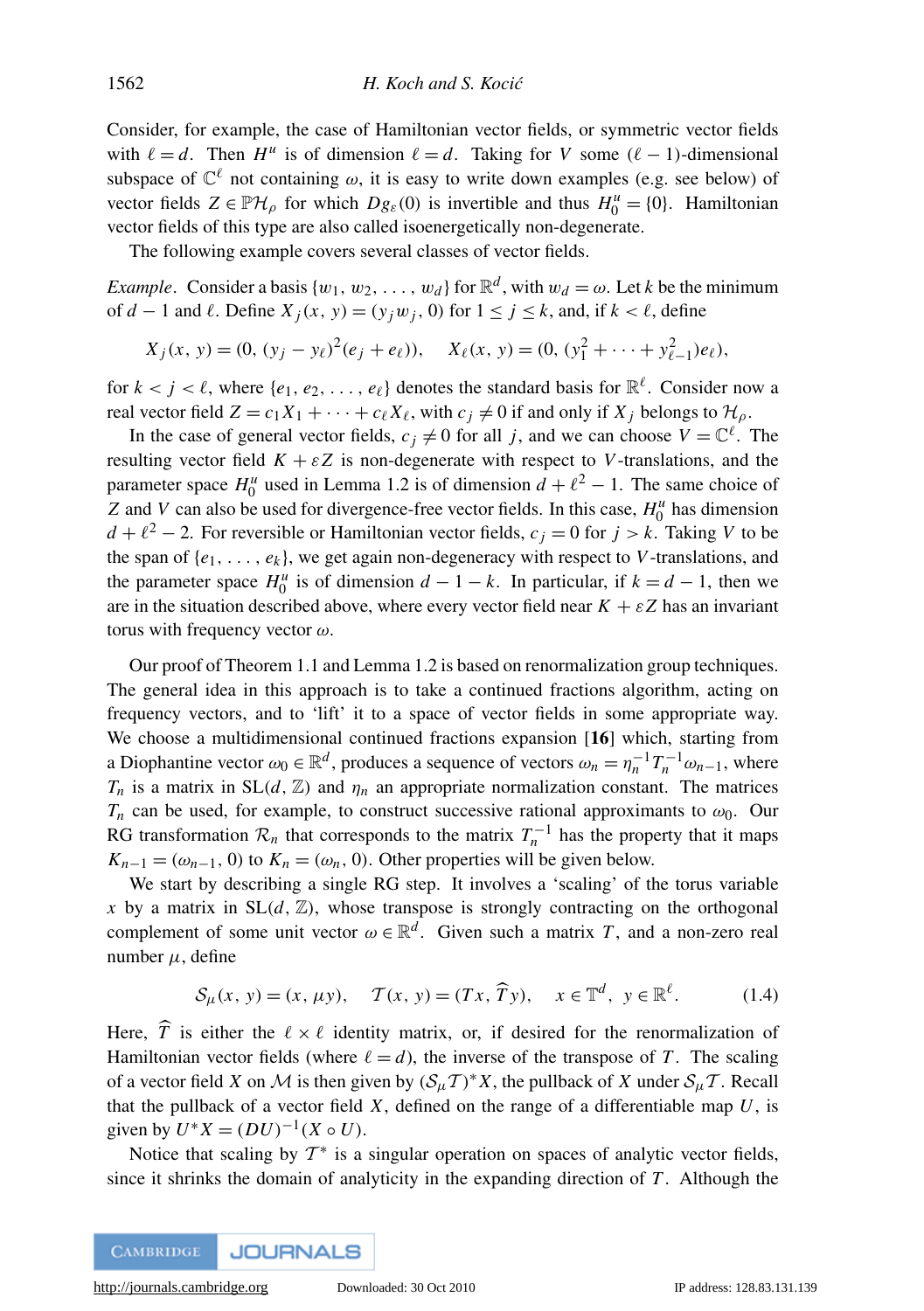domain loss is of order one (not small), it is possible to associate with  $X \in A_{\rho}$  a change of variables  $U_X$ , which is close to the identity for *X* close to  $K = (\omega, 0)$ , such that the renormalized vector field

$$
\mathcal{R}(X) = \eta^{-1} T^* \mathcal{S}_{\mu}^* \mathcal{U}_X^* X \tag{1.5}
$$

belongs again to  $A_{\rho}$ .

To be more specific, we will identify (in [§2\)](#page-4-0) a subspace of 'resonant' vector fields, containing K, such that the restriction of  $T^*S^*_{\mu}$  to this subspace is compact, and in fact analyticity improving, for small  $\mu > 0$ . Then, using a general result from [§5,](#page-16-0) we show that there exists an analytic map  $X \mapsto U_X$ , defined near K, which makes  $U_X^*X$  resonant. In other words, the resonant vector fields, which behave well under scaling, can be regarded as a local normal form for vector fields. We note that  $\mathcal{U}_K$  is the identity, so the transformation R maps K to  $\widetilde{K} = (\widetilde{\omega}, 0)$ , where  $\widetilde{\omega} = \eta^{-1} T^{-1} \omega$ .

<span id="page-4-2"></span>THEOREM 1.3. Let  $\varrho > 0$ . Given a Diophantine unit vector  $\omega_0 \in \mathbb{R}^d$ , there exists a *sequence of matrices*  $T_n \in SL(d, \mathbb{Z})$ , and a corresponding sequence of transformations  $\mathcal{R}_n$ *of the form [\(1.5\)](#page-3-0), such that the following holds. For*  $n = 1, 2, \ldots$ *, define*  $\omega_n = \eta_n^{-1} T_n \omega_{n-1}$ , *with*  $\eta_n > 0$  *chosen in such a way that*  $\omega_n$  *is a unit vector. Then*  $\mathcal{R}_n$  *is well defined and analytic in some open neighborhood*  $\mathcal{D}_{n-1}$  *of*  $K_{n-1} = (\omega_{n-1}, 0)$  *in*  $\mathcal{A}_{\rho}$ *. The set* W *of infinitely renormalizable vector fields X*<sup>0</sup> *in* D0*, characterized by the property that*  $X_n = \mathcal{R}_n(X_{n-1})$  *belongs to*  $\mathcal{D}_n$  *for*  $n = 1, 2, \ldots$ , *is the graph of an analytic function* W *with the properties described in Theorem [1.1](#page-1-0) (if*  $\varrho + \delta < \rho$ ), where  $\omega = \omega_0$  and  $B = \mathcal{D}_0$ .

The set  $W$  can be regarded as the (local) stable manifold for the transformations  $\mathcal{R}_1, \mathcal{R}_2, \ldots$ . A stable manifold theorem that applies to such sequences of maps will be proved in [§6.](#page-21-0) Section [2](#page-4-0) deals with a single renormalization group transformation  $\mathcal{R}$ , using a normal form theorem proved in [§5.](#page-16-0) The composition of such transformations  $\mathcal{R}_n$ , according to a multidimensional continued fractions expansion [[16](#page-25-11)], will be described in [§3.](#page-9-0) Section [4](#page-11-0) is devoted to the construction of invariant tori.

#### <span id="page-4-0"></span>2. *A single renormalization step*

In this section we give a precise definition of RG transformation  $R$  and describe some of its properties. A matrix  $T \in SL(d, \mathbb{Z})$  is assumed to be given, subject to certain conditions that will be specified below.

<span id="page-4-1"></span>2.1. *Spaces and basic estimates*. Unless specified otherwise, our norm on  $\mathbb{C}^n$  is  $||v|| =$ sup<sub>j</sub> |v<sub>j</sub>|. Another norm that will be used is  $|v| = \sum_j |v_j|$ . For linear operators between normed linear spaces, including matrices, we will always use the operator norm, unless stated otherwise. Let *C* be some finite-dimensional complex Banach space. Denote by *D*<sub>ρ</sub> the set of all vectors  $(x, y)$  in  $\mathbb{C}^d \times \mathbb{C}^{\ell}$  characterized by  $\|\text{Im } x\| < \rho$  and  $\|y\| < \rho$ . We consider functions on  $\mathbb{T}^d \times \mathbb{C}^{\ell}$  with values in *C* that extend analytically to  $D_{\rho}$  and continuously to the boundary of  $D_\rho$ . Our norm on the space  $\mathcal{A}_\rho(C)$  of such functions f is given in terms of the Fourier–Taylor series of *f* as follows:

$$
||f||_{\rho} = \sum_{\nu,\alpha} ||f_{\nu,\alpha}||e^{\rho|\nu|} \rho^{|\alpha|}, \quad f(x, y) = \sum_{\nu,\alpha} f_{\nu,\alpha} e^{i\nu \cdot x} y^{\alpha}, \tag{2.1}
$$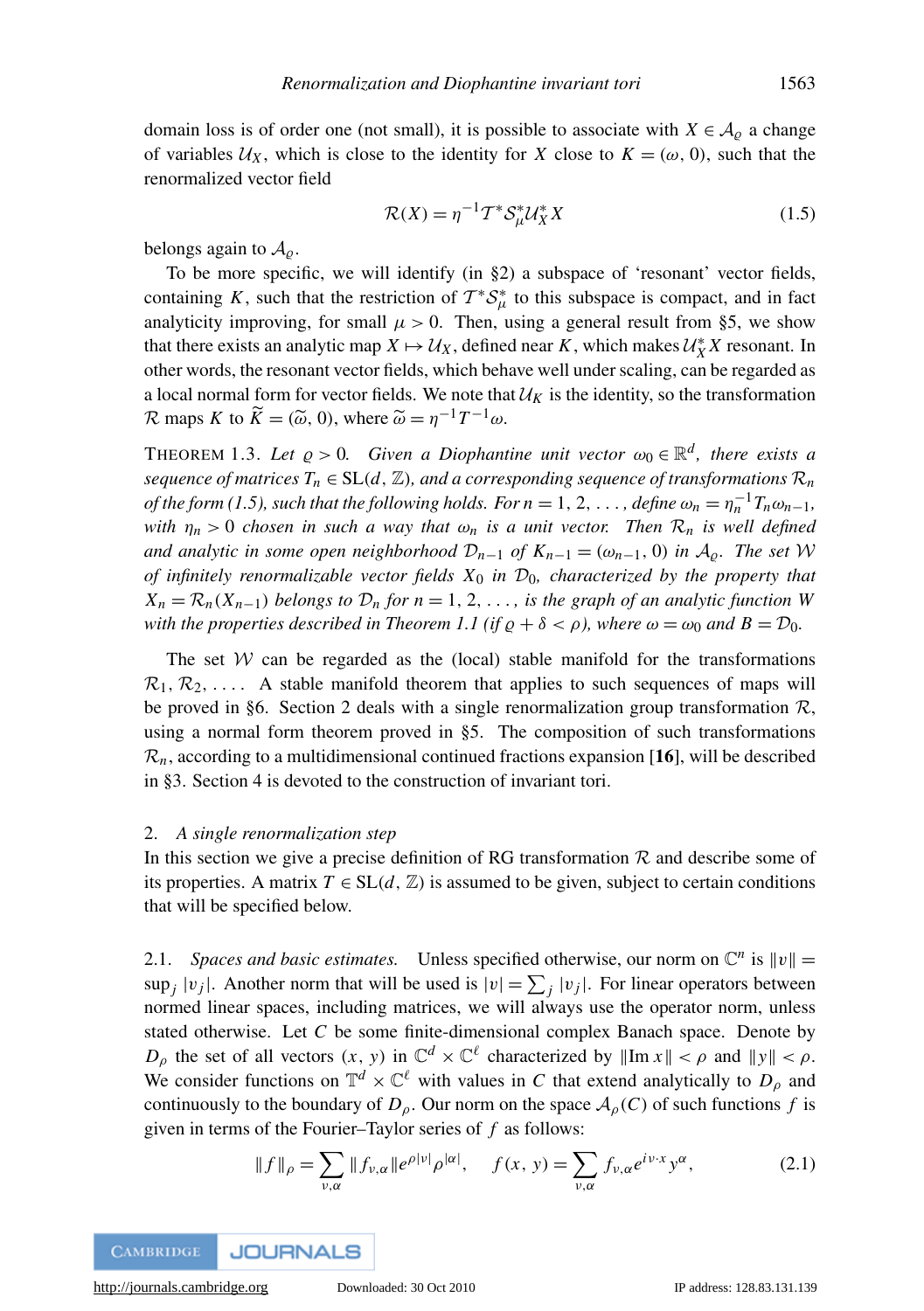where  $v \cdot x = \sum_j v_j x_j$  and  $y^\alpha = \prod_j y_j^{\alpha_j}$  $j^{\alpha_j}$ . The sum in this equation ranges over all  $v \in \mathbb{Z}^d$ and  $\alpha \in \mathbb{N}^{\ell}$ . If it is clear what space *C* is being considered, or if it is irrelevant, we will simply write  $\mathcal{A}_{\rho}$  in place of  $\mathcal{A}_{\rho}(C)$ . The operator norm of a continuous linear map L on  $\mathcal{A}_{\rho}$  will be denoted by  $||L||_{\rho}$ .

Later on, for the construction of invariant tori, we will also use non-analytic functions, with real domain  $D_0 = \mathbb{T}^d \times \{0\}$ . Denote by  $\mathcal{A}_0$  the Banach space of continuous functions  $f: D_0 \to \mathbb{C}^d$ , for which the norm  $|| f ||_0 = \sum_{\nu} || f_{\nu} ||$  is finite, where  $\{ f_{\nu} \}$  are the Fourier coefficients of *f*. This space can be viewed as a  $\rho \rightarrow 0$  limit of the spaces  $A_{\rho}$  defined above.

<span id="page-5-2"></span>PROPOSITION 2.1. Let  $X \in \mathcal{A}_{\rho}(C)$  and  $Z \in \mathcal{A}_{\rho'}(\mathbb{C}^{d+\ell})$ , with  $0 \leq \rho$ Then the *following hold:*

(a)  $\|X(x, y)\| \le \|X\|_{0}$  *for all*  $(x, y) \in D_{0}$ ;

(b)  $(DX)Z \in \mathcal{A}_{\rho'}(C)$  *and*  $||(DX)Z||_{\rho'} \leq (\rho - \rho')^{-1}||X||_{\rho}||Z||_{\rho'},$  *if*  $\rho' < \rho$ *; and* 

(c)  $X \circ (I + Z) \in \mathcal{A}_{\rho'}(C)$  and  $||X \circ (I + Z)||_{\rho'} \le ||X||_{\rho}, \text{ if } \rho' + ||Z||_{\rho'} \le \rho.$ 

The proof of these estimates is straightforward and will be omitted. In what follows, we always assume that  $\rho > 0$ , unless specified otherwise.

<span id="page-5-0"></span>2.2. *Resonant and non-resonant modes.* Let  $0 < \rho' < \rho$  be given. These domain parameters are now considered fixed for the entire RG analysis. Choose  $\gamma \ge 1$  and  $\chi \geq \|\widehat{T}\|$ . Let  $\mu$  and  $\tau$  be positive real numbers, satisfying

$$
e^{\rho'/2}\mu < \hat{\mu} \equiv \frac{\rho'}{\chi \varrho}, \quad \tau \le \frac{\rho'}{2\varrho}, \quad \tau \ln(\hat{\mu}/\mu) \le \frac{\rho'}{2(\gamma+1)}.\tag{2.2}
$$

Consider the matrix norm  $|M| = \sup_{|v|=1} |Mv|$ .

<span id="page-5-3"></span>*Definition* 2.2. Denote by *S* the generator of the one-parameter group of scalings  $\mu \mapsto S^*_{\mu}$ . Given any subset *J* of  $I = \mathbb{Z}^d \times \{-1, 0, 1, 2, \ldots\}$ , define  $P(J)$  to be the joint spectral projection in  $A_\rho$  for the operators (−*i* $\nabla_x$ , *S*), associated with the eigenvalues (*v*, *k*) in *J*. Let now  $I^+$  be the set of all pairs  $(v, k) \in I$  satisfying  $|T^*v| \le \tau |v|$  or  $|T^*v| \le \gamma^{-1} \tau k$ , and let  $I^-$  be its complement in  $I$ . The projection onto the 'resonant' and 'non-resonant' subspace of  $\mathcal{A}_{\rho}$  is defined as  $\mathbb{I}^+ = P(I^+)$  and  $\mathbb{I}^- = P(I^-)$ , respectively. In addition, we define  $\mathbb{E}_k = P(\{(0, k)\})$ , for every integer  $k \geq -1$ , and  $\mathbb{E} = \sum_k \mathbb{E}_k$ . Notice that  $\mathbb{E}X$  is the torus average of *X*.

The following proposition shows that, unlike in KAM theory [[2,](#page-25-0) [8,](#page-25-1) [28](#page-26-0)], resonant modes are easy to deal with in the RG approach.

<span id="page-5-1"></span>LEMMA 2.3. *Consider the two linear transformations*  $S_{\mu}$  *and*  $T$  *defined in* [\(1.4\)](#page-3-0)*.* If the *condition [\(2.2\)](#page-5-0) holds, then*  $T^*S^*_{\mu}$  *defines a bounded linear operator from*  $\mathbb{I}^+{\cal A}_{\rho'}$  to  ${\cal A}_{\varrho}$ *, satisfying*

$$
\|T^* \mathcal{S}_{\mu}^* \mathbb{E}_k X\|_{\varrho} \le N(T) \left(\mu/\hat{\mu}\right)^k \|\mathbb{E}_k X\|_{\rho'},
$$
  

$$
\|T^* \mathcal{S}_{\mu}^* \mathbb{I}^+(\mathbb{I} - \mathbb{E})X\|_{\varrho} \le N(T) \left(b\mu/\hat{\mu}\right)^{\gamma} \|\mathbb{I}^+(\mathbb{I} - \mathbb{E})X\|_{\rho'},
$$
 (2.3)

 $where N(T) = ||T^{-1}|| + |\widehat{T}^{-1}||\widehat{T}|.$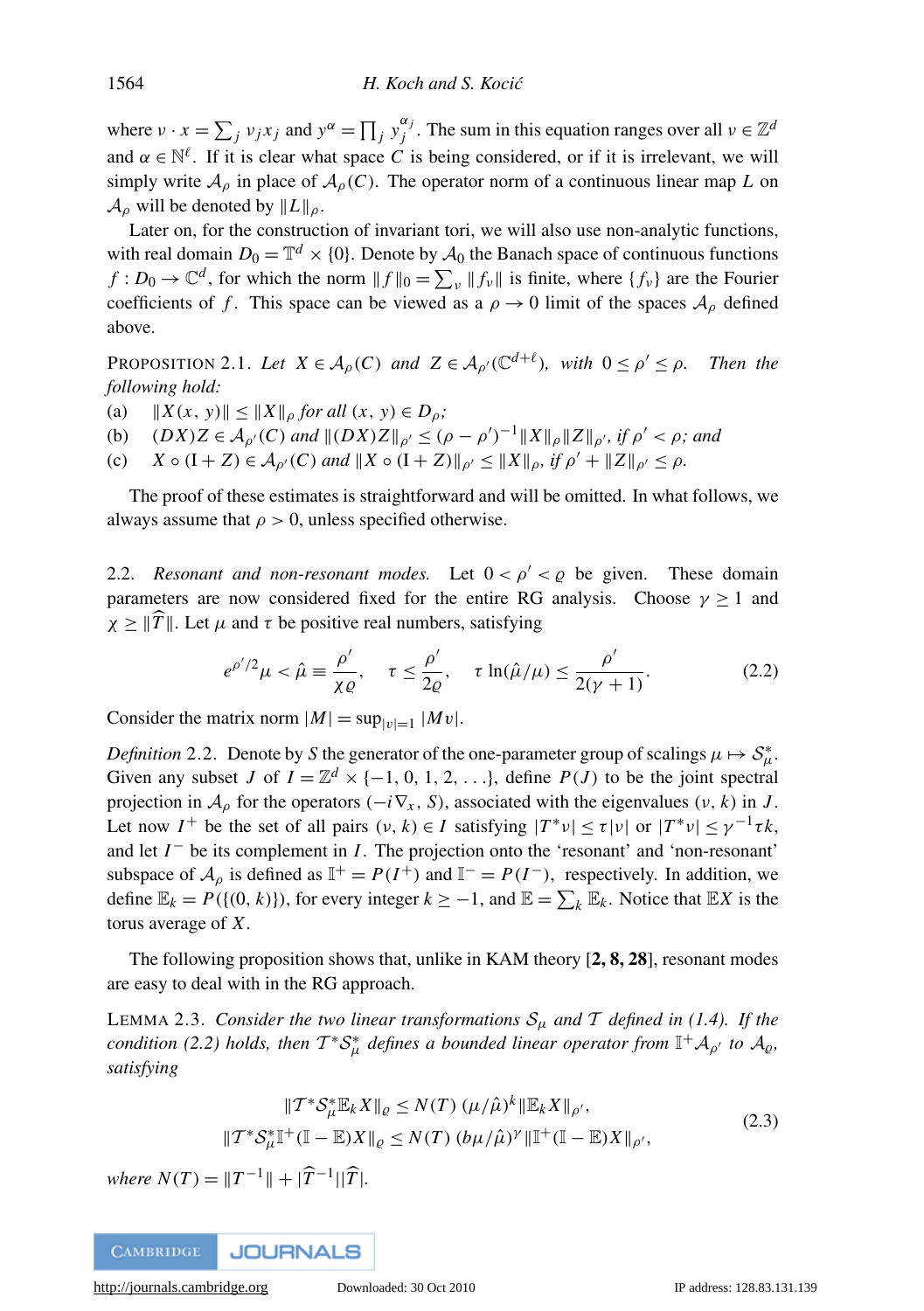*Proof.* By our choice of norm [\(2.1\)](#page-4-1), it suffices to verify the given bounds for vector fields  $X = P(J)Y$ , with *J* containing a single point. Let

$$
J = \{ (\nu, k) \}, \quad A = \varrho |T^* \nu| - \rho' |\nu| + k \ln(\mu/\hat{\mu}). \tag{2.4}
$$

Then it follows essentially from the definitions that

$$
\|T^*S_{\mu}^*P(J)Y\|_{\varrho} \le N(T)e^A \|P(J)Y\|_{\rho'}.
$$
 (2.5)

Setting  $v = 0$  yields the first bound in [\(2.3\)](#page-5-1).

In order to prove the second bound, assume that  $(v, k)$  belongs to  $I^+$ , and that  $v \neq 0$ . Consider first the case  $|T^*\nu| \leq \tau |\nu|$ . Then  $|\nu| \geq \tau^{-1}$ , and we obtain

$$
A \le (\varrho \tau - \rho')|\nu| + k \ln(\mu/\hat{\mu}) \le (\varrho - \rho'/\tau) - \ln(\mu/\hat{\mu})
$$
  
 
$$
\le -\rho'/(2\tau) - \ln(\mu/\hat{\mu}) \le \gamma \ln(\mu/\hat{\mu}).
$$
 (2.6)

In the last inequality we have used condition [\(2.2\)](#page-5-0).

Now consider the case  $\tau |v| < |T^*v| \le (\tau/\gamma)k$ . By using that  $\varrho(\tau/\gamma) \le \rho'/(2\gamma) =$ ln(*b*), and  $k > \gamma$ , we find that

$$
A \le \varrho \tau \gamma^{-1} k + k \ln(\mu/\hat{\mu}) \le k \ln(b\mu/\hat{\mu}) \le \gamma \ln(b\mu/\hat{\mu}).
$$
 (2.7)

The second bound in  $(2.3)$  now follows from  $(2.6)$  and  $(2.7)$ .

This lemma shows that the scaling  $T^*S^*_{\mu}$  is a contraction (for small  $\mu$ ) on the resonant subspace of  $A_{\rho}$ , except for a small number of non-contracting directions. In order to exploit this property, given a vector field *X* that is not necessarily resonant, we first perform a change of variables  $\mathcal{U}_X$ , such that

$$
\mathbb{T}^{-} \mathcal{U}_X^* X = 0. \tag{2.8}
$$

The corresponding linearized equation, which needs to be solved in the process, is of the form  $\mathbb{I}^{-}(X - [X, Z]) = 0$ , where  $[X, Z] = (DZ)X - (DX)Z$ . In order to guarantee the existence of a solution, we need to make the following assumptions.

Assume that there exists a  $(d-1)$ -dimensional subspace of  $\mathbb{R}^d$  where the transpose  $T^*$ of *T* contracts distances by a factor of at least  $\tau/2\sqrt{d}$ . Let  $\omega$  be a unit vector in  $\mathbb{R}^d$  that is perpendicular to this subspace, and set  $K = (\omega, 0)$ .

<span id="page-6-0"></span>PROPOSITION 2.4. *Choose*  $\sigma > 0$  *such that* 2  $\sqrt{d} \sigma \|T\| \leq \tau$ . *If Z belongs to*  $\mathbb{I}^{-} \mathcal{A}'_r$  then

$$
\|[K, Z]\|_{r} \ge \sigma \|Z\|_{r}, \quad \|[K, Z]\|_{r} \ge \frac{\sigma r}{r + \gamma + 1} \|DZ\|_{r}.
$$
 (2.9)

*Proof.* Assume that  $(v, k)$  belongs to  $I^-$ . In other words,  $|T^*v| > \tau |v|$  and  $|T^*v| >$  $(\tau/\gamma)k$ . Consider the decomposition  $v = v_{\parallel} + v_{\perp}$  into a vector  $v_{\parallel}$  parallel to  $\omega$  and a (*τ/γ)κ*. Consider the decomposition  $v = v_{\parallel} + v_{\perp}$  into a vector  $v_{\parallel}$ <br>vector  $v_{\perp}$  perpendicular to  $\omega$ . By using that  $|v_{\perp}| \le \sqrt{d}|v|$ , we obtain

$$
\sqrt{d}\,\sigma|\nu| < \|T\|^{-1}\frac{\tau}{2}|\nu| \le \|T\|^{-1}(|T^*\nu| - |T^*\nu_{\perp}|) \le \|T\|^{-1}|T^*\nu_{\parallel}| \le |\nu_{\parallel}| \le \sqrt{d}\,|\omega\cdot\nu|,
$$

and in particular,  $\sigma < |\omega \cdot v|$ . Similarly, we have

$$
\sqrt{d} \frac{\sigma}{\gamma} k \leq ||T||^{-1} \frac{\tau}{2\gamma} k \leq \frac{1}{2} ||T||^{-1} |T^* v| \leq ||T||^{-1} (|T^* v| - |T^* v_{\perp}|) \leq \sqrt{d} \, |\omega \cdot v|.
$$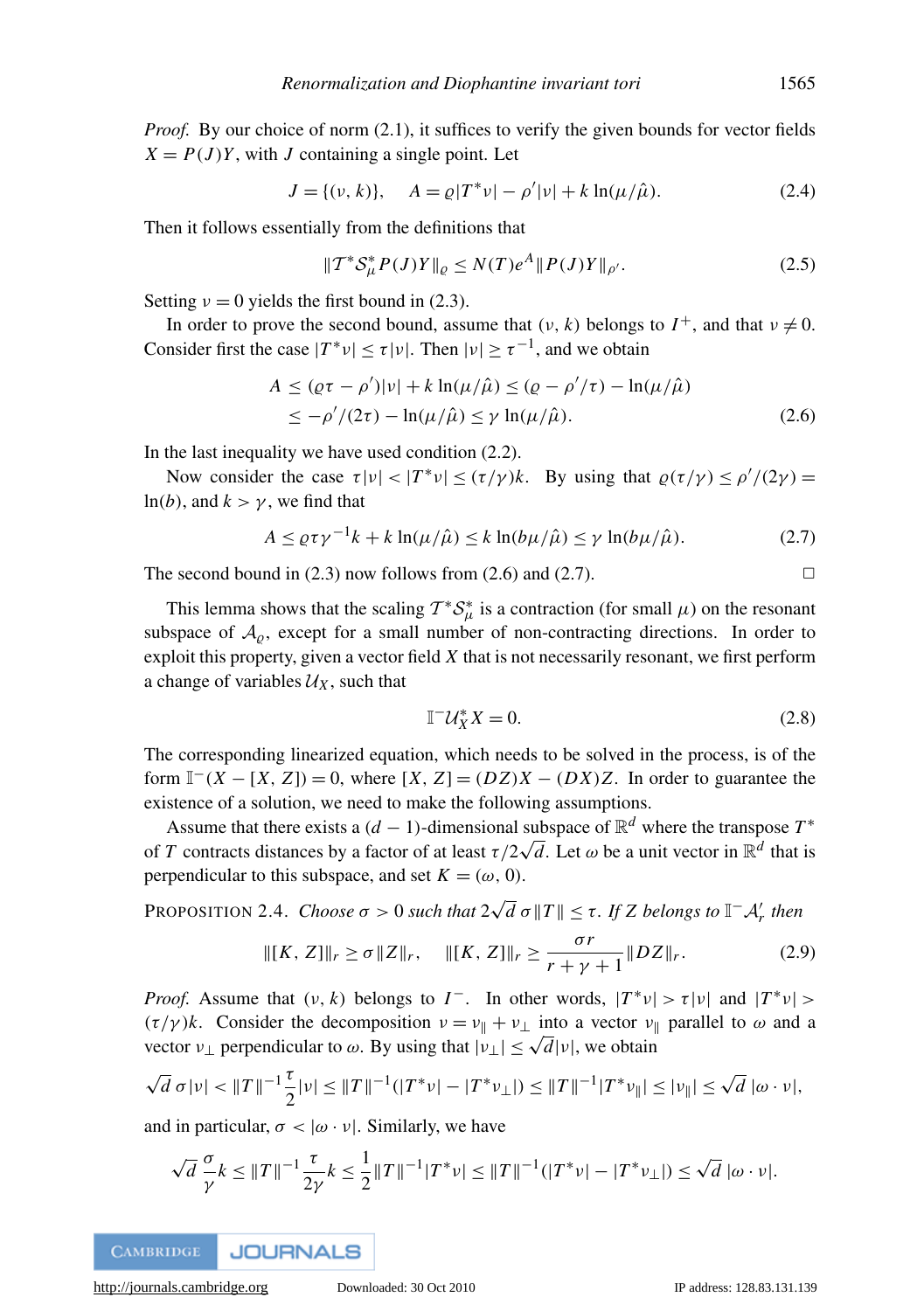This shows that, if  $Z \in \mathbb{I}^- \mathcal{A}'_r$  and  $Y = [K, Z] = (\omega \cdot \nabla_X)Z$ , then  $||Z||_r \le \sigma^{-1} ||Y||_r$  and

$$
\sum_{j=1}^{d} \left\| \frac{\partial}{\partial x_j} Z \right\|_r \le \frac{1}{\sigma} \|Y\|_r, \quad \sum_{j=1}^{\ell} \left\| \frac{\partial}{\partial y_j} Z \right\|_r \le \frac{\gamma + 1}{\sigma r} \|Y\|_r. \tag{2.10}
$$

These bounds imply  $(2.9)$ .

This proposition allows us now to apply the results from [§5,](#page-16-0) which describe a solution of equation [\(2.8\)](#page-5-1). For convenience later on, let us first restate the assumptions of Proposition [2.4](#page-6-0) in a slightly stronger form:

$$
||T||, ||T^{-1}|| \le \frac{\chi}{2\sqrt{d}}, \quad \chi = \frac{\tau}{\sigma}, \quad |T^*\xi| \le \frac{\tau}{2\sqrt{d}}|\xi|, \quad \xi \in \omega^{\perp}.
$$
 (2.11)

<span id="page-7-0"></span>LEMMA 2.5. *There exist positive constants C and C' such that the following holds whenever* [\(2.2\)](#page-5-0) and [\(2.11\)](#page-6-0) are satisfied. Denote by D the open ball in  $A_0$  of radius  $\varepsilon = C(\sigma/\gamma)^2$ , centered at K. Then for every  $X \in \mathcal{D}$ , there exists an analytic change of *coordinates*  $U_X: D_{\rho'} \to D_{\rho}$ , such that  $U_X^*X$  belongs to  $\mathcal{A}_{\rho'}$  and satisfies equation [\(2.8\)](#page-5-1). *The map*  $X \mapsto U_X$  *is analytic from*  $D$  *to the affine space*  $I + A_{\rho'}$  *and satisfies the bounds in Theorem [5.2,](#page-17-0) with*  $P = \mathbb{I}^-$  *and*  $\kappa = C' \sigma / \gamma$ *.* 

*Proof.* The image of  $\mathbb{I}^- \mathcal{A}'_r$  under  $Z \mapsto \mathbb{I}^-[Z, K] = \mathbb{I}^-(\omega \cdot \nabla_X)Z$  contains all non-resonant Fourier–Taylor polynomials, and thus it is dense in  $\mathbb{I}^-\mathcal{A}_r$ , for any  $r > 0$ . Assumption [5.1](#page-16-1) regarding the spaces A*<sup>r</sup>* is satisfied by Proposition [2.1,](#page-5-2) and the condition [\(5.3\)](#page-16-1) on *K* holds by Proposition [2.4,](#page-6-0) with  $\kappa = \rho'(1 + \rho')\sigma/(2\gamma)$ . The hypotheses [\(5.4\)](#page-17-0) and [\(5.20\)](#page-18-0) of Theorem [5.2](#page-17-0) are clearly satisfied on  $D$ , with  $\varepsilon = C''\kappa^2$  and  $C''$  some positive constant depending only on  $\rho$  and  $\rho'$ . The claims now follow from Theorem [5.2.](#page-17-0)

2.3. *The transformation*  $\mathcal{R}$ . Given  $T \in SL(d, \mathbb{R})$ , a unit vector  $\omega \in \mathbb{R}^d$ , and a real number  $\gamma \ge 1$ , assume that there exist positive constants  $\mu$ ,  $\sigma$ ,  $\tau$  < 1 satisfying [\(2.2\)](#page-5-0) and [\(2.11\)](#page-6-0). In what follows, a quantity will be called *universal* if it is independent of the choice of *T*,  $\omega$ ,  $\gamma$ ,  $\mu$ ,  $\sigma$  and  $\tau$ .

On the domain  $D$  described in Lemma [2.5,](#page-7-0) we can now define our RG transformation R according to equation [\(1.5\)](#page-3-0). The normalization constant  $\eta$  is defined as  $\eta = ||T^{-1}\omega||$ , so that  $\widetilde{\omega} = \eta^{-1}T^{-1}\omega$  is again a unit vector. Notice that, by construction,  $U_X = I$  whenever  $V$  is recovered. Thus,  $\mathcal{D} \circ \mathbb{F}^+$  is linear, and so is  $\mathcal{D} \circ \mathbb{F}$ . *X* is resonant. Thus,  $\mathcal{R} \circ \mathbb{I}^+$  is linear, and so is  $\mathcal{R} \circ \mathbb{E}$ .

Let  $\mathbb{P} = \mathbb{E}_{-1} + \mathbb{E}_0$ . The subspace  $\mathbb{P} A_\rho$  is spanned by vector fields of the form *Y*(*x*, *y*) =  $(u, My + v)$  and is invariant under R. The restriction of R to this subspace, which is linear, will be denoted by  $\mathcal{L}$ .

In the following theorem,  $\mathcal{H}_{\rho}$  denotes either  $\mathcal{A}_{\rho}$ , or the subspace of Hamiltonian vector fields in  $A_{\rho}$ , provided that  $\ell = d$  and we choose for  $\widehat{T}$  the inverse of the transpose of *T*.

<span id="page-7-1"></span>THEOREM 2.6. *There exist universal constants R,*  $C_0 > 0$ *, such that the following holds.* Let  ${\cal D}$  be the open ball in  ${\cal H}_{\varrho}$  of radius  $2R(\sigma/\gamma)^2$ , centered at  $K.$  Then  ${\cal R}$  is bounded and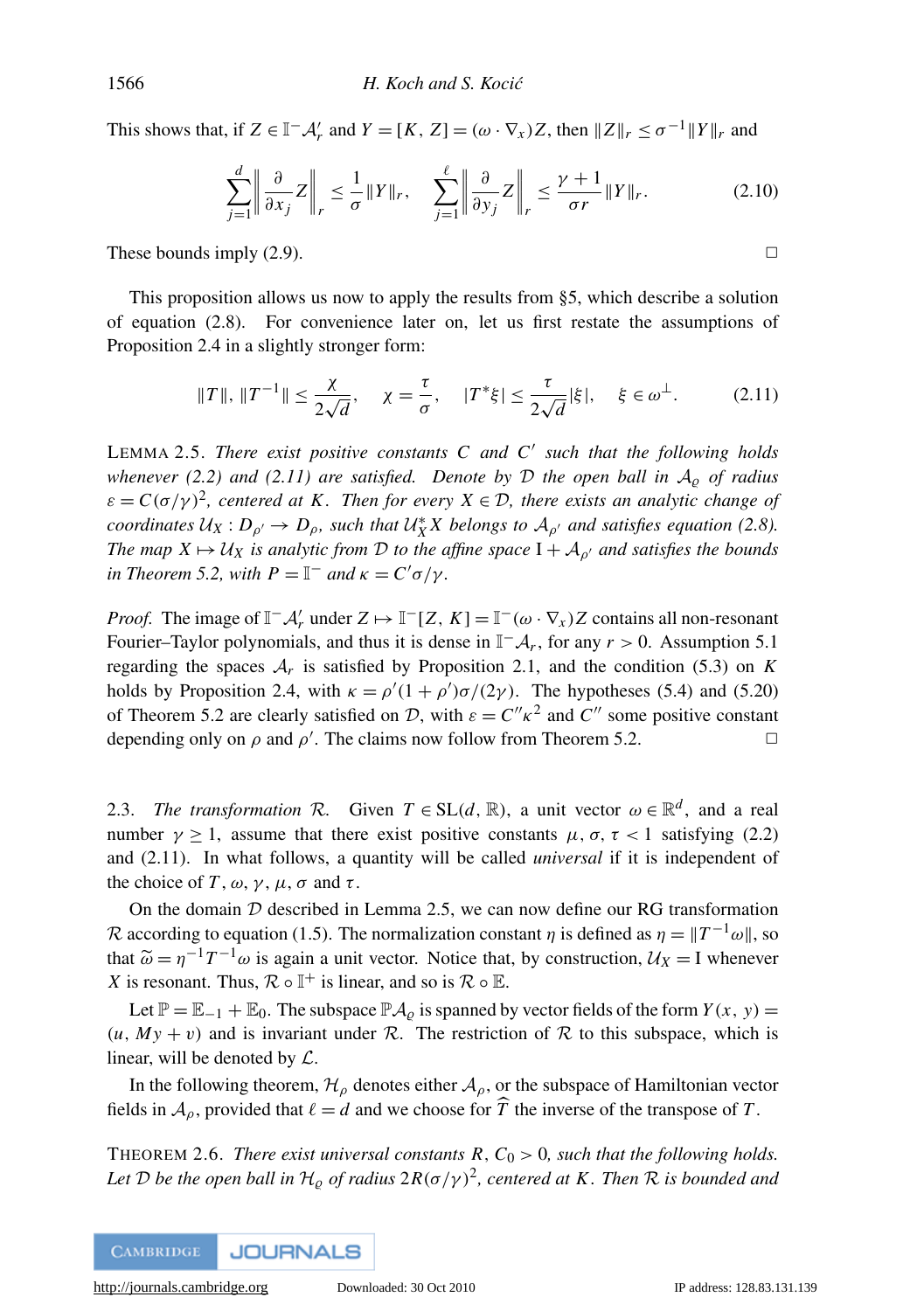*analytic on* D*, satisfying*

$$
\|(\mathbb{I} - \mathbb{E})\mathcal{R}(X)\|_{\varrho} \le C_0 \eta^{-1} (\gamma/\sigma) (C_0 \tau/\sigma)^{\gamma+2} \mu^{\gamma} \|(\mathbb{I} - \mathbb{E})X\|_{\varrho},
$$
  
\n
$$
\|(\mathbb{I} - \mathbb{P})\mathcal{R}(X)\|_{\varrho} \le C_0 \eta^{-1} (\gamma/\sigma) (\tau/\sigma)^3 \mu \|(\mathbb{I} - \mathbb{P})X\|_{\varrho},
$$
  
\n
$$
\|\mathbb{E}\mathcal{R}(X) - \mathcal{R}(\mathbb{E}X)\|_{\varrho} \le C_0 \eta^{-1} (\gamma/\sigma)^3 (\tau/\sigma) \mu^{-1} \|(\mathbb{I} - \mathbb{E})X\|_{\varrho}^2,
$$
  
\n
$$
\|\mathcal{L}^{-1}\| \le C_0 \eta(\tau/\sigma).
$$
  
\n(2.12)

*Proof.* Let *R* be half the constant *C* from Lemma [2.5,](#page-7-0) so that we can apply the estimates from Theorem [5.2.](#page-17-0) Let  $X$  be some vector field in  $D$ . By Lemma [2.3](#page-5-1) we have

$$
\begin{aligned} \|\left(\mathbb{I} - \mathbb{E}\right) \mathcal{R}(X)\|_{\varrho} &= \eta^{-1} \|T^* \mathcal{S}_{\mu}^* (\mathbb{I} - \mathbb{E}) \mathcal{U}_X^* X\|_{\varrho} \\ &\leq C_1 \eta^{-1} (c\tau/\sigma)^{\gamma+2} \mu^{\gamma} [\|\left(\mathbb{I} - \mathbb{E}\right) X\|_{\rho'} + \|\mathcal{U}_X^* X - X\|_{\rho'}], \end{aligned} \tag{2.13}
$$

for  $c = \exp(\frac{\rho'}{2})\frac{\rho}{\rho'}$  and some constant  $C_1 > 0$ . Here, and in what follows,  $C_1, C_2, \ldots$ denote positive universal constants. Using the bound [\(5.5\)](#page-17-0) on the norm of  $\mathcal{U}_X^* X - X$ , together with the fact that  $P = P(\mathbb{I} - \mathbb{E})$ , we obtain the first inequality in [\(2.12\)](#page-7-1).

Similarly, Lemma [2.3](#page-5-1) implies that

$$
\|\mathbb{E}_k \mathcal{R}(X)\|_{\varrho} \le C_2 \eta^{-1} (\tau/\sigma)^3 \mu[\|\mathbb{E}_k X\|_{\rho'} + \|\mathbb{E}_k (\mathcal{U}_X^* X - X)\|_{\rho'}],\tag{2.14}
$$

for all  $k \ge 1$ . Summing over  $k \ge 1$  to get a bound on  $\|(\mathbb{E} - \mathbb{P})\mathcal{R}(X)\|_{\varrho}$ , and then adding [\(2.13\)](#page-7-1), yields a bound analogous to [\(2.14\)](#page-7-1), but with  $\mathbb{E}_k$  replaced by  $\mathbb{I} - \mathbb{P}$ . Applying again the estimate [\(5.5\)](#page-17-0) on the norm of  $U_X^*X - X$ , we obtain the second inequality in [\(2.12\)](#page-7-1).

By Lemma [2.3,](#page-5-1) we also have

$$
\|\mathbb{E}\mathcal{R}(X) - \mathcal{R}(\mathbb{E}X)\|_{\varrho} = \eta^{-1} \|T^* \mathcal{S}_{\mu}^* \mathbb{E}(\mathcal{U}_X^* X - X)\|_{\varrho} \leq C_3 \eta^{-1} (\tau/\sigma) \mu^{-1} \|\mathbb{E}(\mathcal{U}_X^* X - X)\|_{\rho'}.
$$
 (2.15)

Using the bounds [\(5.5\)](#page-17-0), the norm on the right-hand side of this inequality can be estimated as follows:

$$
\|\mathbb{E}(\mathcal{U}_X^* X - X)\|_{\rho'} \le C_4 (\gamma/\sigma)^3 \|\|\mathbb{I} - \mathbb{E})X\|_{\rho}^2 + \|\mathbb{E}[Z, X]\|_{\rho'},\tag{2.16}
$$

where  $Z = \mathbb{I}^- Z$  is the vector field described in Theorem [5.2.](#page-17-0) The fact that  $\mathbb{E}Z = 0$  implies  $\mathbb{E}[Z, \mathbb{E}X] = 0$ . Thus,

$$
\begin{aligned} \|\mathbb{E}[Z, X]\|_{\rho'} &= \|\mathbb{E}[Z, (\mathbb{I} - \mathbb{E})X]\|_{\rho'} \\ &\le C_5 \|Z\|_{\rho} \|\mathbb{I} - \mathbb{E})X\|_{\rho} \\ &\le C_6(\gamma/\sigma) \|\mathbb{I} - \mathbb{E})X\|_{\rho}^2. \end{aligned} \tag{2.17}
$$

In the last step, we have used the bound on  $||Z||_{\rho}$  from Theorem [5.2.](#page-17-0) Combining the last three equations yields the third inequality in [\(2.12\)](#page-7-1).

The analyticity and boundedness of  $R$  on  $D$  follows from Lemma [2.5.](#page-7-0)

In order to bound the inverse of  $\mathcal{L}$ , let *Y* be a vector field in  $\mathbb{P}\mathcal{H}_{\rho}$ . Then *Y* can be written as  $Y(x, y) = (u, My + v)$ , and the last inequality in [\(2.12\)](#page-7-1) now follows from the fact that  $(L^{-1}Y)(x, y) = \eta(Tu, My + \mu v)$ . Here, we have used that  $\hat{T} = I$ , except (optionally) in the Hamiltonian case where *M* and *v* are zero.  $\Box$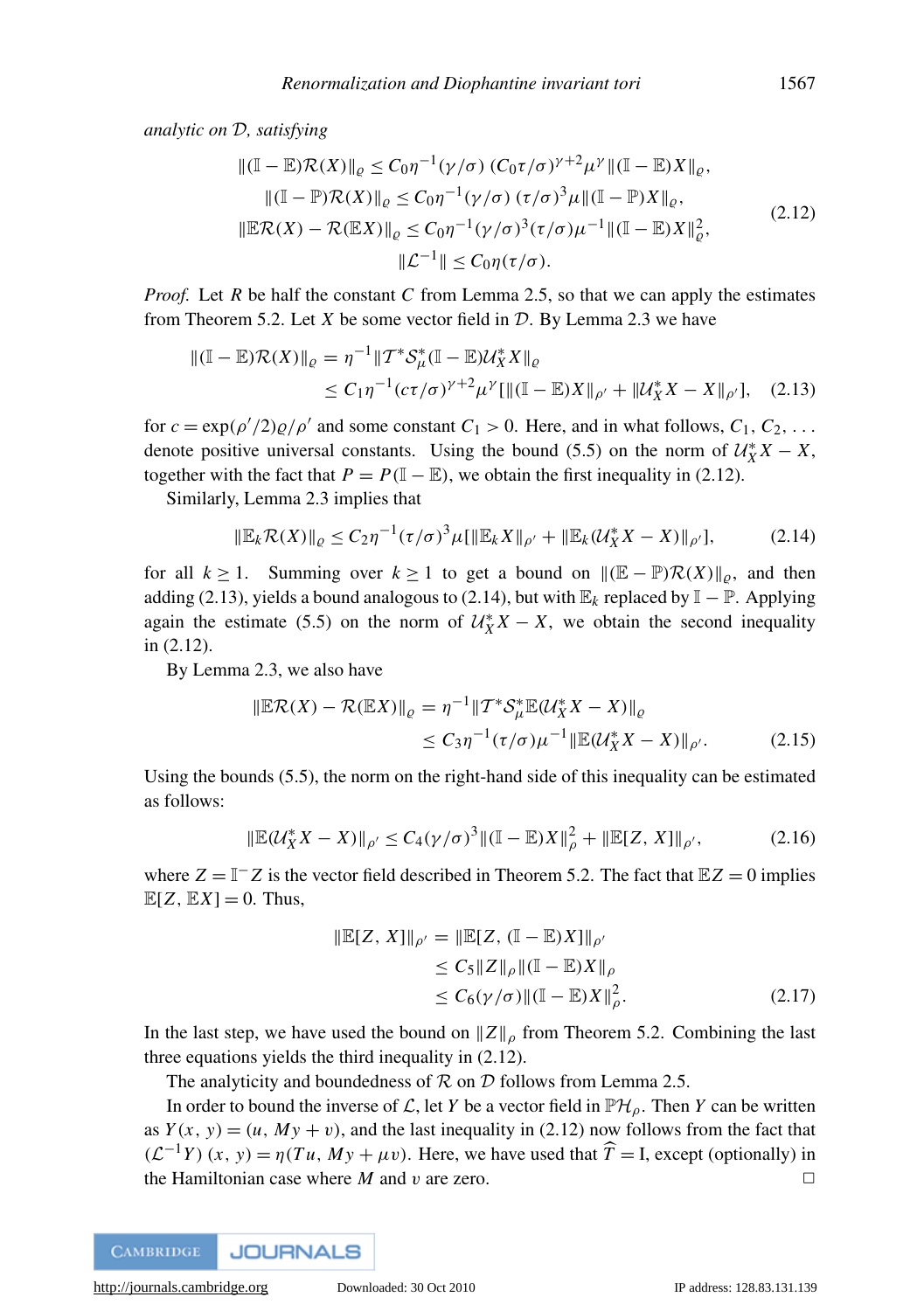Owing to the potentially large factor  $\mu^{-1}$  in the third inequality of [\(2.12\)](#page-7-1), we will choose the domain of  $R$  to be of the form

$$
\|\mathbb{P}(X - K)\|_{\varrho} < r, \quad \|\left(\mathbb{I} - \mathbb{P}\right)X\|_{\varrho} < r, \quad \|\left(\mathbb{I} - \mathbb{E}\right)X\|_{\varrho} < r\delta,\tag{2.18}
$$

with  $0 < r \leq R(\sigma/\gamma)^2$ , and with  $\delta > 0$  small (to be determined later).

<span id="page-9-2"></span>*Definition* 2.7. Given  $\gamma \geq 1$ , we will call  $(\mu, \sigma, \tau, r, \delta)$  *proper RG parameters* if  $r \leq$  $R(\sigma/\gamma)^2$ , and if [\(2.2\)](#page-5-0) holds with  $\chi = \tau/\sigma$ . The parameters are also assumed to be positive, and  $\mu$ ,  $\sigma$ ,  $\tau$  < 1. We say that the pair  $(T, \omega)$  is *compatible* with these parameters if the condition [\(2.11\)](#page-6-0) is satisfied as well. The open subset  $D$  of  $A<sub>o</sub>$  defined by equation [\(2.18\)](#page-7-1) will be referred to as the domain of R.

### <span id="page-9-0"></span>3. *Infinitely renormalizable vector fields*

Our goal now is to compose RG transformations of the type described above.

Given a sequence of matrices  $P_0$ ,  $P_1$ ,  $P_2$ , ... in SL(*d*,  $\mathbb{Z}$ ), with  $P_0$  the identity, and a unit vector  $\omega$  in  $\mathbb{R}^d$ , we define  $\omega_0 = \omega$  and

$$
T_n = P_{n-1} P_n^{-1}, \quad \lambda_n = ||P_n \omega_0||, \quad \omega_n = \lambda_n^{-1} P_n \omega_0,
$$
\n(3.1)

for all  $n \ge 1$ . We also define  $\lambda_0 = 1$ . Assuming that each of the pairs  $(T_n, \omega_{n-1})$  is compatible with some proper set of RG parameters, we can define the corresponding RG transformation  $\mathcal{R}_n : \mathcal{D}_{n-1} \to \mathcal{A}_{\rho}$ . Notice that the normalization constant  $\eta_n$  for  $\mathcal{R}_n$  is given by  $\eta_n = \lambda_n / \lambda_{n-1}$ .

Let now  $\widetilde{\mathcal{R}}_n = \mathcal{R}_n \circ \mathcal{R}_{n-1} \circ \cdots \circ \mathcal{R}_1$ . The domain  $\widetilde{\mathcal{D}}_n$  of the combined RG transformation  $\widetilde{\mathcal{R}}_{n+1}$  is defined inductively as the set of all vector fields in the domain of  $\widetilde{\mathcal{R}}_n$  that are mapped under  $\widetilde{\mathcal{R}}_n$  into the domain  $\mathcal{D}_n$  of  $\mathcal{R}_{n+1}$ . By Theorem [2.6,](#page-7-1) these domains are open and non-empty, and the transformations  $\mathcal{R}_n$  are analytic.

<span id="page-9-1"></span>THEOREM 3.1. Let  $\alpha > \beta$ ,  $m > 2\alpha + 7$ , and  $\gamma > 2\alpha + 2$  be given. Then there *exist real numbers b,*  $C > 0$ *, a decreasing sequence of proper RG parameters* (µ*n*, σ*n*, τ*n*, *rn*−1, δ*n*−1) *satisfying*

$$
\sigma_{n+2} = \sigma_{n+1}^{1+\alpha}, \quad \mu_n = \sigma_n^m, \quad r_n = \frac{1}{5}\sigma_{n+1}^2 r_{n-1}, \quad n = 1, 2, \dots,
$$
 (3.2)

*and, for every every Diophantine vector*  $\omega \in \Omega$ , *a sequence of matrices*  $P_n \in SL(d, \mathbb{Z})$ *yielding pairs* (*Tn*, ω*n*−1) *that are compatible with the RG parameters, and an open neighborhood B of K* =  $(\omega, 0)$  *in*  $A_{\rho}$ *, such that the following holds. The open neighborhood B contains a ball of radius b, centered at K. The set*  $W = B \cap_n \tilde{D}_n$  *is the graph of an analytic function*  $W : (\mathbb{I} - \mathbb{P})B \to \mathbb{P}B$ *, satisfying*  $W(0) = K$  *and*  $DW(0) = 0$ *. For each*  $X \in \mathcal{W}$  *and*  $n \geq 1$ *,* 

$$
\begin{aligned}\n\|\widetilde{\mathcal{R}}_n(X) - K_n\|_{\varrho} &\leq C\sigma_n^{m-2\alpha-7} r_n \|(\mathbb{I} - \mathbb{P})X\|_{\varrho}, \\
\|\mathbb{P}[\widetilde{\mathcal{R}}_n(X) - K_n]\|_{\varrho} &\leq C\sigma_n^{2(m-2\alpha-7)} r_n^2 \|(\mathbb{I} - \mathbb{P})X\|_{\varrho}^2, \\
\|(\mathbb{I} - \mathbb{E})\widetilde{\mathcal{R}}_n(X)\|_{\varrho} &\leq C\sigma_n^{(m-1)\gamma-2\alpha-6} r_n \|(\mathbb{I} - \mathbb{E})X\|_{\rho}.\n\end{aligned} \tag{3.3}
$$

A proof of this theorem will be given below. It uses a continued fractions expansion developed in [[16,](#page-25-11) [18,](#page-25-15) [24](#page-26-8)], which we will now describe very briefly, and a stable manifold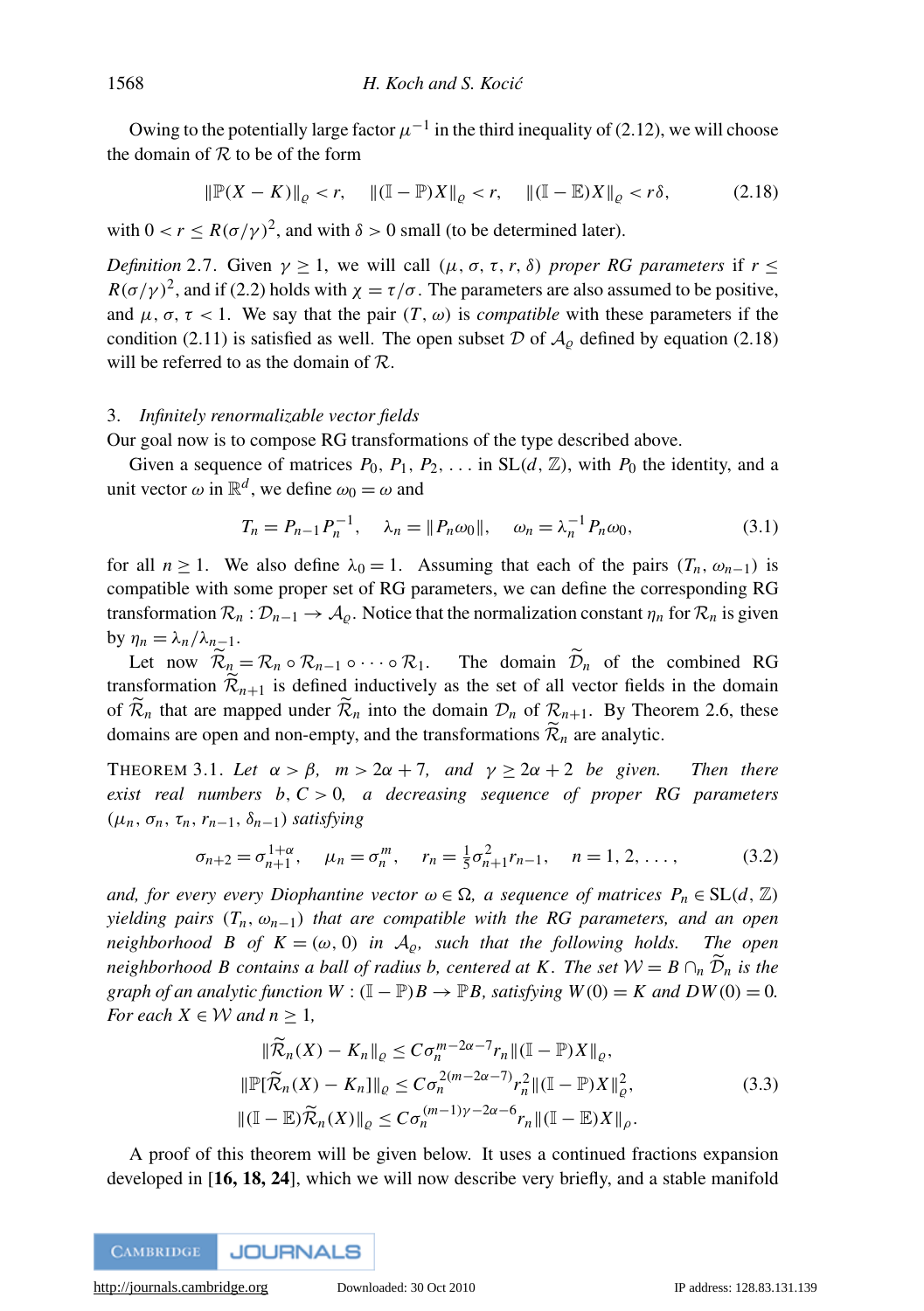theorem given in [§6.](#page-21-0) We note that the second bound in [\(3.3\)](#page-9-1) is not strictly needed for our subsequent construction of invariant tori. The first bound, with a larger value of *m*, could be used instead.

Let *F* be a fundamental domain for the left action of  $\Gamma = SL(d, \mathbb{Z})$  on  $G = SL(d, \mathbb{R})$ . Consider the one-parameter subgroup of *G*, generated by the matrices

$$
E^{t} = \text{diag}(e^{-t}, \dots, e^{-t}, e^{(d-1)t}), \quad t \in \mathbb{R}.
$$
 (3.4)

Given a Diophantine vector  $\omega \in \mathbb{R}^d$ , define  $W \in G$  to be the matrix obtained from the  $d \times d$  identity matrix by replacing its last column vector by a constant multiple of  $\omega$  whose last component is 1. Then, for every  $t \in \mathbb{R}$ , there exists a unique matrix  $P(t) \in \Gamma$  such that  $P(t)WE^{t}$  belongs to *F*. To a given sequence of 'stopping times'  $0 < t_1 < t_2 < \cdots$ , we can now associate a sequence of matrices  $P_n = P(t_n)$ . The corresponding matrices  $T_n$  and vectors  $\omega_n$  are defined as in [\(3.1\)](#page-9-0).

Let  $t_0 = 0$ , and define  $t'_n = t_n - t_{n-1}$  for all positive integers *n*. Let  $\theta = \beta/(d + \beta)$ .

<span id="page-10-0"></span>THEOREM 3.2. [[16](#page-25-11)] *There exists*  $c_0 > 0$ *, depending only on the Diophantine constants*  $\beta$ and  $\zeta$  *, such that for all n* > 0*, and for all vectors*  $\xi \in \mathbb{R}^d$  *that are perpendicular to*  $\omega_{n-1}$ *,* 

$$
||T_n|| \le c_0 \exp\{(d-1) (1-\theta)t'_n + d\theta t_n\},
$$
  
\n
$$
||T_n^{-1}|| \le c_0 \exp\{(1-\theta)t'_n + d\theta t_n\},
$$
  
\n
$$
||T_n^*\xi| \le c_0 \exp\{-(1-\theta)t'_n + d\theta t_{n-1}\}|\xi|.
$$
\n(3.5)

*Proof of Theorem [3.1.](#page-9-1)* Let  $\alpha > \beta$  be fixed. We choose  $t_n = c(1 + \alpha)^n$  for each positive integer *n*, with  $c > 0$  to be determined. Define  $c_1 = 2c_0\sqrt{d}$  and

$$
\sigma_n = \exp\{-dt'_n\}, \quad \tau_n = c_1 \exp\{-(1-\theta)t'_n + d\theta t_{n-1}\}.
$$
 (3.6)

Then Theorem [3.2](#page-10-0) guarantees that the conditions [\(2.11\)](#page-6-0) are satisfied. By using that  $t'_1 = t_1$ and  $t'_n = (\alpha/(1 + \alpha))t_n$  for  $n > 1$ , we obtain the bounds

$$
\sigma_n \le \exp\left\{-d\frac{\alpha}{1+\alpha}t_n\right\}, \quad \tau_n \le c_1 \exp\{-\epsilon t_n\},\tag{3.7}
$$

with  $\epsilon = ((1 - \theta)/(1 + \alpha))(\alpha - \beta) > 0$ . Let now  $\mu_n = \sigma_n^m$  with  $m > 1$  fixed. Then it is clear that the conditions [\(2.2\)](#page-5-0) are satisfied as well, for any  $\gamma > 0$ , provided that *c* is chosen sufficiently large. Here, and in what follows, any condition that is said to hold for large values of *c* is implicitly being satisfied by choosing *c* as large as necessary.

Next, let  $r_0 = R(\sigma_1/\gamma)^2$ , and define  $r_1, r_2, \ldots$  as in [\(3.2\)](#page-9-1). Then  $r_{n-1} \leq R(\sigma_n/\gamma)^2$ , for all *n*  $\geq$  1. Thus, we have shown that  $(\mu_n, \sigma_n, \tau_n, r_{n-1}, \delta_{n-1})$  are proper RG parameters, in the sense of Definition [2.7,](#page-9-2) and that  $(T_n, \omega_{n-1})$  is compatible with these parameters. This is independent of the choice of  $\delta_{n-1} > 0$ , which we will describe below.

Consider now the rescaled RG transformation  $R_n$ , defined by the equation

$$
R_n(Z) = r_n^{-1} [\mathcal{R}_n(K_{n-1} + r_{n-1}Z) - K_n].
$$
\n(3.8)

The domain of  $R_n$  is given by [\(2.18\)](#page-7-1), with  $r = 1$  and  $\delta = \delta_{n-1}$ , and with *K* replaced by the zero vector field. The restriction of  $R_n$  to  $\mathbb{P} \mathcal{A}_{\rho}$ , which is linear, will be denoted by  $L_n$ . By using the bound on  $\mathcal{L}_n^{-1}$  from Theorem [2.6,](#page-7-1) we obtain  $||L_n^{-1}|| \leq 1/5$ , for large  $c > 0$ .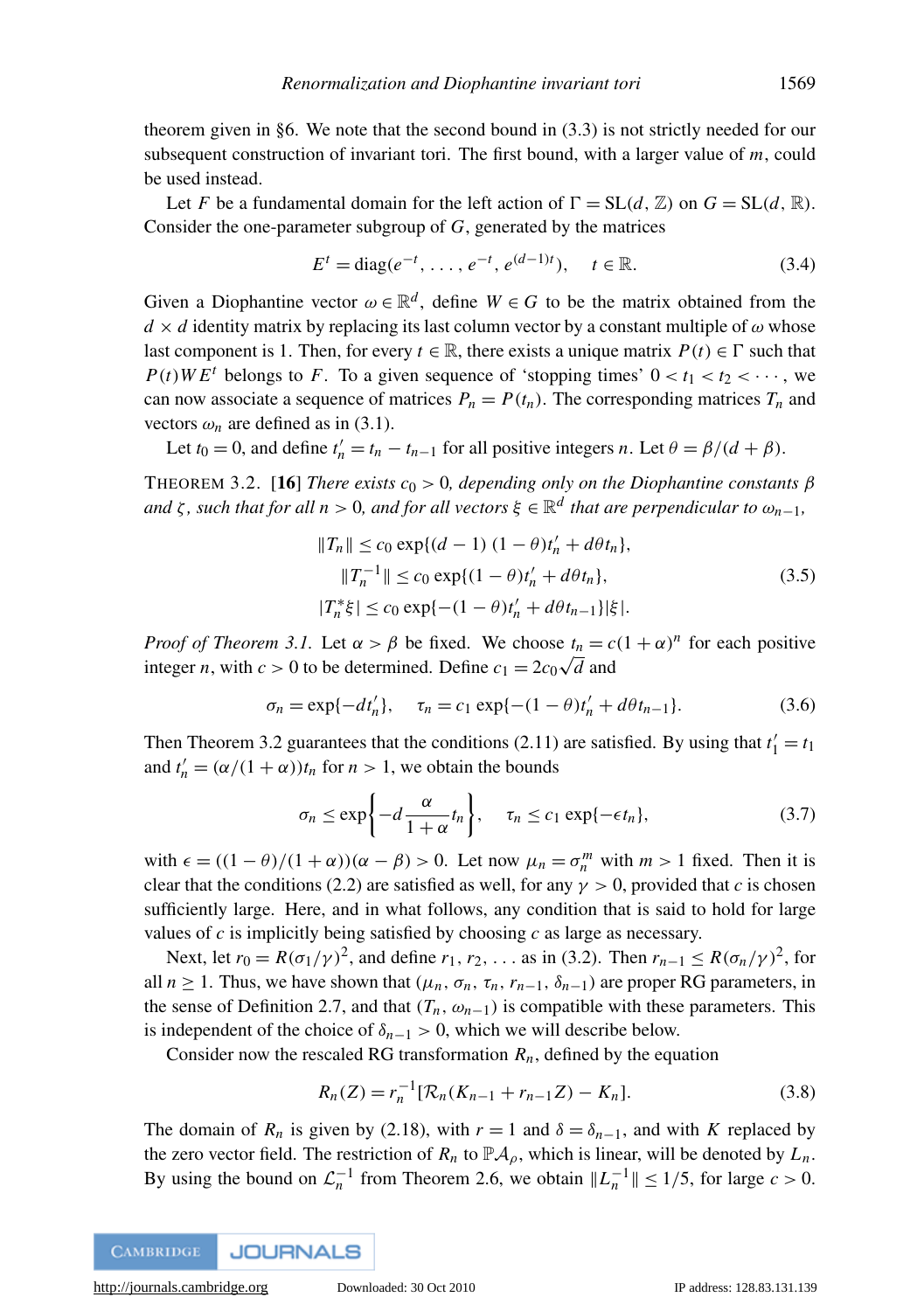Here, we have used also that  $\sigma_n < ||T_n||^{-1} \le \eta_n \le ||T_n^{-1}|| < \sigma_n^{-1}$ . The same inequalities, and Theorem [2.6,](#page-7-1) also imply that

$$
\|(\mathbb{I} - \mathbb{E})R_n(Z)\|_{\varrho} \le \varepsilon_n \|\mathbb{I} - \mathbb{E})Z\|_{\varrho}, \quad \varepsilon_n = 5C_0\gamma\sigma_n^{(m-1)\gamma - 2\alpha - 6},
$$
  

$$
\|(\mathbb{I} - \mathbb{P})R_n(Z)\|_{\varrho} \le \vartheta_n \|\mathbb{I} - \mathbb{P})Z\|_{\varrho}, \quad \vartheta_n = 5C_0\gamma\sigma_n^{m-2\alpha - 7},
$$
  

$$
\|\mathbb{P}R_n(Z) - R_n(\mathbb{P}Z)\|_{\varrho} \le \varphi_n\delta_{n-1} \|\mathbb{I} - \mathbb{E})Z\|_{\varrho}, \quad \varphi_n = C_0\gamma^3\sigma_n^{-m-2\alpha - 5},
$$
 (3.9)

for all *Z* in the domain of  $R_n$ . Assume now that  $m > 2\alpha + 7$  and  $\gamma \geq 2\alpha + 2$ . Then  $\varepsilon_n \leq \vartheta_n \leq 1/5$ , if *c* is sufficiently large. Furthermore, by setting  $\delta_{n-1} = (5\varphi_n)^{-1}$ , it is easy to check that  $\varepsilon_n \delta_{n-1} \leq \delta_n$ , provided again that *c* has been chosen sufficiently large.

At this point we have verified the hypotheses of Theorem [6.1](#page-21-1) with  $\varepsilon = \vartheta = 1/5$ . This includes the condition [\(6.4\)](#page-21-1), since the third inequality in [\(3.9\)](#page-10-0) remains true if  $\delta_{n-1}$  is replaced by  $\Vert (\mathbb{I} - \mathbb{E})Z \Vert_{\rho}$ . The assertions of Theorem [3.1](#page-9-1) now follow from Theorem [6.1.](#page-21-1) □

The above also proves Theorem [1.3,](#page-4-2) except for the reference to the statements in Theorem [1.1](#page-1-0) that concern the symmetry properties of *W*, and invariant tori. The latter will be proved in the next section.

The fact that *W* preserves the type of a vector field (Hamiltonian, divergence-free, symmetric, or reversible) can be seen as follows. The elimination step  $X \mapsto U_X$  is typepreserving by design; see the discussion at the end of [§5.](#page-16-0) In the case of divergencefree, symmetric, or reversible vector fields, the same is true for the scaling  $T^*S^*_{\mu}$ , so the subspace of vector fields with the given symmetry property is invariant under renormalization. In these cases, *W* is clearly type-preserving. The same applies to Hamiltonian vector fields, if we choose for  $\widehat{T}_n$  the inverse transpose of  $T_n$ .

Consider now the renormalization of Hamiltonian vector fields with  $\widehat{T}_n = I$ . In this case,  $X_n = \widetilde{\mathcal{R}}_n(X_0)$  is in general not Hamiltonian with respect to the standard symplectic form  $\sum_j dx_j \wedge dy_j$ , but is so with respect to  $\sum_j dx_j \wedge (C \, dy)_j$ , where *C* is the inverse of the transpose of  $P_n$ . Still, the second ( $\mathbb{C}^{\ell}$ ) component of  $X_n$  has a zero torus average. Thus, our RG analysis could be restricted to vector fields with this property, replacing, for example,  $\mathcal{R}_n$  by  $\mathcal{R}'_n = E \circ \mathcal{R}_n$ , where *E* is the canonical projection onto vector fields whose second component has a zero torus average. Since *E* does not affect Hamiltonian vector fields, the resulting stable manifold  $\mathcal{W}'$  coincides with the corresponding restriction of  $\mathcal{W}$ . This shows that *W* preserves all of the types considered.

#### <span id="page-11-0"></span>4. *Construction of invariant tori*

Following  $[21, 23]$  $[21, 23]$  $[21, 23]$  $[21, 23]$  $[21, 23]$ , our construction of invariant tori is based on the relation between an invariant torus of a vector field *X* and the corresponding torus of the renormalized vector field  $\mathcal{R}(X)$ . We start with an informal discussion of this relation. Then we prove Theorem [1.1](#page-1-0) and Lemma [1.2.](#page-2-0)

<span id="page-11-1"></span>4.1. *Preliminaries.* Let  $X \in A_{\rho}$ . Notice that  $\mathcal{R}(X)$  is obtained from X by a change of coordinates (that depends on *X*), combined with a rescaling of time. Thus, the flow for  $\mathcal{R}(X)$  is related to the flow for *X* by the equation

$$
\Lambda_X \circ \Phi_{\mathcal{R}(X)}^t = \Phi_X^{\eta^{-1}t} \circ \Lambda_X, \quad \Lambda_X = \mathcal{U}_X \circ \mathcal{S}_\mu \circ \mathcal{T}.
$$
 (4.1)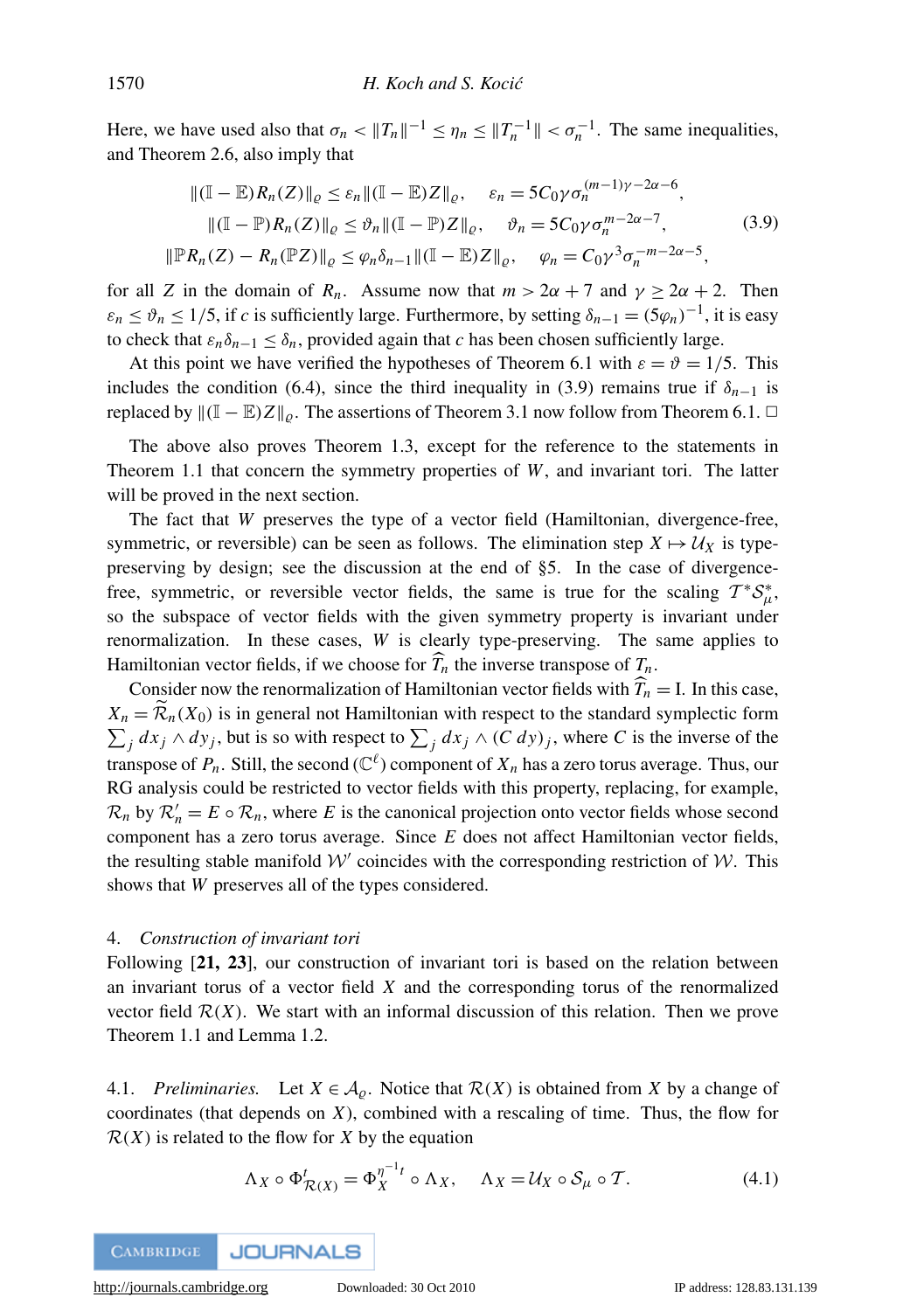In particular,  $\mathcal{T} \circ \Phi_{\mathcal{R}(K)}^t = \Phi_K^{\eta^{-1}t}$  $K \n\in \mathcal{T}$  on  $D_0$ . The identity [\(4.1\)](#page-11-1) can also be used to relate an invariant torus for  $\overline{X}$  to an invariant torus for  $\mathcal{R}(X)$ . To this end, if  $F$  is any map from  $D_0$  into the domain of  $\Lambda_X$ , define

$$
\mathcal{M}_X(F) = \Lambda_X \circ F \circ \mathcal{T}^{-1}.
$$
 (4.2)

Assume that  $\mathcal{R}(X)$  has an invariant torus  $\widetilde{\Gamma}$  with frequency vector  $\widetilde{\omega} = \eta^{-1}T^{-1}\omega$ , taking values in the domain of  $\Lambda_N$ , and define  $\Gamma = \mathcal{M}_N(\widetilde{\Gamma})$ . Then, by using (4.1), together with values in the domain of  $\Lambda_X$ , and define  $\Gamma = \mathcal{M}_X(\widetilde{\Gamma})$ . Then, by using [\(4.1\)](#page-11-1), together with the fact that  $\mathcal{R}(K) = (\tilde{\omega}, 0)$ , we obtain

$$
\Gamma \circ \Phi_K^t = \Lambda_X \circ \widetilde{\Gamma} \circ \mathcal{T}^{-1} \circ \Phi_K^t = \Lambda_X \circ \widetilde{\Gamma} \circ \Phi_{\mathcal{R}(K)}^{nt} \circ \mathcal{T}^{-1}
$$
  
=  $\Lambda_X \circ \Phi_{\mathcal{R}(X)}^{nt} \circ \widetilde{\Gamma} \circ \mathcal{T}^{-1} = \Phi_X^t \circ \Lambda_X \circ \widetilde{\Gamma} \circ \mathcal{T}^{-1} = \Phi_X^t \circ \Gamma.$ 

This shows that  $\Gamma$  is an invariant torus for *X* with frequency vector  $\omega$ .

In order to make these identities more precise, we need to estimate the difference *Y*(*t*) =  $\Phi_X^t$  –  $\Phi_K^t$  between the flow for a vector field *X* and the flow for  $K = (\omega, 0)$ . This can be done by solving the integral equation

$$
Y(t) = \int_0^t [(X - K) \circ \Phi_K^s] \circ [I + Y(s)] ds.
$$
 (4.3)

Notice that  $\Phi_K^t = I + tK$  and  $I + Y(t) = \Phi_K^{-t} \circ \Phi_X^t$ .

<span id="page-12-0"></span>PROPOSITION 4.1. Let  $\tau$  *be a positive real number and X a vector field in*  $A_0$ *, such that*  $\tau$ <sup>*X*</sup> − *K* $\parallel$ <sub>*o*</sub> < *r* < *ρ*. Then equation [\(4.3\)](#page-11-1) has a unique continuous solution  $t \mapsto Y(t) \in$  $A_{\rho-r}$  *on the interval*  $|t| \leq \tau$ *, and* 

$$
\|\Phi^t_X - \Phi^t_K\|_{\rho - r} \le \|t(X - K)\|_{\rho}.\tag{4.4}
$$

*Proof.* By using Proposition [2.1](#page-5-2) and the contraction mapping principle, equation [\(4.3\)](#page-11-1) is easily seen to have a unique continuous solution  $t \mapsto Y(t) \in A_{\rho-r}$  for *t* near 0. The solution can be continued as usual, as long as  $||Y(t)||_{\rho-r} < r$ . But on any interval containing zero, where  $||Y(t)||_{\rho-r} < r$ , we have by [\(4.3\)](#page-11-1) the bound

$$
||Y(t)||_{\rho-r} \le ||t(X - K)||_{\rho}.
$$
\n(4.5)

Here, we have used also that  $Z \mapsto Z \circ \Phi_K^s$  is an isometry on  $\mathcal{A}_{\rho}$ . Thus, equation [\(4.3\)](#page-11-1) has a continuous solution *Y* for all times *t* satisfying  $||t(X - K)||_{\rho} < r$ .

<span id="page-12-1"></span>4.2. *Existence of tori.* Consider now a fixed but arbitrary vector field *X* on the stable manifold W of our RG transformations  $\mathcal{R}_n$ . Let  $X_0 = X$ , and  $X_n = \mathcal{R}_n(X_{n-1})$  for  $n \ge 1$ . In order to simplify notation, we will write  $U_k$  and  $M_{k+1}$  in place of  $U_{X_k}$  and  $M_{X_k}$ , respectively. Our goal is to construct an appropriate sequence of functions  $\Gamma_k : D_0 \to D_0$ , satisfying

$$
\Gamma_{n-1} = \mathcal{M}_n(\Gamma_n) = \Lambda_n \circ \Gamma_n \circ \mathcal{T}_n^{-1}, \quad \Lambda_n = \mathcal{U}_{n-1} \circ \mathcal{S}_{\mu_n} \circ \mathcal{T}_n, \tag{4.6}
$$

for all positive integers *n*. Then we will show that  $\Gamma_k$  is an invariant torus for  $X_k$ , with frequency vector  $\omega_k$ , for each  $k \geq 0$ .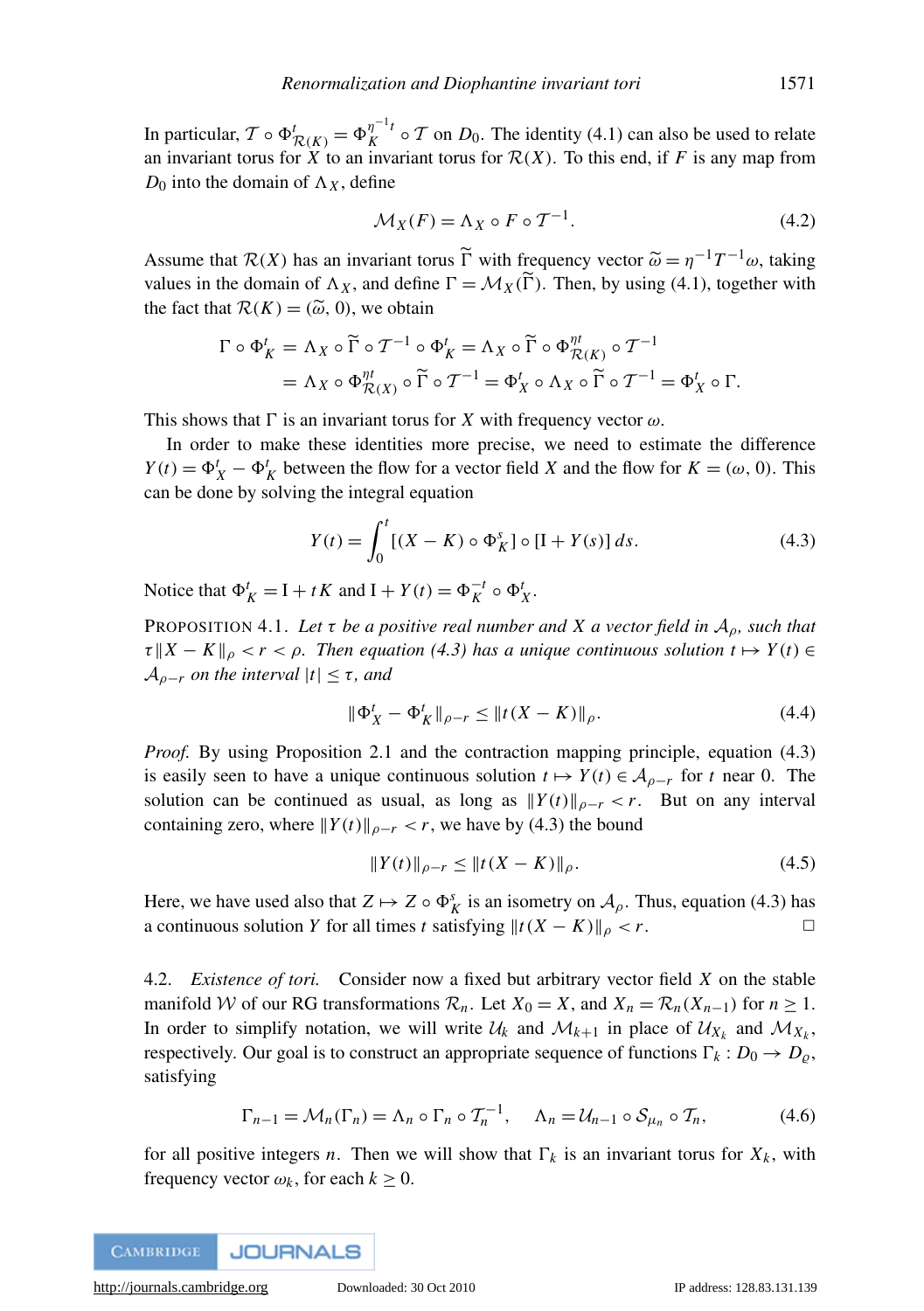We assume that  $\alpha$ , *m* and  $\gamma$  satisfy the conditions given in Theorem [3.1.](#page-9-1) For every integer  $n \geq 0$ , define  $\mathcal{B}_n$  to be the vector space  $\mathcal{A}_0$ , equipped with the norm

$$
||f||'_{n} = ar_{n}^{-1} ||f||_{0} = ar_{n}^{-1} \sum_{v} ||f_{v}||.
$$
 (4.7)

Here, *a* is some positive real number, to be specified later. Denote by  $B_n$  the unit ball in  $\mathcal{B}_n$ , centered at the identity function I.

<span id="page-13-0"></span>PROPOSITION 4.2. Assume that  $(m - 1)\gamma > 3\alpha + 8$ . If a has been chosen sufficiently *large, then there exists an open neighborhood B of K in*  $A<sub>o</sub>$ *, and a universal constant C*<sub>1</sub> > 0*, such that, for every*  $X \in B \cap W$ *, and for every*  $n \ge 1$ *, the map*  $\mathcal{M}_n$  *is well defined and analytic, as a function from*  $B_n$  *to*  $B_{n-1}$ *, and it takes values in*  $B_{n-1}/2$ *. Furthermore,*  $||DM_n(F)|| \leq C_1 \sigma_n$ , for all  $F \in B_n$ .

*Proof.* Clearly,  $\mathcal{M}_n$  is well defined in some open neighborhood of I in  $\mathcal{B}_n$ , and

$$
\mathcal{M}_n(F) = \mathbf{I} + g + (\mathcal{U}_{n-1} - \mathbf{I}) \circ (\mathbf{I} + g), \quad g = \mathcal{S}_{\mu_n} \circ \mathcal{T}_n \circ f \circ \mathcal{T}_n^{-1}, \tag{4.8}
$$

where  $f = F - I$ . By Lemma [2.5](#page-7-0) and Theorem [3.1,](#page-9-1) we have for  $n > 1$  the bound

$$
\|U_{n-1} - I\|_{\rho} \le C_2 \sigma_n^{-1} \|\mathbb{I}^{-} X_{n-1}\|_{\varrho} \le C_3 \sigma_n^{-1} \sigma_{n-1}^{(m-1)\gamma - 2\alpha - 6} r_{n-1} \| (\mathbb{I} - \mathbb{E}) X \|_{\varrho} \le C_4 \sigma_{n-1} r_{n-1} \| (\mathbb{I} - \mathbb{E}) X \|_{\varrho} \le C_5 \sigma_n r_{n-1},
$$
\n(4.9)

with  $C_2, \ldots, C_5$  universal constants. The first inequality and the final bound in [\(4.9\)](#page-13-0) also hold for  $n = 1$ , if the neighborhood *B* of *K* has been chosen sufficiently small.

Recall that  $\rho' < \rho < \rho$  have been fixed. The composition with I + *g* in equation [\(4.8\)](#page-13-0) is controlled by Proposition [2.1,](#page-5-2) using that  $||g||_0 \leq \sigma_n^{-1} a^{-1} r_n ||f||'_n < \rho'$  independently of *n*, if *a* has been chosen sufficiently large. Here, and in what follows, we assume that  $F \in B_n$ .

By using that  $r_n/r_{n-1} = \sigma_{n+1}^2/5$ , we obtain  $||g||_p^2$ **When** combined with [\(4.9\)](#page-13-0), this yields the bound  $\|\mathcal{M}_n(F) - I\|'_{n-1} \leq \sigma_n/2$ , if the neighborhood *B* of *K* has been chosen sufficiently small.

When restricting  $U_{n-1}$  to the domain  $D_{\rho}$ , we obtain a bound analogous to [\(4.9\)](#page-13-0) for the derivative of  $U_{n-1}$ . This, together with the fact that the inclusion map from  $B_n$  into *B*<sub>*n*−1</sub> is bounded in norm by  $\sigma_{n+1}^2/5$ , shows that  $||D\mathcal{M}_n(F)|| \le C_1 \sigma_n$  for all  $n \ge 1$ , and for all  $F \in B_n$ , where  $C_1$  is again a universal constant. This completes the proof of Proposition [4.2.](#page-13-0)  $\Box$ 

Denote by  $\Phi_n$  and  $\Psi_n$  the flows for the vector fields  $X_n$  and  $K_n$ , respectively.

<span id="page-13-1"></span>**PROPOSITION 4.3.** Assume that  $m > 2\alpha + 7 + p$  with  $p > 0$ . If a has been chosen *sufficiently large, then there exists an open neighborhood B of K in*  $A_0$ *, such that the following holds, for every*  $X \in B \cap W$ *, and for every*  $n \ge 1$ *. If*  $F \in B_n/2$  *and*  $|s| \le \sigma_n^{-p}$ *, then*  $\Phi_n^s \circ F \circ \Psi_n^{-s}$  *belongs to*  $B_n$ *.* 

*Proof.* We will use the identity

$$
\Phi_n^s \circ F \circ \Psi_n^{-s} = I + f \circ \Psi_n^{-s} + [\Phi_n^s \circ \Psi_n^{-s} - I] \circ (I + f \circ \Psi_n^{-s}). \tag{4.10}
$$

Let  $\varepsilon = m - 2\alpha - 7 - p$ . By Proposition [4.1](#page-12-0) and Theorem [3.1,](#page-9-1) we have the bound

$$
\|\Phi_n^s \circ \Psi_n^{-s} - I\|_{\rho'} \le \|s(X_n - K_n)\|_{\rho} \le C\sigma_n^{\varepsilon} r_n \|(\mathbb{I} - \mathbb{P})X\|_{\varrho},\tag{4.11}
$$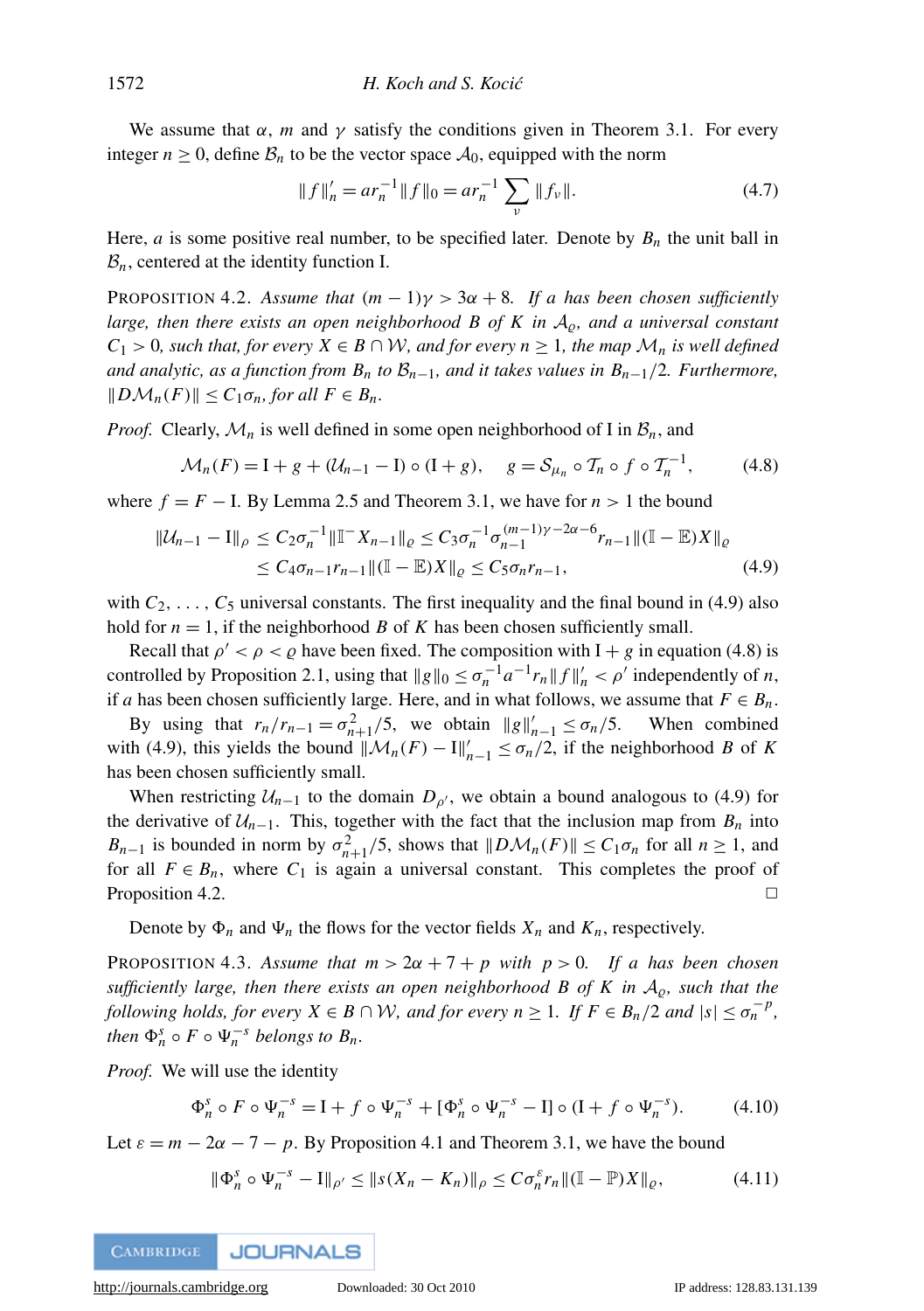provided, for example, that the right-hand side of this inequality is bounded by  $\rho - \rho'$ . This is certainly the case if  $\varepsilon$  is positive and  $\|X - K\|_{\rho}$  sufficiently small, independently of *n*. The composition by  $I + f \circ \Psi_n^{-s}$  in equation [\(4.10\)](#page-13-1) is controlled in the same way as the composition by I + *g* in the proof of Proposition [4.2,](#page-13-0) using also that  $|| f \circ \Psi_n^{-s} ||_0 = || f ||_0$ . As a result, the third term on the right-hand side of  $(4.10)$  belongs to  $\mathcal{B}_n$  and is bounded in norm by  $Ca\sigma_n^{\varepsilon} ||X - K||_{\varrho}$ , which is less than 1/2 for any  $n \ge 1$ , if *X* is sufficiently close to  $K$ .

Assume that  $\alpha$ ,  $m$ ,  $\gamma$  and  $a$  have been chosen in such a way that the hypotheses of Theorem [3.1](#page-9-1) and Propositions [4.2](#page-13-0) and [4.3](#page-13-1) are satisfied, with  $p = 1 + 1/\alpha$ . Let  $F_0, F_1, \ldots$ be a fixed but arbitrary sequence of functions in  $A_0$ , such that  $F_n \in B_n$  for all  $n \ge 0$ . Then we can define

$$
\Gamma_{n,m} = (\mathcal{M}_{n+1} \circ \cdots \circ \mathcal{M}_m) (F_m), \quad 0 \le n < m. \tag{4.12}
$$

<span id="page-14-0"></span>THEOREM 4.4. *Under the above-mentioned assumptions on* α*, m and a, there exists an open neighborhood B of K in*  $A_{\rho}$  *such that the following holds. For every*  $X \in B \cap W$ , *the limits*  $\Gamma_n = \lim_{m \to \infty} \Gamma_{n,m}$  *exist in*  $\mathcal{B}_n$ *, are independent of the choice of*  $F_0, F_1, \ldots$ *and satisfy the identities [\(4.6\)](#page-12-1). Furthermore,*  $\Gamma_0$  *is an elliptic invariant torus for X, and the map*  $X \mapsto \Gamma_0$  *is analytic and bounded on B*  $\cap$  *W*.

*Proof.* By Proposition [4.2](#page-13-0) there exists  $N > 0$  such that  $\mathcal{M}_n : B_n \to B_{n-1}/2$  contracts distances by a factor of at least  $1/2$ , if  $n \ge N$ . Thus, if  $N \le n \le k$ , then the difference  $\Gamma_{n,k} - \Gamma_{n,m}$  is bounded in norm by  $2^{n-m+1}$ . This shows that the sequence  $m \mapsto \Gamma_{n,m}$ converges in  $\mathcal{B}_n$  to a limit  $\Gamma_n$ , and that the limit is independent of the choice of the functions  $F_m$ . By choosing  $F_m = \Gamma_m$  for all *m*, we obtain the identities [\(4.6\)](#page-12-1). The analyticity of  $X \mapsto \Gamma_0$  follows via the chain rule from the analyticity of the maps used in our construction, and from uniform convergence.

In order to prove that  $\Gamma_0$  is an invariant torus for *X*, let  $t \in \mathbb{R}$ , and define  $t_n = \lambda_n t$  for all  $n > 0$ . Our goal is to apply the identity

$$
\Phi_{n-1}^s \circ \mathcal{M}_n(F) \circ \Psi_{n-1}^{-s} = \mathcal{M}_n(\Phi_n^{\eta_n s} \circ F \circ \Psi_n^{-\eta_n s}), \tag{4.13}
$$

which follows from [\(4.1\)](#page-11-1). To be more precise, given  $t \in \mathbb{R}$ , define  $t_n = \lambda_n t$  for all  $n \ge 0$ . By using that  $\lambda_n = \eta_1 \eta_2 \cdots \eta_n$ , together with the bound  $\eta_n \leq ||T_n^{-1}|| < \sigma_n^{-1}$ , and the recursion relation [\(3.2\)](#page-9-1) satisfied by  $\sigma_2, \sigma_3, \ldots$ , we obtain a bound  $\lambda_n \leq C_2^{-1} \sigma_n^{-p}$ , for some universal constant  $C_2 > 0$ . Thus, if  $|t| \le C_2$ , then  $|t_n| \le \sigma_n^{-p}$  for all  $n \ge 1$ . Proposition [4.3](#page-13-1) now allows us to iterate [\(4.13\)](#page-14-0), to get the identity

$$
\Phi_0^t \circ \Gamma_{0,m} \circ \Psi_0^{-t} = (\mathcal{M}_1 \circ \cdots \circ \mathcal{M}_m) \left( \Phi_m^{t_m} \circ \Psi_m^{-t_m} \right), \tag{4.14}
$$

for all  $m > 0$ . As was shown above, the right-hand side of this equation converges in  $A_0$  to  $\Gamma_0$ , and thus the left-hand side converges to  $\Gamma_0$  as well. In addition,  $\Gamma_{0,m} \to \Gamma_m$  in  $\mathcal{A}_0$ , and since convergence in  $A_0$  implies pointwise convergence (see Proposition [2.1\(](#page-5-2)a)), and the flow  $\Phi_0^t$  is continuous, we have  $\Phi_0^t \circ \Gamma_0 \circ \Psi_0^{-t} = \Gamma_0$ . This identity now extends to arbitrary  $t \in \mathbb{R}$  by using the group property of the flow, together with the fact that composition with  $\Psi_0^s$  is an isometry on  $A_0$ .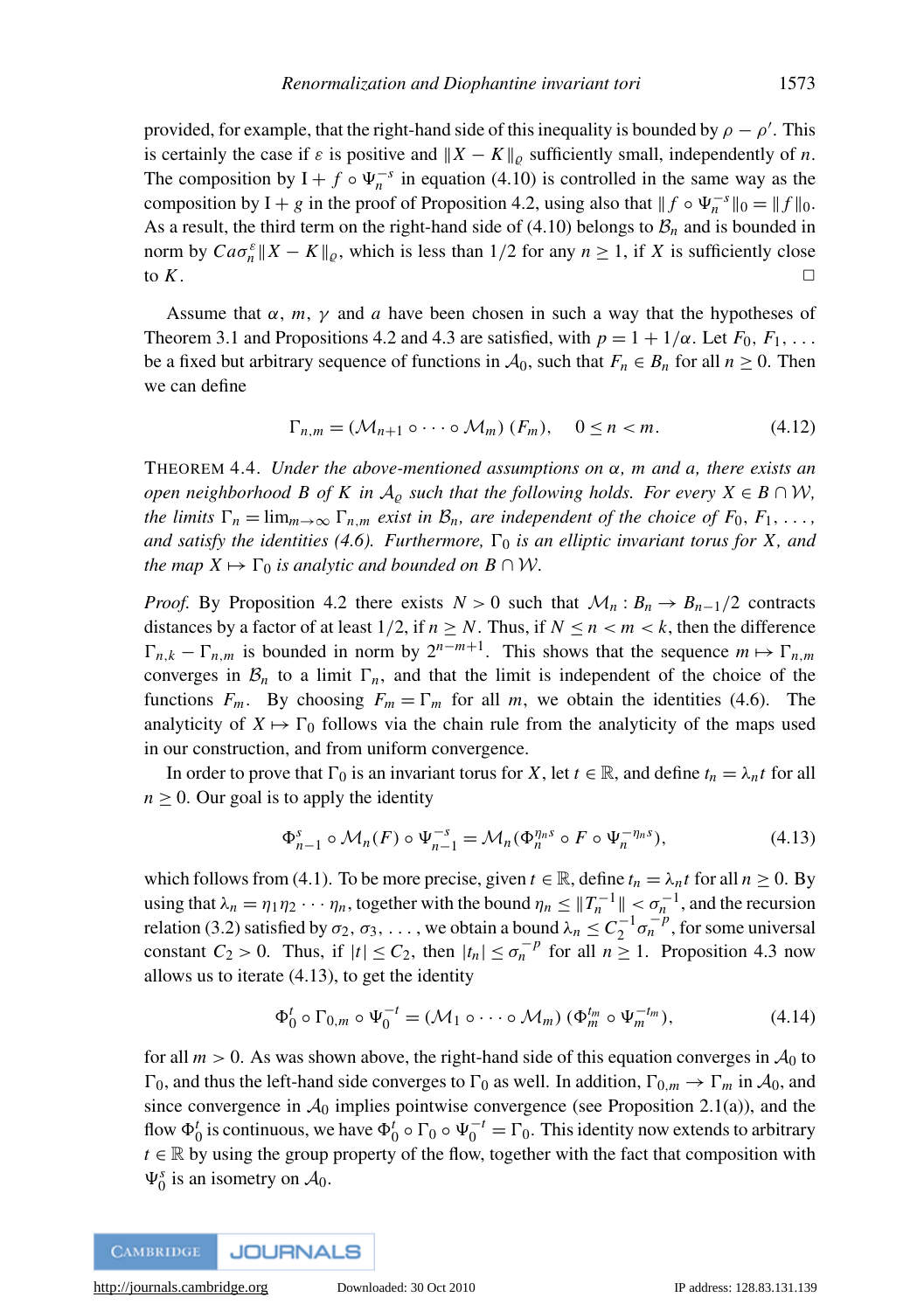Finally, notice that by Theorem [3.1,](#page-9-1)

$$
\lambda_n \|DX_n\|_{\rho} \le C_3 \sigma_n^{\varepsilon} r_n \|(\mathbb{I} - \mathbb{P})X_0\|_{\varrho},\tag{4.15}
$$

where  $C_3$  is some universal constant and  $\varepsilon = m - 2\alpha - 7 - p$ . The left-hand (and thus right-hand) side of this equation is an upper bound on the modulus of the Lyapunov exponents for the flow of  $\lambda_n X_n$  on the the range of  $\Gamma_n$ . Since  $X_0$  is obtained from  $\lambda_n X_n$ by a change of coordinates, and  $\Gamma_0$  is the corresponding invariant torus for  $X_0$ , the same upper bound applies to the flow for  $X_0$  on the torus  $\Gamma_0$ . Taking  $n \to \infty$  shows that this torus is elliptic.

4.3. *Analyticity and families.* In what follows, the torus  $\Gamma_0$  associated with  $X \in B \cap W$ will be denoted by  $\Gamma_X$ . The domain parameter  $\rho$  used in the Introduction is renamed to  $\varrho'$ , to avoid notational conflicts.

The following theorem together with Theorem [3.1,](#page-9-1) and the discussion at the end of [§3](#page-9-0) (concerning the restriction of *W* to specific types), imply Theorem [1.1.](#page-1-0)

<span id="page-15-0"></span>THEOREM 4.5. Let  $\varrho' > \varrho + \delta$  with  $\delta > 0$ . Under the same assumptions as given in *Theorem* [4.4,](#page-14-0) the map  $X \mapsto \Gamma_X$  *defines* (via extension) a bounded analytic map from B<sup>'</sup> to  $\mathcal{A}^{0}_{\delta}$ , where  $B'$  is some open neighborhood of  $K$  in  $\mathcal{A}_{\varrho'}$ .

*Proof.* For every  $u \in \mathbb{R}^d$ , define a translation  $R_u$  on  $\mathbb{C}^d \times \mathbb{C}^{\ell}$  by setting  $R_u(x, y) =$  $(x + u, y)$ . If *X* is a vector field on one of the domains  $D_r$ , then  $R_u^*$ *X* denotes the pullback of *X* under  $R_u$ . For functions  $F: D_0 \to D_r$  we define  $R_u^* F = R_u^{-1} \circ F \circ R_u$ . An explicit computation shows that the RG transformation  $\mathcal{R}$ , and the maps  $\mathcal{M}_X$  defined in [\(4.2\)](#page-11-1), satisfy

$$
\mathcal{R} \circ R_u^* = R_{T^{-1}u}^* \circ \mathcal{R}, \quad \mathcal{M}_{R_u^*X} = R_u^* \circ \mathcal{M}_X \circ (R_{T^{-1}u}^*)^{-1}.
$$
 (4.16)

Here, we have used that the translations  $R_u^*$  are isometries on the spaces  $A_r$ , and that the domain of  $R$  is translation invariant; see Definition [2.7.](#page-9-2) This also implies that the manifold *W* is invariant under translations  $R_u^*$ , which is used in the second identity in [\(4.16\)](#page-15-0).

It is convenient to extend the function  $X \mapsto \Gamma_X$  to an open neighborhood of K in  $\mathcal{A}_{\rho}$ by projecting *X* onto a point  $X' \in \mathcal{W}$  and defining  $\Gamma_X = \Gamma'_X$ . More specifically, we take  $X' = (\mathbb{I} + W)$  ( $(\mathbb{I} - \mathbb{P})X$ ), where *W* is the map defining *W*, as described in Theorem [3.1.](#page-9-1) If restricted to a sufficiently small open ball  $B \subset A_{\rho}$  centered at *K*, the map  $X \mapsto \Gamma_X$  is now analytic and bounded on all of *B*.

The construction of  $\Gamma_0$  in the proof of Theorem [4.4,](#page-14-0) together with the identities [\(4.16\)](#page-15-0), and the invariance property  $W = W \circ R_u^*$ , show that  $\Gamma_{R_u^*X} = R_u^* \Gamma_X$ , for all  $X \in B$ . Thus, if  $u \in \mathbb{R}^d$  then

$$
\Gamma_X(u, 0) = (R_u \circ \Gamma_{R_u^* X}) (0, 0), \quad X \in B.
$$
 (4.17)

The idea now is to extend the right-hand side of  $(4.17)$  analytically to complex  $u$ , by using the analyticity of  $X \mapsto \Gamma_X$ . To this end, choose an open neighborhood *B*<sup>'</sup> of *K* in  $\mathcal{A}_{\varrho'}$ , such that  $R_u^* B' \subset B$ , for all  $u \in \mathbb{C}^d$  of norm  $r = \varrho' - \varrho$  or less. Then the right-hand side of [\(4.17\)](#page-15-0), regarded as a function of  $(X, u)$ , is analytic and bounded on the product of *B*<sup>'</sup>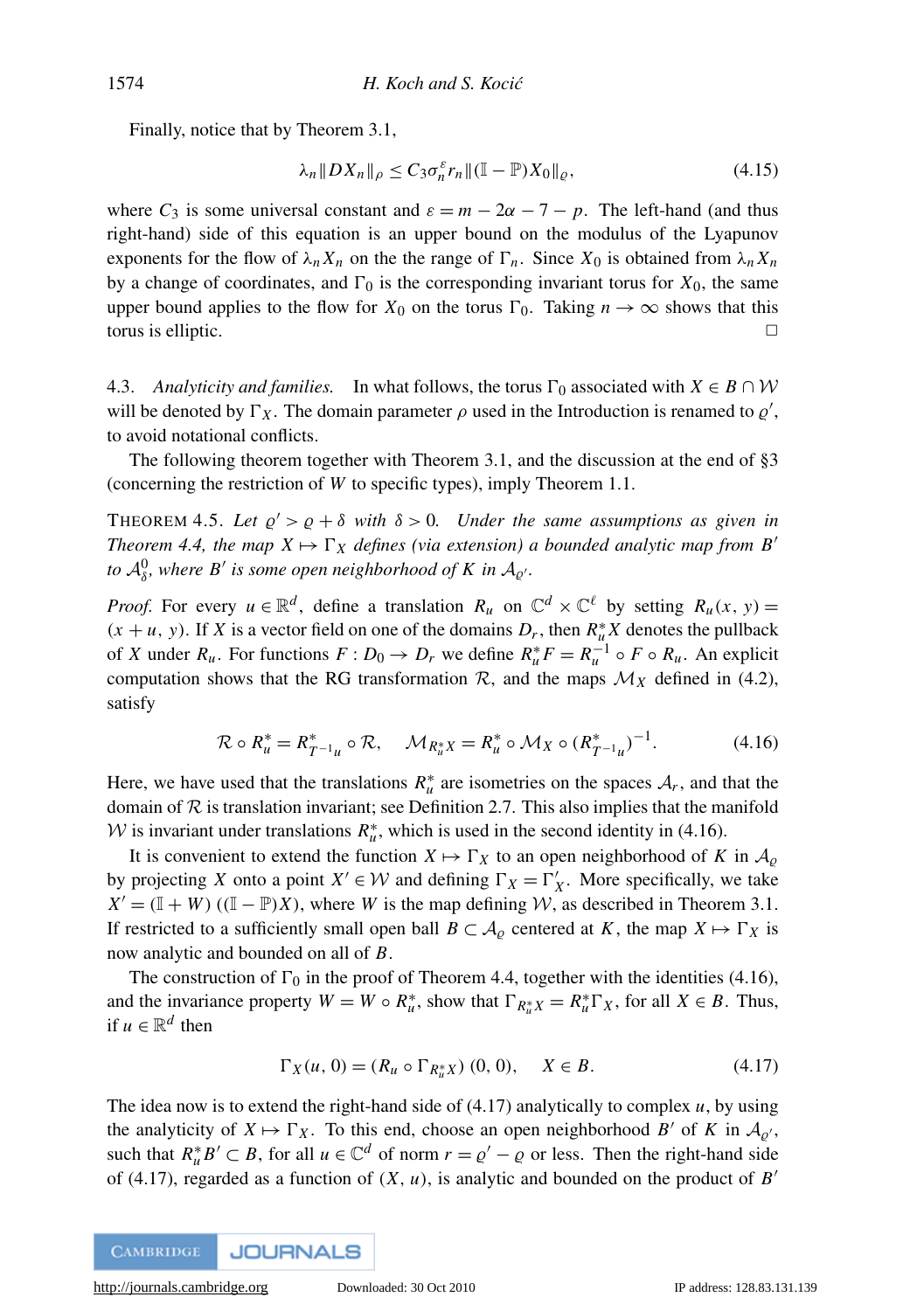with the strip  $\|\text{Im } u\| < r$ . Denoting this function by *G*, we clearly have  $G(X, .) \in \mathcal{A}_{\delta}^{0}$  for all  $X \in B'$ . The analyticity of  $X \mapsto G(X, .)$  is obtained, for example, by using a contour integral formula for  $(g(t) - g(0) - tg'(0))/t^2$  with  $g(t) = G(X + tZ, ...)$ . <del></del>□

*Proof of Lemma [1.2.](#page-2-0)* Let  $\rho + \delta < \rho' < r$ . (Recall that  $\rho$  has been renamed to  $\rho'$ .) By Theorems [3.1](#page-9-1) and [4.5,](#page-15-0) there exists an open ball *B* in  $\mathcal{H}_{\varrho'}$ , centered at *K*, such that  $U = \mathbb{P} - W \circ (\mathbb{I} - \mathbb{P})$  defines an analytic map from *B* to  $H^u$ , and such that  $X \in B$  has an invariant torus  $\Gamma_X \in \mathcal{A}_{\delta}^0$  with frequency vector  $\omega$ , whenever  $U(X) = 0$ . Furthermore,  $X \mapsto \Gamma_X$  is analytic on  $B \cap \mathcal{W}$ .

By our non-degeneracy assumptions, the function

$$
G_{\varepsilon}(z, v, s) = zK + (1 + z)J_v^*(\varepsilon Z + s)
$$

defines a diffeomorphism  $\phi = \mathbb{P} \circ G_{\varepsilon}$  between open neighborhoods of the origin in the spaces  $\mathbb{C} \oplus V \oplus H_0^u$  and  $H^u$ . Let *b* be an open ball in  $H^u$  of radius less than  $R/2$ , centered at the origin, where *R* is the radius of *B*. If  $\varepsilon > 0$  and *b* are chosen sufficiently small, then  $G'_{\varepsilon} = (\mathbb{I} - \mathbb{P}) (G_{\varepsilon} \circ \phi^{-1})$  is a family in  $\mathcal{F}(b)$  of norm less than  $R/2$ , and the equation  $F(\phi(z, v, s)) = (1 + z)J_v^* f(s)$  defines an analytic map  $f \mapsto F$  from some open neighborhood  $B_2$  of  $f_\varepsilon$  in  $\mathcal{F}(b_2)$ , to  $\mathcal{F}(b)$ . The image of  $f_\varepsilon$  under this map is the family *F*<sub>ε</sub> given by  $F_{\varepsilon}(\sigma) = K + \sigma + G'_{\varepsilon}(\sigma)$ . By using that  $\mathbb{P} \circ G'_{\varepsilon} = 0$  and  $W \circ G'_{\varepsilon} = K$ , we see that  $U \circ F_{\varepsilon}$  is the identity map on *b*. Thus, by the implicit function theorem, the equation (*U*  $\circ$  *F*) ( $\sigma$ ) = 0 has a unique solution  $\sigma = \sigma_F$ , for any family *F* sufficiently close to  $F_{\varepsilon}$ in  $\mathcal{F}(b)$ , and this solution depends analytically on *F*. The assertion now follows, with  $(z_f, v_f, s_f) = \phi^{-1}(\sigma_F)$  and  $c_f = (1 + z_f)$ .

#### <span id="page-16-0"></span>5. *A normal form theorem*

Here we state and prove a normal form theorem that can be applied, for example, to the problem [\(2.8\)](#page-5-1) of eliminating non-resonant modes in the renormalization of vector fields on  $\mathbb{T}^d \times \mathbb{R}^{\ell}$ . The changes of variables are chosen in such a way as to preserve certain symmetries. This aspect will be discussed at the end of this section.

Let  $D_0$  be a non-empty set in some complex Banach space X. For every r in some fixed interval [ $\rho'$ ,  $\rho$ ] of positive real numbers, consider the set  $D_r$  of all points  $x \in \mathcal{X}$  whose distance from (any point in)  $D_0$  is less than  $r$ , and let  $A_r$  be a Banach space of vector fields *Y* :  $D_r \to \mathcal{X}$  that contains the inclusion map *I* from  $D_r$  into  $\mathcal{X}$ .

<span id="page-16-1"></span>*Assumption* 5.1. The following is assumed to hold, whenever  $\rho' \le r < s \le \rho$ . Let *B* be the open ball in  $A_r$  of radius  $s - r$ , centered at the origin. If *X* is any vector field in  $A_s$ , then  $Z \mapsto X \circ (I + Z)$  defines an analytic function from *B* to  $\mathcal{A}_r$ , and  $||X \circ (I + Z)||_r \le ||X||_s$ .

This implies in particular that  $A_s \subset A'_r$  whenever  $r < s$ , where  $A'_r$  denotes the space of vector fields  $X \in \mathcal{A}_r$  whose derivative DX defines a continuous linear operator  $Z \mapsto$  $(DX)Z$  on  $\mathcal{A}_r$ . The norm of this linear operator will be denoted by  $\|DX\|_r$ .

Let now *P* be a fixed but arbitrary projection operator on  $A_{\rho'}$ , whose restriction to each of the spaces  $A_r$  is a partial isometry on that space. Our aim is to find conditions under which vector fields satisfying  $PX = 0$  can be considered normal forms. To be more precise, let *K* be a fixed vector field in  $A'_{\rho}$  satisfying  $PK = 0$ . Given a vector field *X* near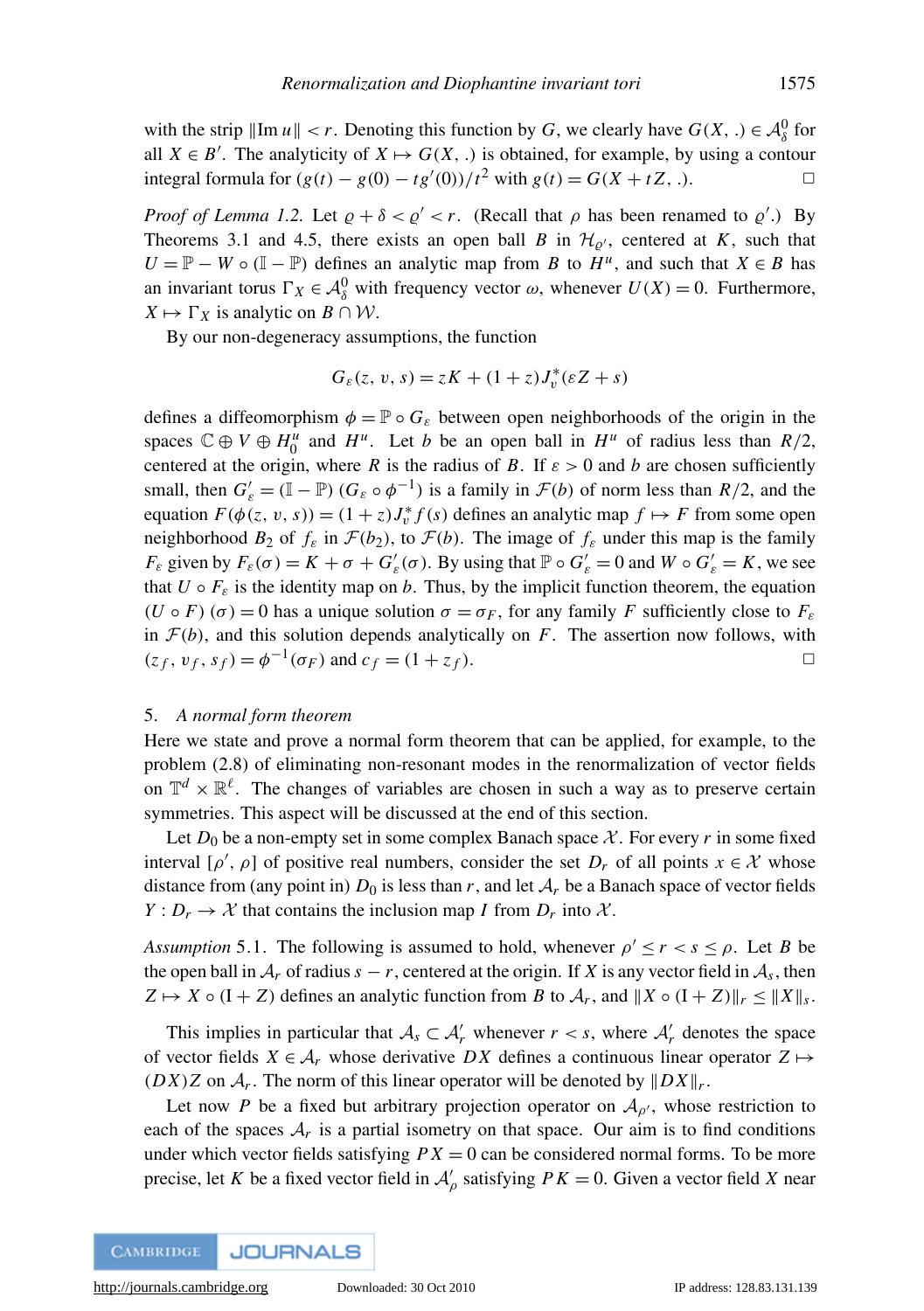*K* in  $A'_{\rho}$ , we are looking for a change of variables  $U_X: D_{\rho'} \to D_{\rho}$ , such that the pullback  $\mathcal{U}_X^* X$  of *X* under  $\mathcal{U}_X$  belongs to  $\mathcal{A}_{\rho'}$  and satisfies

$$
P\mathcal{U}_X^* X = 0. \tag{5.1}
$$

In order to see what conditions may be needed, consider writing  $U_X$  to first order in *X* − *K* as the time-one flow  $\Phi_Z^1$  for some vector field *Z* = *PZ*. In this approximation, equation [\(5.1\)](#page-16-1) becomes

$$
P(X + [Z, X]) = 0,\t(5.2)
$$

where  $[Z, X] = (DX)Z - (DZ)X$ . This motivates the following condition on *K*. In addition to  $PK = 0$ , we assume that the image of  $PA'_r$  under  $Z \mapsto P[Z, K]$  is dense in  $PA_r$ , and that there exists a positive real number  $\kappa < 1$ , such that

$$
||P[Z, K]||_{r} \ge \kappa ||Z||'_{r}, \quad Z \in P\mathcal{A}'_{r}, \tag{5.3}
$$

whenever  $\rho' \le r \le \rho$ . Here,  $||Z||_r' = ||DZ||_r + ||Z||_r$ , which we consider from now on to be the norm on  $A'_r$ . The main result of this section is the following.

<span id="page-17-0"></span>THEOREM 5.2. (Normal form) *Let*  $r = \rho - \rho'$ . *Under the above-mentioned conditions on P* and *K*, if *X* is a vector field in  $A'_{\rho}$  such that

$$
||X - K||_{\rho}^{\prime} \le 2^{-3}\kappa, \quad ||PX||_{\rho} \le \varepsilon,
$$
\n(5.4)

*with*  $\varepsilon > 0$  *satisfying the condition* [\(5.20\)](#page-18-0) given below, then there exists an analytic *change of coordinates*  $U_X: D_{\rho'} \to D_{\rho}$ , such that  $U_X^*X$  belongs to  $\mathcal{A}_{\rho'}$  and satisfies *equation [\(5.1\)](#page-16-1). The map*  $X \mapsto U_X - I$  *takes values in*  $A_{\rho'}$ , *is continuous in the region defined by equation [\(5.4\)](#page-17-0), analytic in the interior of this region, and satisfies the bounds*

$$
\|U_X - I\|_{\rho'} \le \frac{3}{\kappa} \|PX\|_{\rho},
$$
  

$$
\|U_X^* X - X\|_{\rho'} \le 32R \frac{e^r}{\kappa r} \|PX\|_{\rho},
$$
  

$$
\|U_X^* X - X - [Z, X]\|_{\rho'} \le \left(2^{11} \frac{e^r}{\kappa r} + 1\right) 28R \frac{e^r}{(\kappa r)^2} \|PX\|_{\rho}^2.
$$
 (5.5)

*Here,*  $Z \in P\mathcal{A}'_{\rho}$  *is defined by* [\(5.2\)](#page-16-1) *and satisfies the bound*  $||Z||_{\rho} \leq (2/\kappa) ||PX||_{\rho}$ .

We start with some basic estimates on flows. The flow  $t \mapsto \Phi_X^t$  associated with a vector field  $X \in A_\rho$  is obtained by solving  $d\Phi_X^t/dt = X \circ \Phi_X^t$  with initial condition  $\Phi_X^0 = I$ . Writing  $\Phi_X^t = I + Y(t)$ , this amounts to solving the integral equation

$$
Y(t) = \int_0^t X \circ [I + Y(s)] ds.
$$
 (5.6)

In what follows, any reference to a space  $\mathcal{A}_{\varrho}$  implicitly assumes that  $\rho' \leq \varrho \leq \rho$ .

PROPOSITION 5.3. Let  $\varrho'$ ,  $\varrho$  and  $\tau$  be positive real numbers, such that  $\varrho' + \tau ||X||_{\varrho} < \varrho$ . *Then equation* [\(5.6\)](#page-17-0) has a unique continuous solution  $t \mapsto Y(t) \in A_{\varrho'}$  on the interval  $|t| \leq \tau$ , and

$$
\|\Phi_X^t - \mathbf{I}\|_{\varrho'} \le \|tX\|_{\varrho}.\tag{5.7}
$$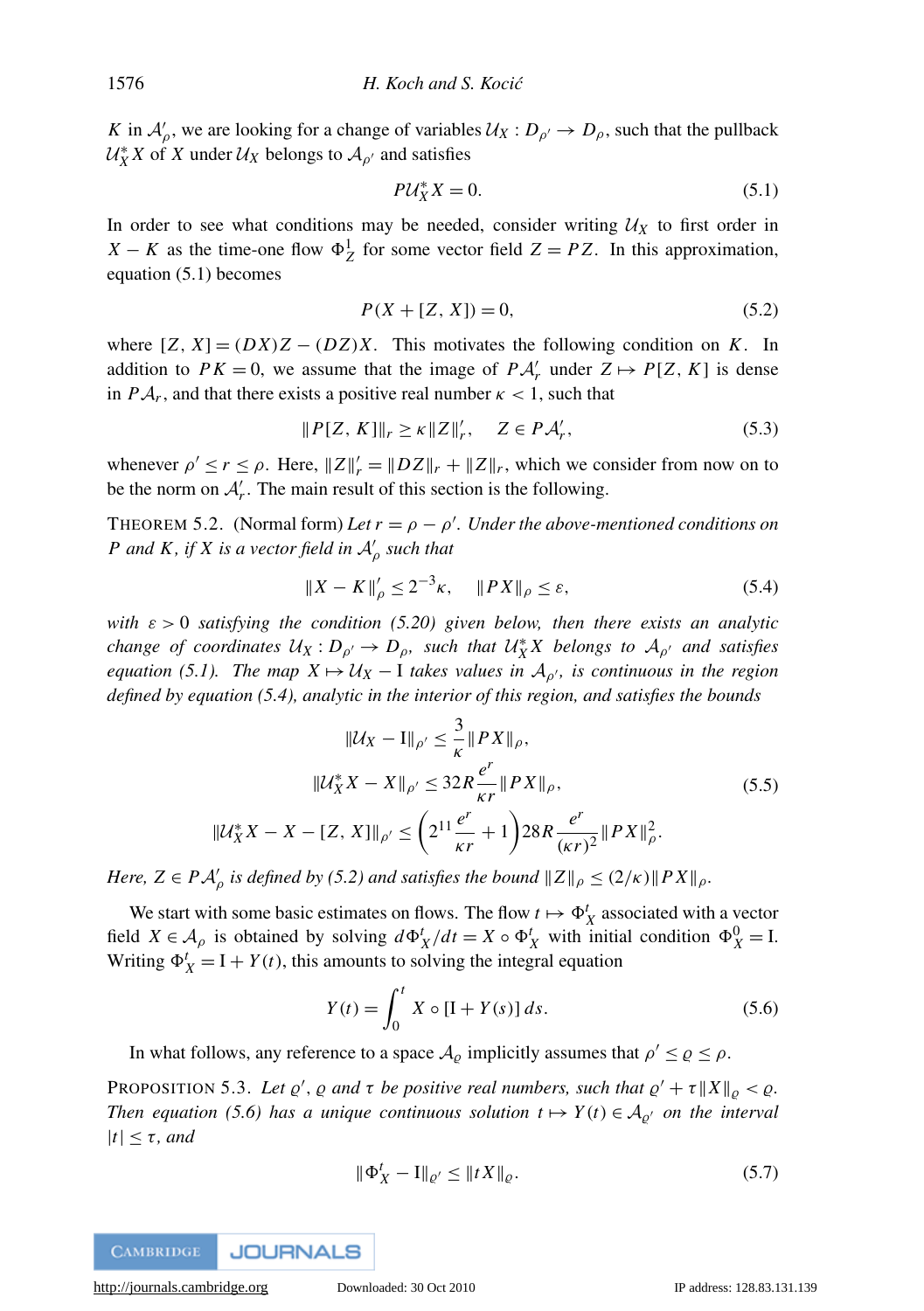We will omit the proof of this proposition since it is standard: First, equation [\(5.6\)](#page-17-0) is solved locally, using the contraction mapping principle. Owing to the uniqueness of these local solutions, they combine into a continuous solution on all of  $[-\tau, \tau]$ . What makes things straightforward is that, by Assumption [5.1,](#page-16-1) the derivative of  $X \mapsto X \circ (I + Z)$ admits a uniform bound on the entire domain needed. As a result, the intervals for the local proof can be taken of uniform size.

<span id="page-18-1"></span>**PROPOSITION 5.4.** Let  $0 < r < \rho$  and  $t \in \mathbb{R}$ . Let Z and X be two vector fields in  $\mathcal{A}_{\varrho}$ *, satisfying*  $||tZ||_{\varrho} \leq r\varepsilon$  *and*  $||tDZ||_{\varrho} \leq s\varepsilon$ *, with*  $\varepsilon \leq 1/6$ *. Then*  $(\Phi_Z^t)^*X$  belongs to  $A_{\varrho-r}$ *, and* 

$$
\| (\Phi_Z^t)^* X - X \|_{\varrho - r} \le 3e^s \| X \|_{\varrho} \varepsilon,
$$
  

$$
\| (\Phi_Z^t)^* X - X - t[Z, X] \|_{\varrho - r} \le 7e^s \| X \|_{\varrho} \varepsilon^2.
$$
 (5.8)

*Proof.* It suffices to consider  $t = 1$ , since we can always rescale time. Let *n* be a fixed positive integer. By using Proposition [2.1,](#page-5-2) and Cauchy's formula with contour  $|z| = 1$ , to estimate

$$
(DX)Z = n\varepsilon \frac{d}{dz} \left[ X \circ \left( 1 + \frac{z}{n\varepsilon} Z \right) \right]_{z=0},\tag{5.9}
$$

we obtain the bound

$$
\|\widehat{Z}X\|_{\varrho'-r/n} \le (n\varepsilon + s\varepsilon) \|X\|_{\varrho},\tag{5.10}
$$

where  $\varrho' = \varrho$ . Here, and in what follows,  $\widehat{Z}$  denotes the map  $Y \mapsto [Z, Y]$ . This bound can be iterated *n* times, with  $\varrho'$  decreasing by  $r/n$  after each step, and we find

$$
\frac{1}{n!} \| (\widehat{Z})^n X \|_{\varrho - r} \le \frac{1}{n!} (n+s)^n \varepsilon^n \| X \|_{\varrho} \n\le \frac{n^n}{n!} e^s \varepsilon^n \| X \|_{\varrho} \le \frac{1}{2} (e\varepsilon)^n e^s \| X \|_{\varrho}.
$$
\n(5.11)

In the last inequality, we have used Stirling's formula. Now

$$
\|(\Phi_Z^1)^* X - X\|_{\varrho - r} = \left\|\sum_{n=1}^{\infty} \frac{1}{n!} (\widehat{Z})^n X\right\|_{\varrho - r} \le \frac{\varepsilon}{2} \cdot \frac{e^{s+1}}{1 - e\varepsilon} \|X\|_{\varrho},\tag{5.12}
$$

and the first bound in [\(5.8\)](#page-18-1) follows. The second bound is obtained analogously, with the sum in [\(5.12\)](#page-18-1) starting at  $n = 2$ .

Returning to the main problem [\(5.1\)](#page-16-1), our first step is to solve this equation to first order in the size of  $X - K$ .

<span id="page-18-0"></span>PROPOSITION 5.5. Let  $0 < r < \varrho$ . Let X be a vector field in  $\mathcal{A}'_{\varrho}$ , satisfying

$$
||X - K||_{\varrho}' \le \frac{1}{4}\kappa, \quad ||PX||_{\varrho} \le \frac{1}{12}\kappa r. \tag{5.13}
$$

*Then equation [\(5.2\)](#page-16-1)* has a unique solution  $Z \in P \mathcal{A}'_{\varrho}$ . The vector field Z satisfies  $||Z||_{\varrho} \leq$  $(2/\kappa)$  ||  $PX$  ||  $\varrho$ *. Furthermore,*  $(\Phi_Z^1)^*X$  *belongs to*  $\mathcal{A}_{\varrho-r}$  *and satisfies* 

$$
\|(\Phi_Z^1)^* X - X\|_{\varrho - r} \le \frac{6e^r}{\kappa r} \|PX\|_{\varrho} \|X\|_{\varrho},
$$
  

$$
\|(\Phi_Z^1)^* X - X - [Z, X]\|_{\varrho - r} \le \frac{28e^r}{(\kappa r)^2} \|PX\|_{\varrho}^2 \|X\|_{\varrho}.
$$
 (5.14)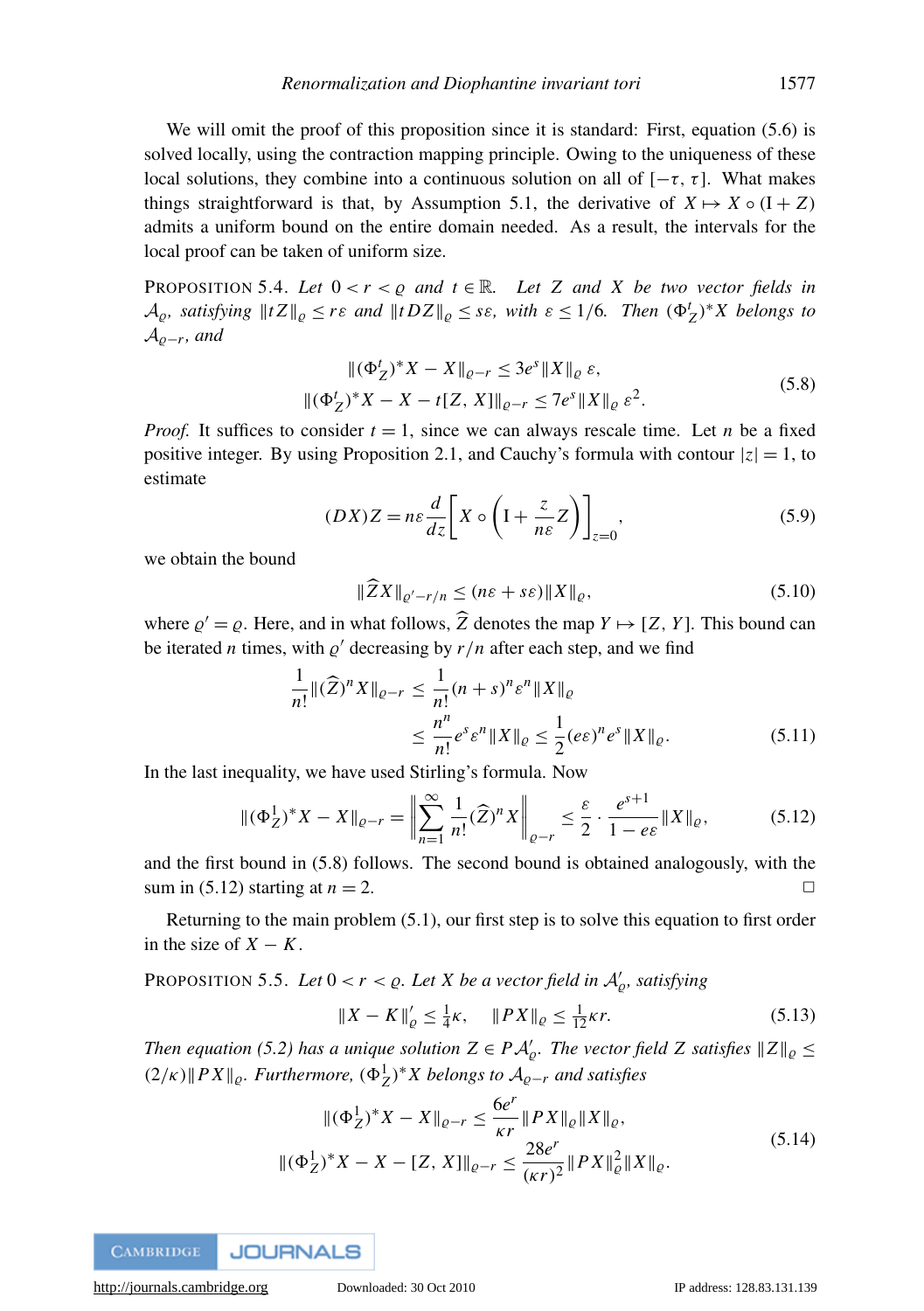*Proof.* The first condition in  $(5.13)$  implies that

$$
\| [Z, X - K] \|_{\varrho} \le 2 \| Z \|_{\varrho}' \| X - K \|_{\varrho}' \le \frac{\kappa}{2} \| Z \|_{\varrho}', \tag{5.15}
$$

for every  $Z \in \mathcal{A}'_{\varrho}$ . As a consequence, we have

$$
||P[Z, X]||_{\varrho} \ge ||P[Z, K]||_{\varrho} - ||P[Z, X - K]||_{\varrho} \ge \frac{\kappa}{2} ||Z||'_{\varrho},
$$
\n(5.16)

whenever *Z* belongs to  $P A_{\varrho}'$ . These inequalities, together with our assumption that the range of  $P\widehat{X}P$  is dense in  $PA_{\varrho}$ , imply that the linear operator  $P\widehat{X} : PA_{\varrho}' \to PA_{\varrho}$  has a bounded inverse, and, in particular, that equation [\(5.2\)](#page-16-1) has a unique solution  $Z \in P\mathcal{A}'_{\rho}$ . The bound [\(5.16\)](#page-18-0) also shows that this solution satisfies

$$
||Z||_{\varrho} \leq \frac{2}{\kappa} ||PX||_{\varrho}, \quad ||DZ||_{\varrho} \leq \frac{2}{\kappa} ||PX||_{\varrho}.
$$
 (5.17)

The remaining claims now follow from Proposition [5.4,](#page-18-1) setting  $\varepsilon = (2/(\kappa r))||PX||_{\rho}$  and  $s = r$ .

Now we iterate the map  $X \mapsto (\Phi_Z^1)^* X$  described in Proposition [5.5,](#page-18-0) by starting with a vector field  $X = X_0$  and setting

$$
X_{n+1} = (\Phi_{Z_n}^1)^* X_n, \quad P(X_n + [Z_n, X_n]) = 0,
$$
\n(5.18)

for  $n = 0, 1, \ldots$ . The expectation is that the sequence of maps

$$
U_n = \Phi^1_{Z_0} \circ \Phi^1_{Z_1} \circ \cdots \circ \Phi^1_{Z_{n-1}}
$$
 (5.19)

converges to a solution  $U_X$  of equation [\(5.1\)](#page-16-1), as *n* tends to infinity.

*Proof of Theorem* [5.2.](#page-17-0) Setting  $r = \rho - \rho'$  and  $R = ||K||_{\rho} + \kappa$ , choose  $\varepsilon > 0$  such that

$$
\varepsilon \le 2^{-6} \kappa r, \quad \varepsilon \le 2^{-9} \kappa^2 e^{-r} (1+r)^{-1} R^{-1}.
$$
 (5.20)

Let  $\rho_0 = \rho$ , and for  $m = 0, 1, \ldots$  define  $\rho_{m+1} = \rho_m - 2r_m$ , where  $r_m = 2^{-m-2}r$ . Our first goal is to prove that [\(5.18\)](#page-18-0) defines a sequence of vector fields  $X_m \in \mathcal{A}'_{\rho_m}$ , satisfying

$$
||X_m - X_{m-1}||'_{\rho_m} \le 2^{-m-3}\kappa, \quad ||PX_m||_{\rho_m} \le 8^{-m}\varepsilon. \tag{5.21}
$$

If we define  $X_{-1} = K$  and  $X_0 = X$ , then these bounds hold for  $m = 0$  by [\(5.4\)](#page-17-0). Assume now that [\(5.21\)](#page-18-0) holds for  $m \leq n$ . Then, by summing up the bounds on  $X_m - X_{m-1}$  for  $m \leq n$ , we obtain the first inequality in

$$
||X_n - K||'_{\rho_n} \le \frac{1}{4}\kappa, \quad ||PX_n||_{\rho_n} \le 4^{-n-2}\kappa r_n. \tag{5.22}
$$

The second inequality follows from [\(5.21\)](#page-18-0), by substituting the first bound in [\(5.20\)](#page-18-0) on  $\varepsilon$ . Thus, Proposition [5.5](#page-18-0) guarantees a unique solution to [\(5.18\)](#page-18-0), and it yields the bounds

$$
||X_{n+1} - X_n||_{\rho_n - r_n} \le 6\frac{e^r}{\kappa r} 4^{-n+1} R\varepsilon, \quad ||PX_{n+1}||_{\rho_n - r_n} \le 7\frac{e^r}{(\kappa r)^2} 4^{-2n+3} R\varepsilon^2. \tag{5.23}
$$

Here, we have used also that  $||X_n||_{\rho_n} \leq R$ , which follows from the first inequality in [\(5.22\)](#page-18-0). By using the second condition in [\(5.20\)](#page-18-0), together with the fact that  $\|F\|_{\rho_n-2r_n}$  ≤  $r_n^{-1}$  ||  $F \parallel_{\rho_n - r_n}$ , we now obtain [\(5.21\)](#page-18-0) for  $m = n + 1$  from the bounds [\(5.23\)](#page-18-0).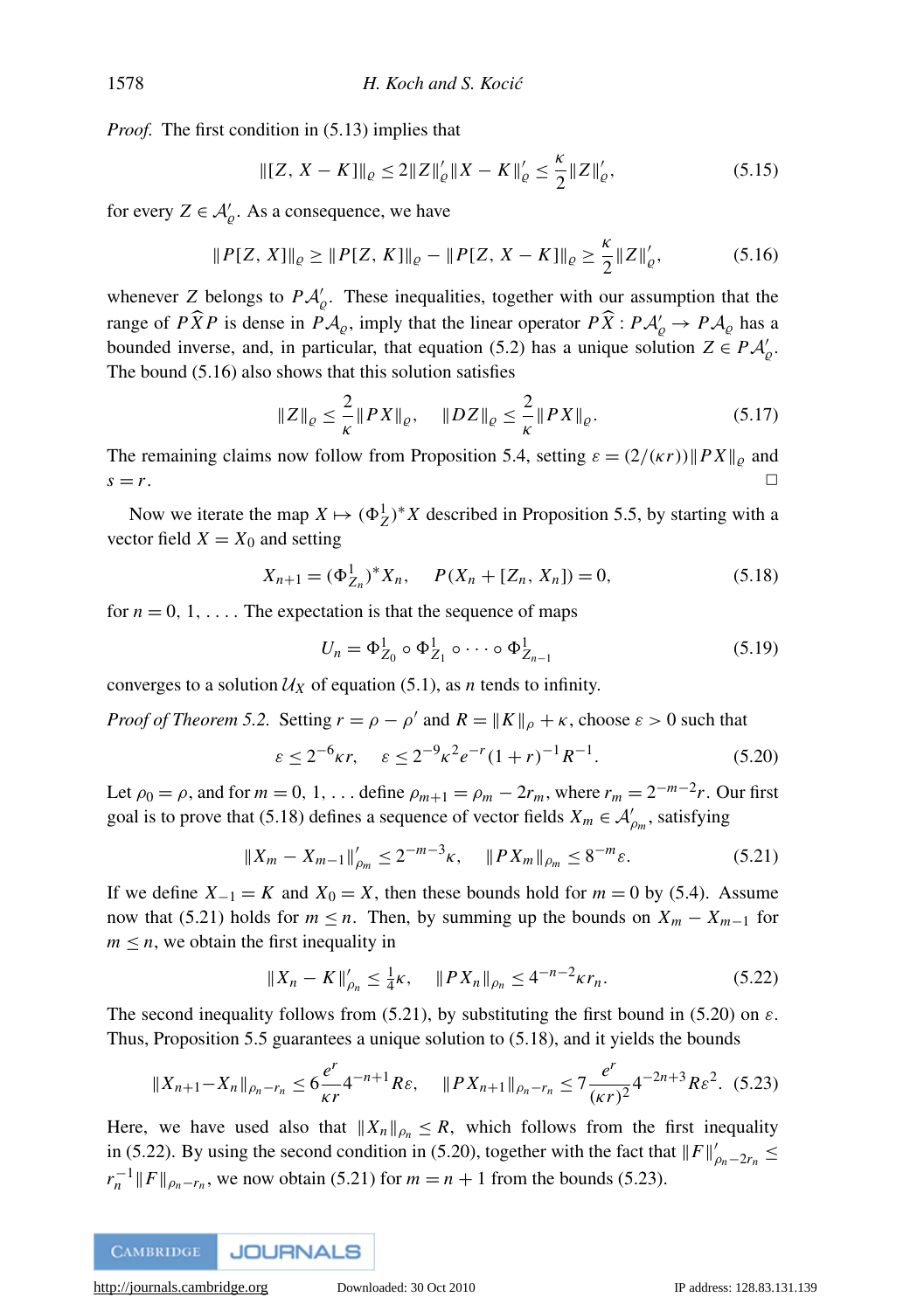Next, consider the functions  $\phi_k = \Phi_{Z_k}^1 - I$ . By Propositions [4.1](#page-12-0) and [5.5,](#page-18-0)

$$
\|\phi_k\|_{\rho_{k+1}} \le \|Z_k\|_{\rho_k} \le \frac{2}{\kappa} \|PX_k\|_{\rho_k} < r_k. \tag{5.24}
$$

This shows that  $U_{m,n} = \Phi^1_{Z_m} \circ \Phi^1_{Z_{m+1}} \circ \cdots \circ \Phi^1_{Z_{n-1}}$  defines a function in  $I + A_{\rho_n}$  that takes values in  $D_{\rho_m}$ . Here, and in what follows, it is assumed that  $0 \le m < n$ . Setting  $U_{k,k} = I$ , we have the bound

$$
||U_n - U_m||_{\rho'} = \left\| \sum_{k=m}^{n-1} \phi_k \circ U_{k+1,n} \right\|_{\rho'}
$$
  

$$
\leq \sum_{k=m}^{n-1} ||\phi_k||_{\rho_{k+1}} \leq \sum_{k=m}^{n-1} \frac{2}{\kappa} 8^{-k} \varepsilon.
$$
 (5.25)

This shows that  $n \mapsto U_n$  converges in  $I + A_{\rho'}$  to a limit  $U_X$  that takes values in  $D_\rho$ , and that satisfies the first inequality in [\(5.5\)](#page-17-0) if we set  $\varepsilon = ||PX||_{\rho}$ . Clearly,  $X_n \to U_X^* X$  in  $\mathcal{A}_{\rho'}$ . The second inequality in [\(5.5\)](#page-17-0) is now obtained by using the first bound in [\(5.23\)](#page-18-0).

Since  $\mathcal{U}_X^* X = \mathcal{U}_{X_1}^* X_1$  with  $X_1 = (\Phi_Z^1)^* X$ , we can write

$$
\mathcal{U}_X^* X - X - [Z, X] = (\mathcal{U}_{X_1}^* X_1 - X_1) + ((\Phi_Z^1)^* X - X - [Z, X]).
$$
 (5.26)

The first term on the right-hand side of this equation can be estimated in the same way as  $U_X^*X - X$ , which yields the bound

$$
\|U_{X_1}^* X_1 - X_1\|_{\rho'} \le 32R \frac{e^r}{\kappa r_1} \|PX_1\|_{\rho_1}.
$$
 (5.27)

Since  $||PX_1||_{\rho_1} \le ||(\Phi_Z^1)^*X - X - [Z, X]||_{\rho_1}$ , the third inequality in [\(5.5\)](#page-17-0) now follows from the second inequality in [\(5.14\)](#page-18-0).

The analyticity of the map  $X \mapsto U_X$  follows from the uniform convergence of  $U_n \to U_X$ .

*Some special cases.* We conclude this section with a discussion of invariance properties of  $U_X$  that result from choosing projections of the type described in Definition [2.2,](#page-5-3) acting on the spaces  $A_r$  defined in [§2.](#page-4-0)

Consider a projection  $P(J)$ , with *J* chosen in such a way that the condition [\(5.3\)](#page-16-1) holds for  $P = P(J)$ . A possible choice for *J* is the set  $I^-$  introduced in Definition [2.2,](#page-5-3) as Proposition [2.4](#page-6-0) shows. It is easy to check that *P* maps Hamiltonian vector fields to Hamiltonian vector fields. (Similarly for divergence-free vector fields.) This includes vector fields that are Hamiltonian with respect to the pullback of the standard symplectic form under linear transformations  $C(x, y) = (x, Cy)$ , where *C* can be any real non-singular  $\ell \times \ell$  matrix. This follows from the fact that  $C^*$  commutes with *P*. Thus, since [*Z*, *X*] is Hamiltonian whenever *Z* and *X* are, the entire analysis in this section could be restricted to Hamiltonian vector fields. Since the solution of [\(5.2\)](#page-16-1) is unique, we find that the change of coordinates  $U_X$  is symplectic whenever *K* and *X* are Hamiltonian. The same type of argument shows that  $U_X$  is volume-preserving if the vector fields K and X are divergence-free.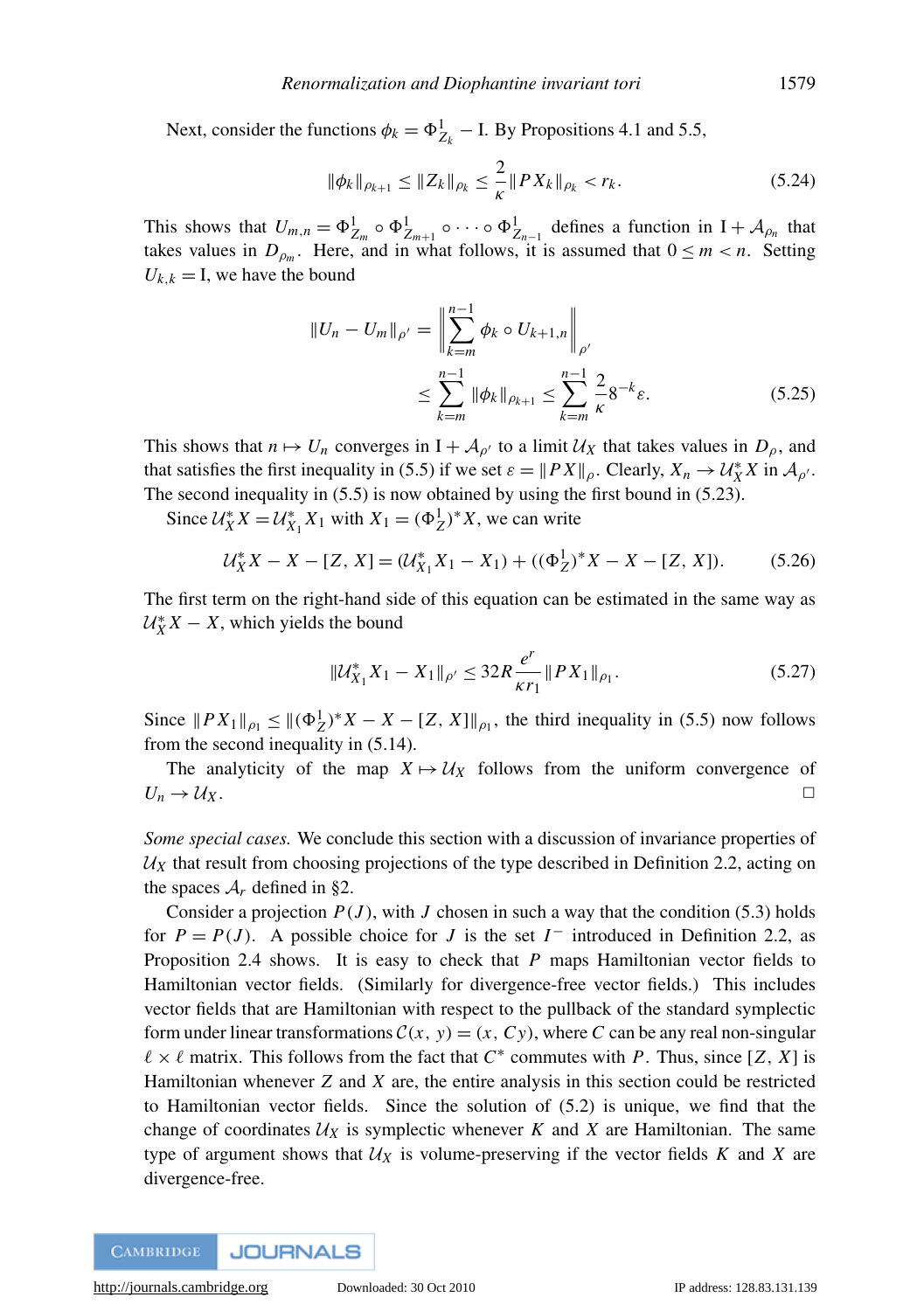Next, consider a linear map *G* on  $\mathbb{C}^d \times \mathbb{C}^{\ell}$  that leaves the domains  $D_r$  invariant. Assume that  $G^*$  is an isometry on each of the spaces  $A_r$ , and that it commutes with P. An example of such a map is  $G(x, y) = (x, -y)$ . If *Z* and *X* are symmetric with respect to *G*, then so is  $[Z, X]$ . Thus, the analysis of this section can be restricted to symmetric vector fields. This shows that  $U_X$  commutes with  $G^*$  whenever  $K$  and  $X$  are symmetric.

Assume in addition that  $G \circ G = I$ , and that  $K$ ,  $X$  are reversible with respect to  $G$ . Then  $[Z, X]$  is reversible whenever  $Z$  is symmetric (both with respect to  $G$ ). Thus, the operator *P*  $\widehat{X}$  maps the symmetric subspace of *P*  $\mathcal{A}_{\rho}$  to the reversible subspace of *P*  $\mathcal{A}_{\rho}$ . As the proof of Proposition [5.5](#page-18-0) shows, this operator has (under the given assumptions) a bounded inverse, so the solution *Z* of equation [\(5.2\)](#page-16-1) is symmetric. Consequently, the flows  $\Phi_{Z_k}^1$  defining  $U_X$  commute with *G*, and the same is true for  $U_X$ .

In summary, if *X* is of the type described above (Hamiltonian, divergence-free, symmetric, or reversible), then the same is true for  $\mathcal{U}_X^* X$ .

#### <span id="page-21-0"></span>6. *A stable manifold theorem*

Here we state and prove a local stable manifold theorem for sequences of maps of the type encountered, for example, in renormalization. It allows for a description of two different contraction rates.

For every integer  $n \geq 0$  let  $\mathcal{X}_n$  be a complex Banach space, and let  $\mathbb{E}_n$ ,  $\mathbb{P}_n$  be continuous linear projections on  $\mathcal{X}_n$ , satisfying  $\mathbb{P}_n \mathbb{E}_n = \mathbb{E}_n \mathbb{P}_n = \mathbb{P}_n$  and  $\|\mathbb{E}_n\| = \|\mathbb{I} - \mathbb{E}_n\| = 1$ . For each  $n > 0$ , let  $R_n$  be a bounded analytic map, from an open neighborhood  $D_{n-1}$  of the origin in  $\mathcal{X}_{n-1}$ , to  $\mathcal{X}_n$ , with the following properties:  $R_n\mathbb{P}_{n-1}$  is linear, and the restriction  $L_n$  of this linear operator to  $\mathbb{P}_{n-1}X_{n-1}$  is invertible. Furthermore, there exist real numbers  $\vartheta_n \leq \vartheta < 1$  and  $\varepsilon_n \leq \varepsilon = (1 - \vartheta)/4$ , such that, for all  $x \in D_{n-1}$ ,

$$
\|(\mathbb{I} - \mathbb{E}_n)R_n(x)\| \le \varepsilon_n \|\|\mathbb{I} - \mathbb{E}_{n-1}x\|,
$$
  

$$
\|(\mathbb{I} - \mathbb{P}_n)R_n(x)\| \le \vartheta_n \|\|\mathbb{I} - \mathbb{P}_{n-1}x\|,
$$
  

$$
\|\mathbb{P}_n R_n(x) - L_n \mathbb{P}_{n-1}x\| \le \varepsilon \|\|\mathbb{I} - \mathbb{E}_{n-1}x\|,
$$
  

$$
\|L_n^{-1}\| \le \vartheta.
$$
  
(6.1)

Consider now the composed maps  $\widetilde{R}_n = R_n \circ R_{n-1} \circ \cdots \circ R_1$ . The domain of  $\widetilde{R}_1$  is taken to be  $\widetilde{D}_0 = D_0$ , and, for  $n = 1, 2, \ldots$ , the domain  $\widetilde{D}_n$  of  $\widetilde{R}_{n+1}$  is defined inductively as the subset of  $\widetilde{D}_{n-1}$  that is mapped into  $D_n$  by  $\widetilde{R}_n$ .

We will assume that the domain  $D_{n-1}$  of  $R_n$  is given by the conditions

$$
\|\mathbb{P}_{n-1}x\| < 1, \quad \|\left(\mathbb{I} - \mathbb{P}_{n-1}\right)x\| < 1, \quad \|\left(\mathbb{I} - \mathbb{E}_{n-1}\right)x\| < \delta_{n-1}, \tag{6.2}
$$

<span id="page-21-1"></span>where  $\{\delta_k\}$  is a sequence of positive real numbers, such that  $\delta_k \geq \varepsilon_k \delta_{k-1}$  for all  $k > 0$ .

THEOREM 6.1. (Local stable manifold) *Let R*1, *R*2, . . . *be a sequence of maps with the properties described above. Then*  $W_0 = \bigcap_{n=0}^{\infty} \widetilde{D}_n$  *is the graph of an analytic function*  $W_0: (\mathbb{I} - \mathbb{P}_0)D_0 \to \mathbb{P}_0D_0$ , satisfying  $W_0(0) = 0$ . For every  $x \in \mathcal{W}_0$ ,

$$
\|\widetilde{R}_m(x)\| \leq [\vartheta^{(m)} + \varepsilon^{(m)}]\| (\mathbb{I} - \mathbb{P}_0)x \|,
$$
  

$$
\| (\mathbb{I} - \mathbb{E}_m) \widetilde{R}_m(x) \| \leq \varepsilon^{(m)} \| (\mathbb{I} - \mathbb{E}_0)x \|,
$$
 (6.3)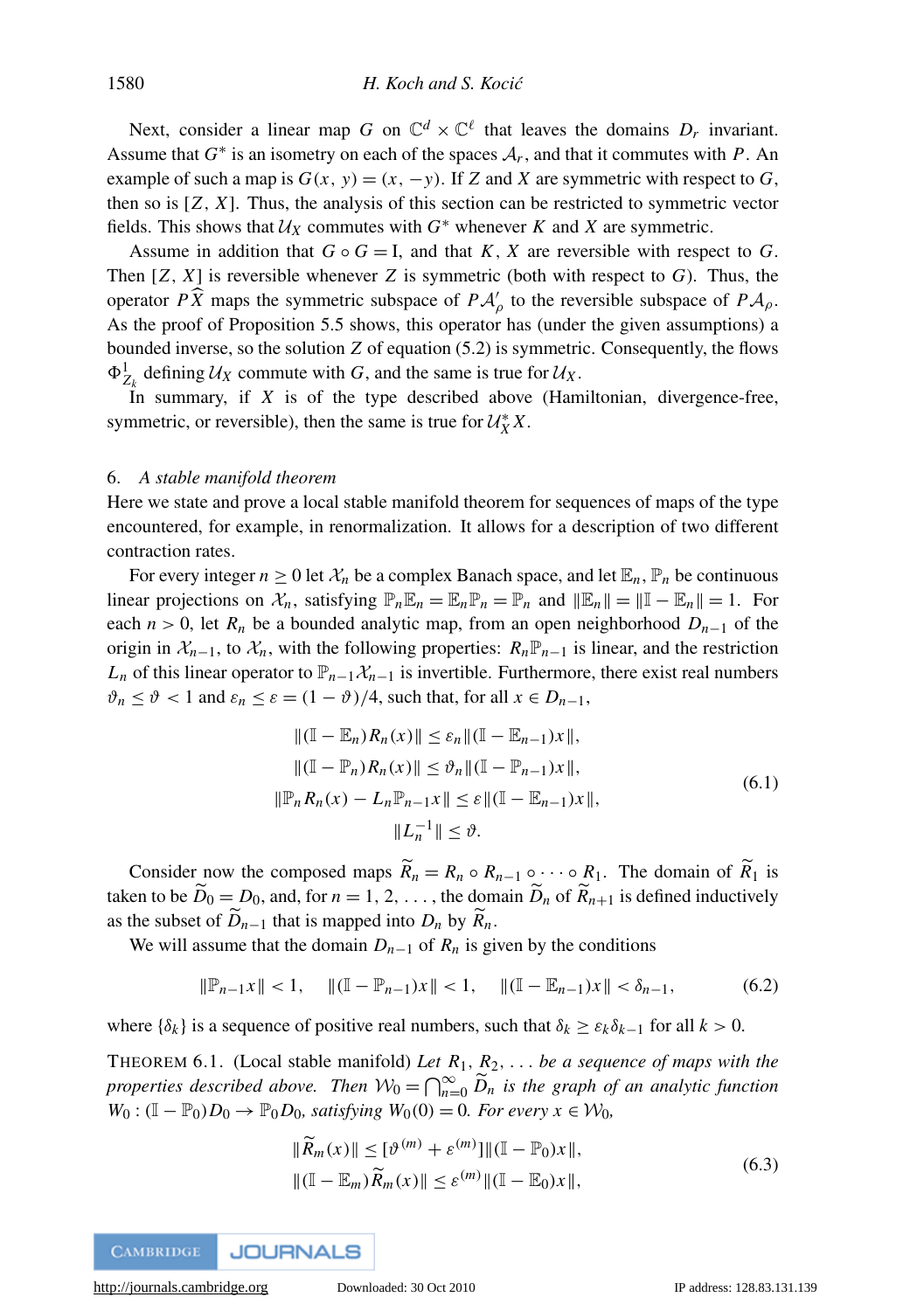$where \ \ \vartheta^{(m)} = \vartheta_1 \vartheta_2 \cdots \vartheta_m$  and  $\varepsilon^{(m)} = \varepsilon_1 \varepsilon_2 \cdots \varepsilon_m$ . Furthermore, if the third condition *in [\(6.1\)](#page-21-0) is strengthened to*

$$
\|\mathbb{P}_n R_n(x) - L_n \mathbb{P}_{n-1} x\| \le \varphi_n \|\|\mathbb{I} - \mathbb{E}_{n-1} x\|^2, \tag{6.4}
$$

*with*  $\varphi_n \delta_{n-1} \leq \varepsilon$ *, then*  $DW_0(0) = 0$ *, and* 

$$
\|\mathbb{P}_m \widetilde{R}_m(x)\| \leq [\vartheta^{(m)}]^2 \|\|\mathbb{I} - \mathbb{P}_0\| \|\mathbb{I}^2. \tag{6.5}
$$

Notice that, by our assumptions [\(6.1\)](#page-21-0), if *x* belongs to the domain of  $R_n$ , and if  $\mathbb{P}_n R_n(x)$ has norm less than one, then  $R_n(x)$  belongs to the domain of  $R_{n+1}$ . This shows that

$$
\widetilde{D}_n = \{x \in \widetilde{D}_{n-1} : \|\mathbb{P}_n \widetilde{R}_n(x)\| < 1\}, \quad n = 1, 2, \dots \tag{6.6}
$$

Let  $S_n = \mathbb{P}_n \mathcal{X}_n$ , and denote by  $b_n$  the open unit ball in  $S_n$ , centered at the origin. Define  $\mathcal{F}_n$  to be the space of analytic functions  $f : b_n \to \mathcal{X}_n$ , equipped with the sup-norm  $|| f || = \sup_{s \in b_n} || f(s) ||$ . Denote by *I<sub>n</sub>* the inclusion map of *b<sub>n</sub>* into  $X_n$ . Notice that, if  $f \in \mathcal{F}_{n-1}$  satisfies

$$
\mathbb{P}_{n-1}f = I_{n-1}, \quad \|f - I_{n-1}\| < 1, \quad \|\left(\mathbb{I} - \mathbb{E}_{n-1}\right) \circ f\| < \delta_{n-1}, \tag{6.7}
$$

then  $f(s)$  belongs to the domain of  $R_n$ , for all  $s \in b_{n-1}$ . For such functions f, define

$$
Y_{n,f} = \mathbb{P}_n(R_n \circ f). \tag{6.8}
$$

<span id="page-22-0"></span>PROPOSITION 6.2. Assume that  $f \in \mathcal{F}_{n-1}$  satisfies [\(6.7\)](#page-21-1). Then  $Y_{n,f}: b_{n-1} \to S_n$  has a *unique right inverse*  $Y_{n,f}^{-1}$  :  $b_n \to b_{n-1}$ . Both  $Y_{n,f}$  and its inverse depend analytically on *f , on the domain defined by [\(6.7\)](#page-21-1). Furthermore,*

$$
||Y_{n,f} - L_n|| \le \varepsilon ||(\mathbb{I} - \mathbb{E}_{n-1}) \circ f||,
$$
  

$$
||Y_{n,f}^{-1} - L_n^{-1}|| \le \vartheta \varepsilon ||(\mathbb{I} - \mathbb{E}_{n-1}) \circ f||.
$$
 (6.9)

*Proof.* Let  $U = Y_{n,f} - L_n$ . By the third condition in [\(6.1\)](#page-21-0) we have

$$
||U(s)|| = ||\mathbb{P}_n R_n(f(s)) - L_n \mathbb{P}_{n-1} f(s)|| \le \varepsilon ||(\mathbb{I} - \mathbb{E}_{n-1}) f(s)||,
$$
(6.10)

for all  $s \in b_{n-1}$  This implies the first bound in [\(6.9\)](#page-22-0).

By our assumption on *f* and  $\varepsilon$ , we have  $||U|| \le \varepsilon \le r/2$ , where  $r = (1 - \vartheta)/2$ . If *s* ∈ *S*<sub>*n*−1</sub> is of norm at most  $\vartheta$  and  $h \in S$  of norm one, then by Cauchy's formula

$$
||DU(s)h|| \le r^{-1} \sup_{|z|=r} ||U(s+zh)|| \le r^{-1} ||U|| \le \frac{1}{2}.
$$
 (6.11)

The equation for a right inverse  $L_n^{-1} + V$  of  $L_n + U$  can be written as  $\psi(V) = V$ , with  $\psi$  defined by  $\psi(V) = -L_n^{-1}U \circ (L_n^{-1} + V)$ . Consider the space of analytic functions  $V: b_n \to S_{n-1}$ , equipped with the sup-norm. Denote by *B* the closed ball of radius *r* in this space, centered at the origin. Then  $\psi$  is analytic on *B*, with derivative given by

$$
D\psi(V)h = -L_n^{-1}((DU) \circ (L_n^{-1} + V))h.
$$
\n(6.12)

By equation [\(6.11\)](#page-22-0), we see that  $\|D\psi(V)\| < 1/2$ , for all  $V \in B$ . Since  $\|\psi(0)\| < r/2$ , the map  $\psi$  is a contraction on *B*, and thus has a (unique) fixed point in *B*. This fixed point *V* satisfies  $||V|| = ||\psi(V)|| \leq ||L_n^{-1}U||$ , which implies the second inequality in [\(6.9\)](#page-22-0). The analyticity of  $U \mapsto V$  follows from the uniform convergence of  $\psi^n(0) \to V$  for  $\|U\| \leq r/2.$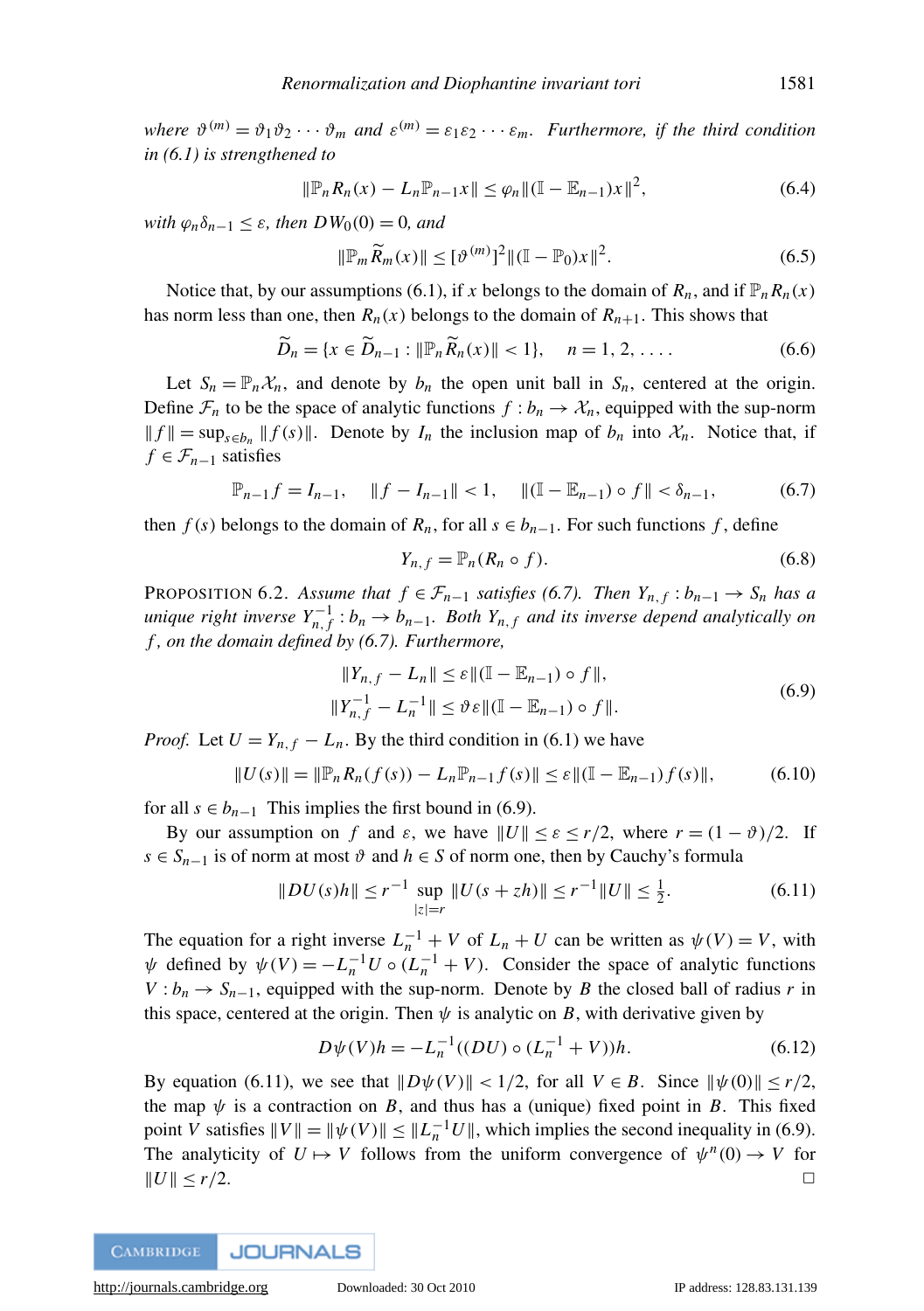This proposition allows us to define the maps

$$
\mathfrak{R}_n(f) = R_n \circ f \circ Y_{n,f}^{-1}, \quad \widetilde{\mathfrak{R}}_n = \mathfrak{R}_n \circ \mathfrak{R}_{n-1} \circ \cdots \circ \mathfrak{R}_1. \tag{6.13}
$$

Notice that  $\mathbb{P}_n\mathfrak{R}_n(f) = I_n$ . In particular, since  $R_n \circ \mathbb{P}_{n-1} = \mathbb{P}_n \circ R_n \circ \mathbb{P}_{n-1}$  by the second condition in [\(6.1\)](#page-21-0), we have  $\Re_n(I_{n-1}) = I_n$ . The domain of  $\Re_n$  is the set of all  $f \in \mathcal{F}_{n-1}$ satisfying  $(6.7)$ .

<span id="page-23-0"></span>LEMMA 6.3. If  $f_0$  belongs to the domain of  $\mathfrak{R}_1$ , then  $\widetilde{\mathfrak{R}}_n(f_0)$  is well defined for all *n* ≥ 1*, and*

$$
\|\widetilde{\mathfrak{R}}_n(f_0) - I_n\| \le \vartheta^{(n)} \|f_0 - I_0\|.
$$
 (6.14)

*Proof.* Let  $n \geq 1$ . Let f be an arbitrary function in the domain of  $\mathfrak{R}_n$ , and define  $f' = \Re_n(f)$ . Consider a fixed but arbitrary  $s \in b_n$  and define  $s' = Y_{n,f}^{-1}(s)$ . By Proposition [6.2,](#page-22-0)  $s'$  belongs to  $b_{n-1}$ . Thus, the second condition in [\(6.1\)](#page-21-0) implies that

$$
|| f'(s) - s || = ||(1 - P_n)R_n(f(s'))||
$$
  
\$\leq \vartheta\_n || (1 - P\_{n-1}) f(s') || = \vartheta\_n || f(s') - s' ||.

This shows that  $||f' - I_n|| \le \vartheta_n ||f - I_{n-1}||$ . In addition, we have  $\mathbb{P}_n f' = I_n$  by the definition of  $\mathfrak{R}_n$ , and  $\|(\mathbb{I} - \mathbb{E}_n) \circ f'\| \leq \varepsilon_n \delta_{n-1}$  by the first inequality in [\(6.1\)](#page-21-0). Thus, since  $\vartheta_n < 1$  and  $\varepsilon_n \delta_{n-1} \leq \delta_n$ , the function  $f'$  belongs to the domain of  $\mathfrak{R}_{n+1}$ . This proves Lemma [6.3.](#page-23-0)  $\Box$ 

This lemma shows that the domain of  $\widetilde{\mathfrak{R}}_n$  can be taken to be the domain of  $\mathfrak{R}_1$ . If  $f_0$  is any function in this domain, define

$$
f_n = \widetilde{\mathfrak{R}}_n(f_0), \quad Y_n = Y_{n, f_{n-1}}, \quad Z_{m,n} = Y_{m+1}^{-1} \circ \cdots \circ Y_{n-1}^{-1} \circ Y_n^{-1}, \tag{6.15}
$$

<span id="page-23-1"></span>whenever  $0 \leq m < n$ .

PROPOSITION 6.4. *For every f in the domain of* R1*, there exists a unique sequence*  $m \mapsto z_m \in b_m$  *satisfying* 

$$
z_{m-1} = Y_m^{-1}(z_m), \quad m = 1, 2, \dots,
$$
 (6.16)

*and this sequence is given by the limits*  $z_m = \lim_{n \to \infty} Z_{m,n}(0)$ *. The maps*  $f \mapsto z_m$  *are analytic on the domain of* R1*.*

*Proof.* First, we note that it suffices to prove the claims for  $m > N$ , where N is a fixed but arbitrary positive integer.

Let  $f_0 = f$ . Since  $||Y_n^{-1} - L_n^{-1}|| \le \vartheta^n$  by Proposition [6.2](#page-22-0) and Lemma [6.3,](#page-23-0) there exist an integer  $N > 0$ , and two positive real numbers  $r, r' < 1$ , both independent of  $f_0$ , such that  $Y_n^{-1}$  maps  $b_n$  into  $r'b_{n-1}$  and contracts distances by a factor at most *r*, whenever  $n \geq N$ . In what follows, we assume that  $N \le m \le n$ .

Consider now an arbitrary sequence  $n \mapsto s_n \in b_n$ , with the property that  $s_n$  belongs to the closure of  $r'b_n$ . Notice that if a sequence  $n \mapsto z_n \in b_n$  satisfies [\(6.16\)](#page-23-1), then it automatically has this property. Define  $s_{m,n} = Z_{m,n}(s_n)$ . Then  $||s_{m,k} - s_{m,n}|| < 2r^{n-m}$ whenever  $k > n$ . This shows that  $n \mapsto s_{m,n}$  converges as  $n \to \infty$ , and that the limit  $\hat{s}_m$  is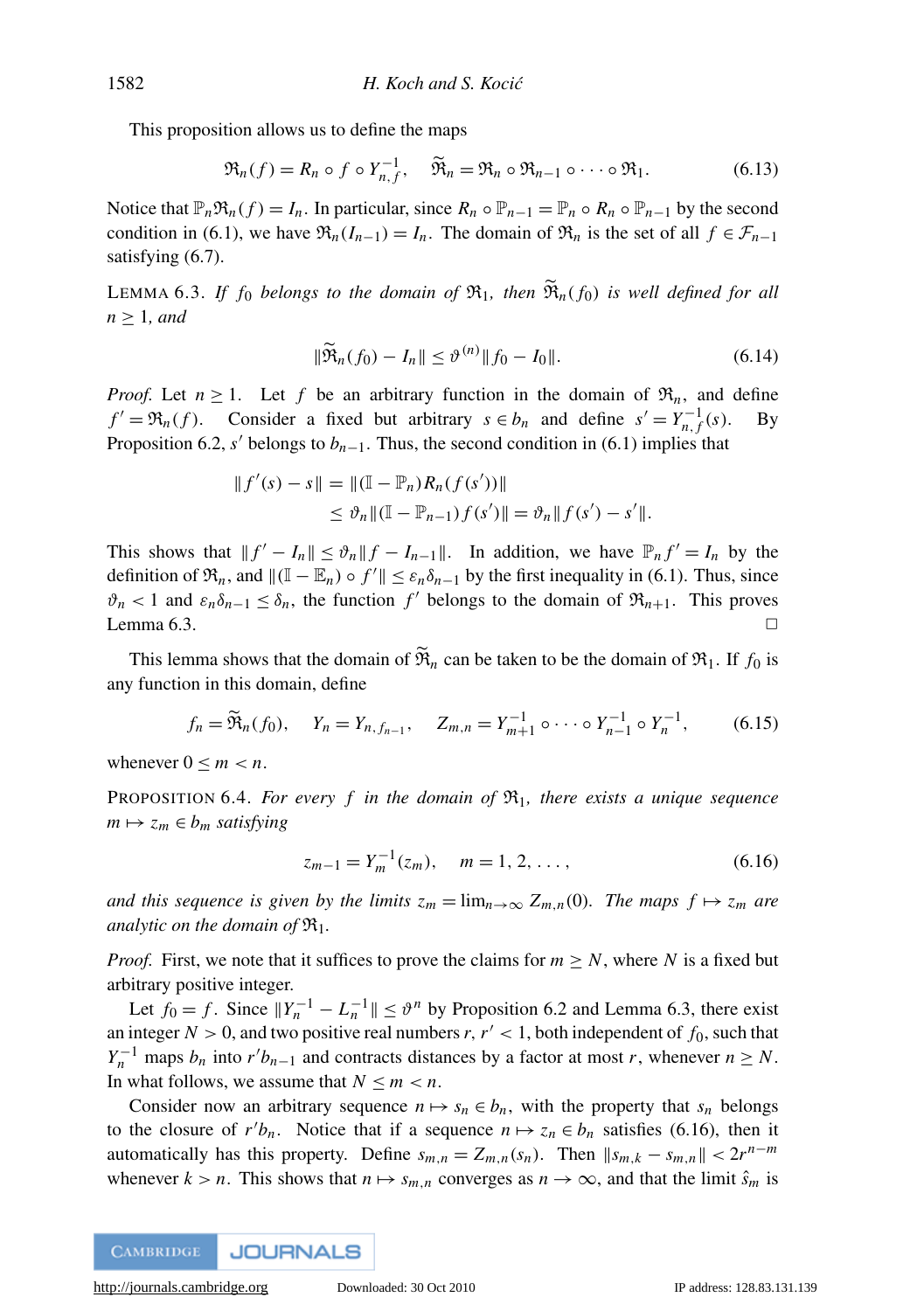independent of the sequence  $\{s_n\}$ . In particular, we see that  $\hat{s}_m = z_m$  by choosing  $s_n = 0$ for all *n*. The identities [\(6.16\)](#page-23-1) are obtained by choosing  $s_n = z_n$  for all *n*.

By Proposition [6.2,](#page-22-0) the maps  $f \mapsto s_{m,n} = Z_{m,n}(0)$  are analytic on the domain of  $\Re_1$ . The analyticity of  $f \mapsto z_m$  now follows from the uniform convergence of  $s_{m,n} \to z_m$ .  $\Box$ 

<span id="page-24-0"></span>COROLLARY 6.5. Let f be a family in the domain of  $\mathfrak{R}_1$ , and let  $s \in b_0$ . Then  $f(s)$ *belongs to*  $W_0$  *if and only if s* = *z*<sub>0</sub>(*f*)*.* 

*Proof.* Consider first  $x = f(z_0)$ . Then  $x \in D_0$ , since f belongs to the domain of  $\Re_1$ , and the following holds for  $n = 1, 2, \ldots$ . Set  $x_n = f_n(z_n)$ . By the definition of  $\mathfrak{R}_n$ , and by Proposition [6.4,](#page-23-1) we have  $x_n = R_n(x_{n-1}) = R_n(x)$ . Furthermore,  $\mathbb{P}_n x_n = \mathbb{P}_n f_n(z_n) =$  $z_n \in b_n$ , and thus *x* belongs to the set  $\widetilde{D}_n$  described in [\(6.6\)](#page-21-1). This shows that  $x \in \mathcal{W}_0$ .

Consider now a fixed  $s = s_0$  in  $b_0$ , and assume that  $x_0 = f(s_0)$  belongs to  $\mathcal{W}_0$ . Then we can define  $x_n = \widetilde{\mathfrak{R}}_n(x)$  for all  $n > 0$ , and  $s_n = \mathbb{P}_n x_n$  belongs to  $b_n$ . Set  $f_0 = f$ . Proceeding by induction, let  $n > 0$ , and assume that  $x_{n-1} = f_{n-1}(s_{n-1})$ . Since  $s_n = Y_n(s_{n-1})$ , and since *Y<sub>n</sub>* has a unique right inverse on *b<sub>n</sub>* by Proposition [6.2,](#page-22-0) we have  $s_{n-1} = Y_n^{-1}(s_n)$ . As a result,  $x_n = f_n(s_n)$ . This shows that  $s_{n-1} = Y_n^{-1}(s_n)$  holds for all  $n > 0$ , and thus  $s_n = z_n$ by Proposition [6.4.](#page-23-1)

*Proof of Theorem* [6.1.](#page-21-1) Denote by  $B'_0$  the unit ball in  $(\mathbb{I} - \mathbb{P}_0)\mathcal{X}_0$ , centered at the origin. To a point  $x \in B'_0$  we associate the family  $f : s \mapsto s + x$ . This family belongs to the domain of  $\mathfrak{R}_1$ . Now define  $W_0(x) = z_0(f)$ . By Corollary [6.5,](#page-24-0)  $x + s = f(s)$  belongs to  $\mathcal{W}_0$  if and only if  $s = W_0(x)$ . This shows that  $W_0$  is the graph of  $W_0$  over  $B'_0$ . The analyticity of  $W_0$ follows from the analyticity of  $z_0$ . Furthermore, we have  $W_0(0) = z_0(I_0) = 0$ .

The second bound in [\(6.3\)](#page-21-1) follows from the first condition in [\(6.1\)](#page-21-0). In order to prove the first bound, consider the family  $f_0(s) = s + (\mathbb{I} - \mathbb{P}_0)x$ , the associated functions  $f_n$  and  $Y_n$ defined in [\(6.15\)](#page-23-0), and the parameters  $z_n$  described in Proposition [6.4.](#page-23-1) Then  $R_n(x) = f_n(z_n)$ for all  $n \geq 0$ . By Lemma [6.3](#page-23-0) we have

$$
|| f_m(z_m) - z_m || \leq \vartheta^{(m)} || (1 - \mathbb{P}_0) x ||,
$$

and by Proposition [6.2](#page-22-0) and the second inequality in [\(6.3\)](#page-21-1),

$$
\begin{aligned} ||z_m - L_{m+1}^{-1} \cdots L_n^{-1} z_n || &= \left\| \sum_{k=m}^{n-1} L_{m+1}^{-1} \cdots L_k^{-1} [Y_{k+1}^{-1} - L_{k+1}^{-1}] (z_{k+1}) \right\| \\ &\le \sum_{k=m}^{n-1} \vartheta^{k-m} \vartheta \varepsilon \varepsilon^{(k)} || (\mathbb{I} - \mathbb{E}_0) x || \\ &\le \frac{\vartheta \varepsilon}{1 - \vartheta \varepsilon} \varepsilon^{(m)} || (\mathbb{I} - \mathbb{E}_0) x ||, \end{aligned}
$$

whenever  $0 \le m < n$ . These two inequalities, together with the fact that  $L_{m+1}^{-1} \cdots L_n^{-1} z_n$ tends to zero as  $n \to \infty$ , imply the first bound in [\(6.3\)](#page-21-1).

Next, assume that [\(6.4\)](#page-21-1) holds. Then equation [\(6.10\)](#page-22-0) shows that, for each  $n > 0$ , the map *f*  $\mapsto$  *Y*<sub>*n*, *f*</sub> has a vanishing derivative at *f* = I<sub>*n*−1</sub>. By the definition of *W*<sub>0</sub>, this implies that  $DW_0(0) = 0.$ 

Let now  $x_0 \in W_0$ . Then  $x_0 = u + W_0(u)$  with  $u = (\mathbb{I} - \mathbb{P}_0)x_0$ . Assume that  $u \neq 0$ . Let  $\ell$  be a continuous linear functional on  $\mathcal{X}_0$  of norm one, such that  $\ell(W_0(u)) = ||W_0(u)||$ .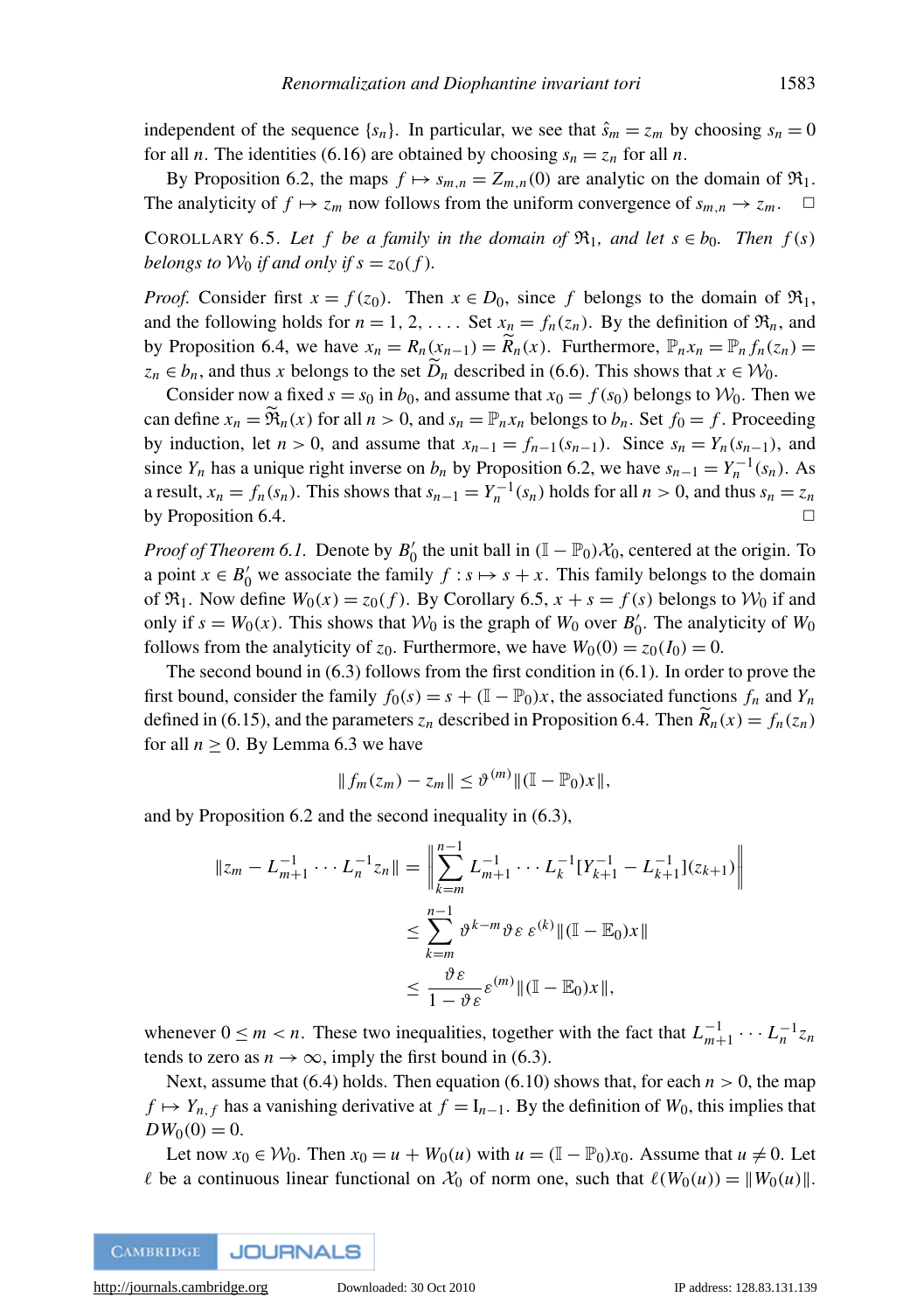Define  $g(z) = \ell(W_0(zu/\|u\|))$  for all *z* in the complex unit disk  $|z| < 1$ . Since  $W_0$  and *DW*<sup>0</sup> vanish at the origin,  $z \mapsto z^{-2}g(z)$  defines an analytic function on the unit disk, and by Schwarz's lemma this function is bounded in modulus by 1. Here, we have used that *W*<sub>0</sub> has norm less than one on its domain. This shows that  $||W_0(u)|| = g(||u||) \le ||u||^2$ , or in other words that  $\|\mathbb{P}_0 x_0\| \le \|(\mathbb{I} - \mathbb{P}_0)x_0\|^2$ .

Finally, let  $m > 0$  and consider the stable manifold  $W_m$  for the shifted sequence of maps  $R_m$ ,  $R_{m+1}$ , .... Clearly,  $x_m = \widetilde{R}_m(x_0)$  belongs to  $\mathcal{W}_m$ . The same arguments as above show that  $\|\mathbb{P}_m x_m\| \leq \|(\mathbb{I} - \mathbb{P}_m)x_m\|^2$ . The bound [\(6.5\)](#page-21-1) now follows from the second condition in  $(6.1)$ .

#### **REFERENCES**

- <span id="page-25-13"></span>[1] J. J. Abad and H. Koch. Renormalization and periodic orbits for Hamiltonian flows. *Commun. Math. Phys.* 212 (2000), 371–394.
- <span id="page-25-0"></span>[2] H. W. Broer. KAM theory: the legacy of Kolmogorov's 1954 paper. *Bull. Amer. Math. Soc.* 41 (2004), 507–521.
- <span id="page-25-2"></span>[3] H. W. Broer, G. B. Huitema and M. B. Sevryuk. *Quasi-Periodicity in Families of Dynamical Systems: Order Amidst Chaos (Lecture Notes in Mathematics, 1645)*. Springer, Berlin, 1996.
- <span id="page-25-3"></span>[4] H. W. Broer, G. B. Huitema and F. Takens. Unfoldings of quasi-periodic tori. *Mem. Amer. Math. Soc.* 83 (1990), 1–82.
- <span id="page-25-14"></span>[5] J. W. S. Cassels. *An Introduction to Diophantine Approximation*. Cambridge University Press, Cambridge, 1957.
- <span id="page-25-7"></span>[6] C. Chandre, M. Govin and H. R. Jauslin. KAM-renormalization group analysis of stability in Hamiltonian flows. *Phys. Rev. Lett.* 79 (1997), 3881–3884.
- <span id="page-25-8"></span>[7] C. Chandre and H. R. Jauslin. Renormalization-group analysis for the transition to chaos in Hamiltonian systems. *Phys. Rep.* 365 (2002), 1–64.
- <span id="page-25-1"></span>[8] R. de la Llave. *A Tutorial on KAM Theory (Proceedings of Symposia in Pure Mathematics, 69)*. Eds. A. Katok *et al*. American Mathematical Society, Providence, RI, 2001, pp. 175–292.
- <span id="page-25-4"></span>[9] L. H. Eliasson. Absolutely convergent series expansions for quasi periodic motions. *Report* 2–88, Department of Mathematics, University of Stockholm, 1988. *Math. Phys. Electron J.* 2(4) (1996), 33pp.
- <span id="page-25-9"></span>[10] D. F. Escande and F. Doveil. Renormalisation method for computing the threshold of the large scale stochastic instability in two degree of freedom Hamiltonian systems. *J. Stat. Phys.* 26 (1981), 257–284.
- <span id="page-25-10"></span>[11] D. G. Gaidashev. Renormalization of isoenergetically degenerate Hamiltonian flows and associated bifurcations of invariant tori. *Discrete Contin. Dynam. Systems* A 13 (2005), 63–102.
- <span id="page-25-5"></span>[12] G. Gallavotti and G. Gentile. Hyperbolic low-dimensional invariant tori and summations of divergent series. *Commun. Math. Phys.* 227 (2002), 421–460.
- [13] G. Gallavotti, G. Gentile and V. Mastropietro. Field theory and KAM tori. *Math. Phys. Electron J.* 1(5) (1995), 13pp..
- [14] G. Gentile, M. V. Bartuccelli and J. H. B. Deane. Summation of divergent series and Borel summability for strongly dissipative differential equations with periodic or quasiperiodic forcing terms. *J. Math. Phys.* 46 (2005), 062704, 21pp.
- <span id="page-25-6"></span>[15] G. Gentile and V. Mastropietro. Methods for the analysis of the Lindstedt series for KAM tori and renormalizability in classical mechanics. A review with some applications. *Rev. Math. Phys.* 8 (1996), 393–444.
- <span id="page-25-11"></span>[16] K. Khanin, J. Lopes Dias and J. Marklof. Multidimensional continued fractions, dynamic renormalization and KAM theory. *Commun. Math. Phys.* 270 (2007), 197–231.
- <span id="page-25-12"></span>[17] K. Khanin and Ya. Sinai. The renormalization group method and Kolmogorov–Arnold–Moser theory. *Nonlinear Phenomena in Plasma Physics and Hydrodynamics*. Ed. R. Z. Sagdeev. Mir, Moscow, 1986, pp. 93–118.
- <span id="page-25-15"></span>[18] D. Y. Kleinbock and G. A. Margulis. Flows on homogeneous spaces and Diophantine approximation on manifolds. *Ann. of Math.* (2) 148 (1998), 339–360.

**CAMBRIDGE JOURNALS** 

[http://journals.cambridge.org](http://www.journals.cambridge.org) Downloaded: 30 Oct 2010 IP address: 128.83.131.139